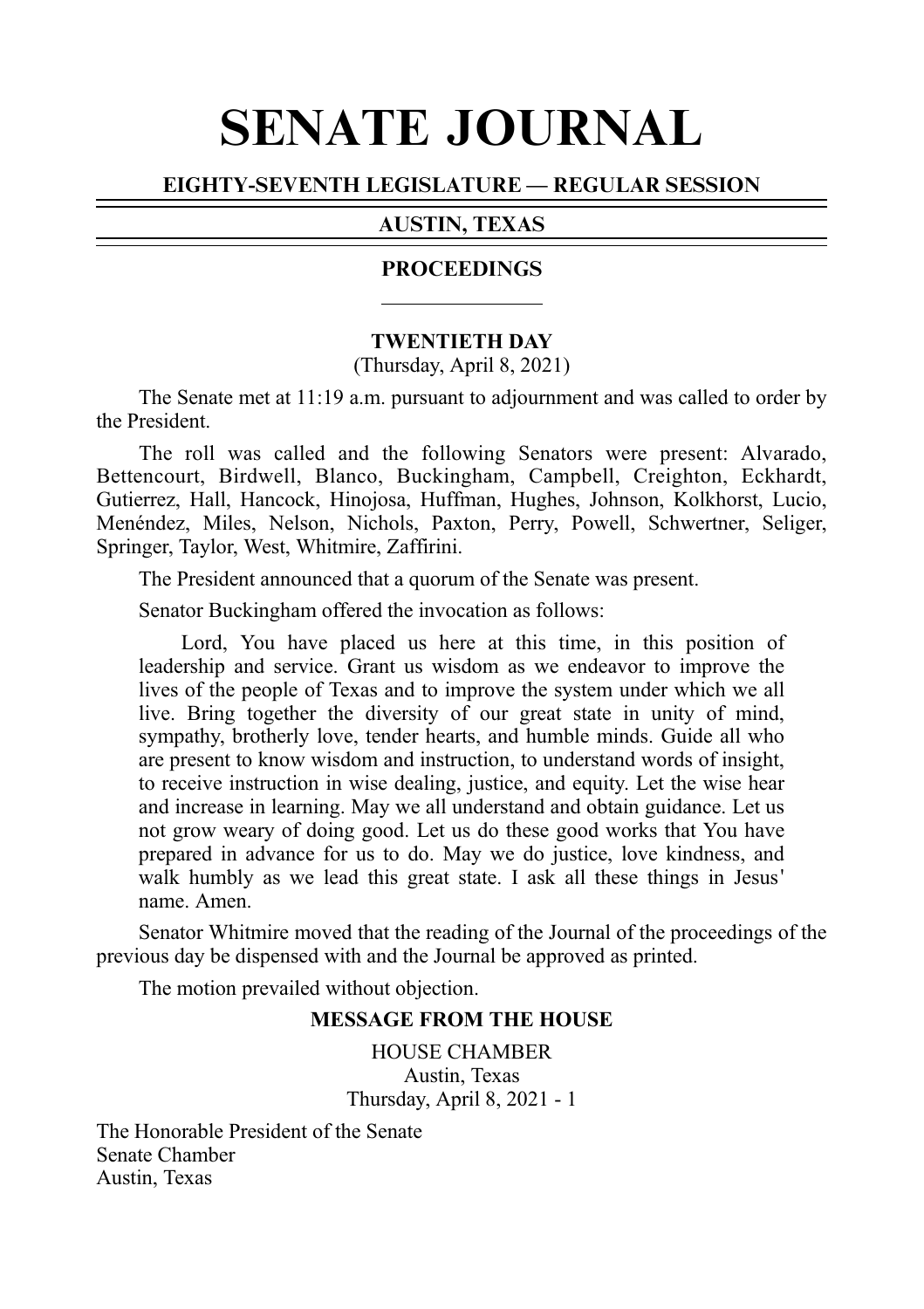Mr. President:

I am directed by the house to inform the senate that the house has taken the following action:

THE HOUSE HAS PASSED THE FOLLOWING MEASURES:

# **HB 103** Landgraf

Relating to establishment of the Texas Active Shooter Alert System.

# **HB 699** Rosenthal

Relating to public school attendance and promotion requirements for students diagnosed with or undergoing related treatment for severe or life-threatening illnesses.

# **HB 914** Hernandez

Relating to the authority of certain municipal employees to request the removal and storage of certain abandoned or illegally parked vehicles.

# **HB 1445** Oliverson

Relating to the applicability of the sales and use tax to medical or dental billing services.

**HB 1658** Murphy

Relating to the methods by which the comptroller may provide notice of a deficiency determination or jeopardy determination.

# **HB 1675** Allison

Relating to guardianships of the person of wards with profound intellectual disabilities who are minors or were minors when their guardianship proceedings commenced.

# **HB 1677** Holland

Relating to the establishment of the Texas Police Service Animals Memorial Monument in the Capitol Complex.

# **HB 1755** Metcalf

Relating to the removal of an alcoholic beverage by an ultimate consumer from the premises of a mixed beverage permit holder.

# **HB 2073** Burrows

Relating to quarantine leave for fire fighters, peace officers, detention officers, and emergency medical technicians employed by, appointed by, or elected for a political subdivision.

# **HB 2404** Meyer

Relating to the creation and maintenance of a database of information regarding certain local economic development agreements; providing a civil penalty.

# **HB 2462** Neave

Relating to the reporting of a sexual assault and to the collection and submission of evidence with respect to that offense.

### **HB 2677** Bonnen

Relating to the name of the statewide alert system for certain missing adults.

Respectfully,

/s/Robert Haney, Chief Clerk House of Representatives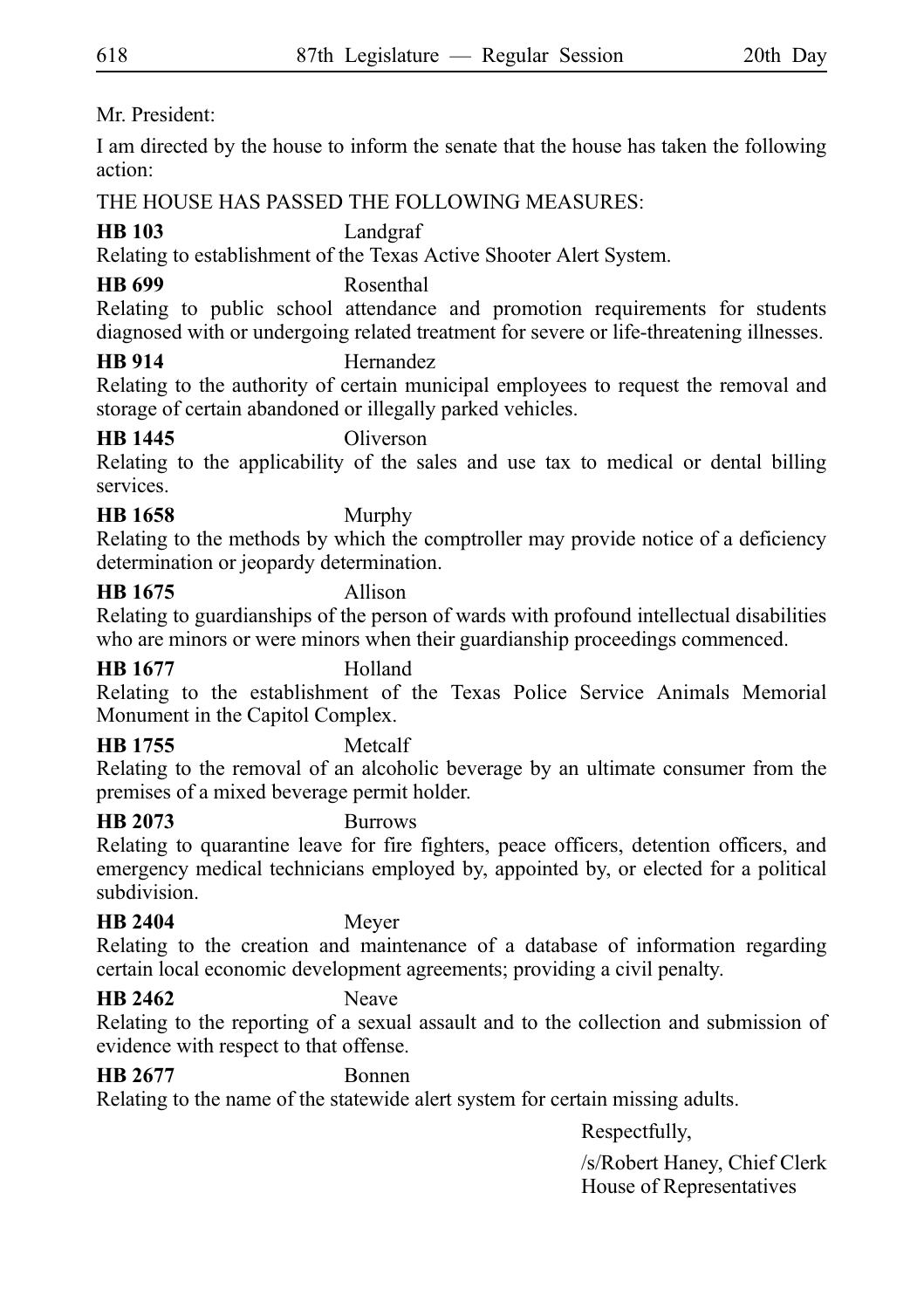#### **MESSAGE FROM THE GOVERNOR**

The following Message from the Governor was read and was referred to the Committee on Nominations:

April 8, 2021 Austin, Texas

TO THE SENATE OF THE EIGHTY-SEVENTH LEGISLATURE, REGULAR SESSION:

I ask the advice, consent and confirmation of the Senate with respect to the following appointment:

To be a member of the Red River Compact Commission for a term to expire February 1, 2023:

Robin L. Phillips Sherman, Texas (replacing Clyde M. Siebman of Pottsboro who is deceased)

Respectfully submitted,

/s/Greg Abbott Governor

#### **SESSION TO CONSIDER EXECUTIVE APPOINTMENTS**

The President announced the time had arrived to consider executive appointments to agencies, boards, and commissions. Notice of submission of these names for consideration was given yesterday by Senator Buckingham.

Senator Buckingham moved confirmation of the nominees reported yesterday by the Committee on Nominations.

The President asked if there were requests to sever nominees.

There were no requests offered.

#### **NOMINEES CONFIRMED**

The following nominees, as reported by the Committee on Nominations, were confirmed by the following vote: Yeas 31, Nays 0.

Judge, 437th Judicial District Court, Bexar County: Melisa C. Reetz Skinner, Bexar County.

Judge, 456th Judicial District Court, Guadalupe County: Heather Hines Wright, Guadalupe County.

Commissioner, Department of Family and Protective Services: Jaime Delynne Masters, Williamson County.

Justice, Court of Appeals, First Court of Appeals District: April Lynn Farris, Harris County.

District Attorney, 271st Judicial District: James McWilliams Stainton, Wise County.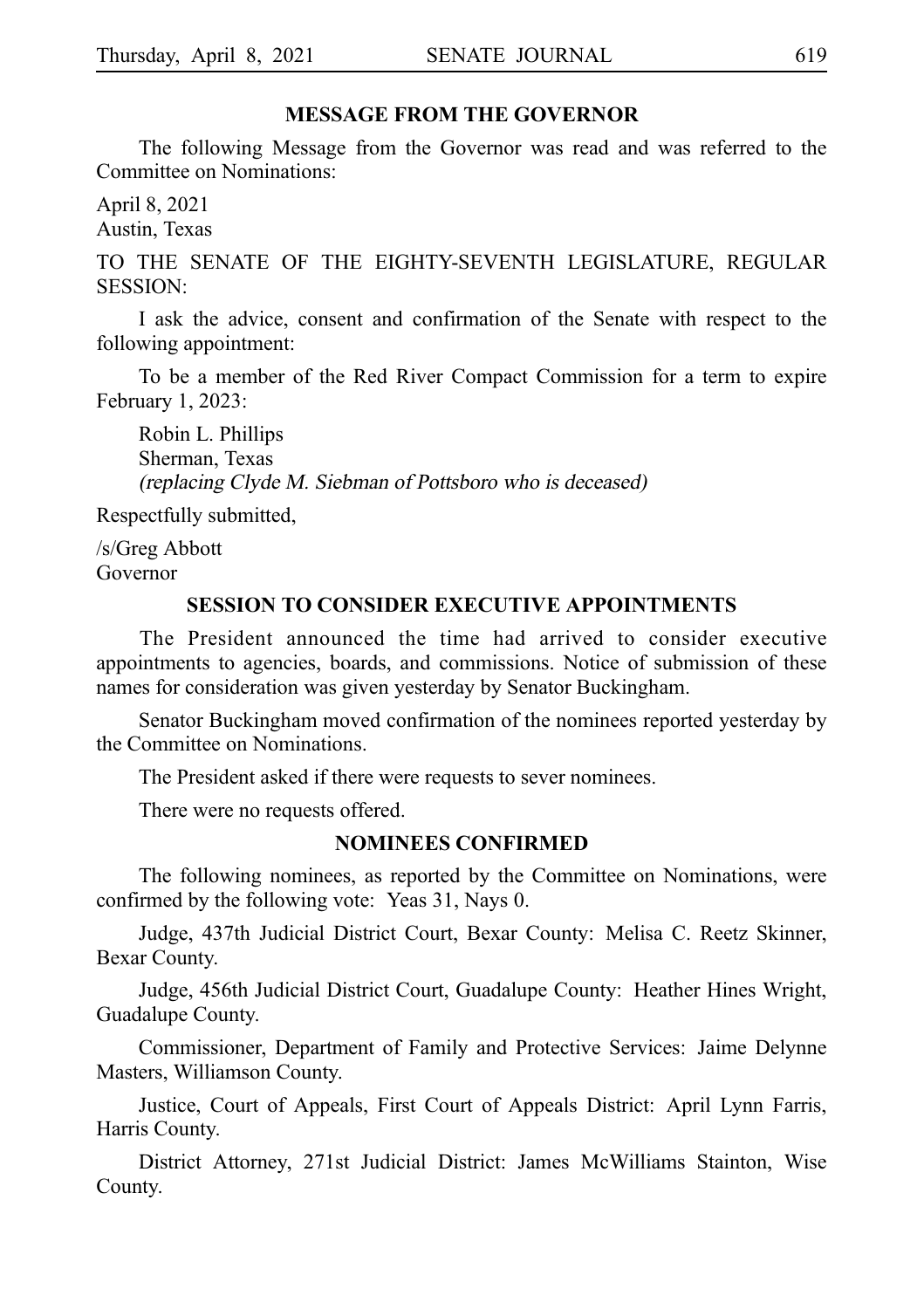Commissioner, Division of Workers' Compensation, Texas Department of Insurance: Cassandra Jeanette Brown, Travis County.

Member, Board of Directors, Evergreen Underground Water Conservation District: Weldon Gayle Riggs, Atascosa County.

Member, Executive Council of Physical Therapy and Occupational Therapy Examiners: Manoranjan Mahadeva, Collin County.

Members, Board of Directors, Lavaca-Navidad River Authority: Callaway Vance Aimone, Jackson County; Lee Michael Kucera, Jackson County; Leonard A. Steffek, Jackson County; Jennifer Powell Storz, Jackson County; Charles David Taylor, Jackson County.

Members, Manufactured Housing Board: Jason Ray Denny, Travis County; Jose Benicio Gonzalez, Williamson County.

Members, Board of Directors, Motor Vehicle Crime Prevention Authority: Ashley Maurene Hunter, Gillespie County; Gilberto Salinas, Cameron County; Katherine Whitehill, Dallas County.

Member, Public Safety Commission: Nelda Luce Blair, Montgomery County.

Members, Board of Directors, Sabine River Authority of Texas: Jeffrey D. Jacobs, Kaufman County; Joshua Aaron McAdams, Shelby County; Clifford Ralph Todd, Panola County; Kevin Michael Williams, Orange County.

Member, Sabine River Compact Administration: Michael Harold Lewis, Newton County.

Member, School Land Board: Michael Austin Neill, Henderson County.

Members, State Board for Educator Certification: Robert Brescia, Ector County; Rohanna Brooks-Sykes, Harris County; Melissa Ann Isaacs, Leon County; Wanda H. Streepey, Dallas County.

Member, State Board of Veterinary Medical Examiners: Victoria Rose Whitehead, Lubbock County.

Member, State Preservation Board: Alethea Swann Bugg, Bexar County.

Members, Board of Directors, Sulphur River Basin Authority: Emily Elizabeth Glass, Hopkins County; Robert Hayter, Lamar County; Kirby Hollingsworth, Franklin County; Wallace Eugene Kraft, Lamar County.

Justice, Supreme Court of Texas: Rebeca Aizpuru Huddle, Harris County.

Members, Texas Commission on the Arts: Theresa Wenhwa Chang, Harris County; Patricia Peterson Nuss, Nueces County; Karen Elizabeth Snead Partee, Collin County.

Members, Texas Funeral Service Commission: Kevin Andrew Combest, Lubbock County; Melaine Hopper Grammar, Fannin County; Jonathan Frank Scepanski, Hidalgo County.

Members, Texas Medical Board: Devinder Singh Bhatia, Harris County; Tomeka Moses Herod, Collin County; Satish Nayak, Andrews County.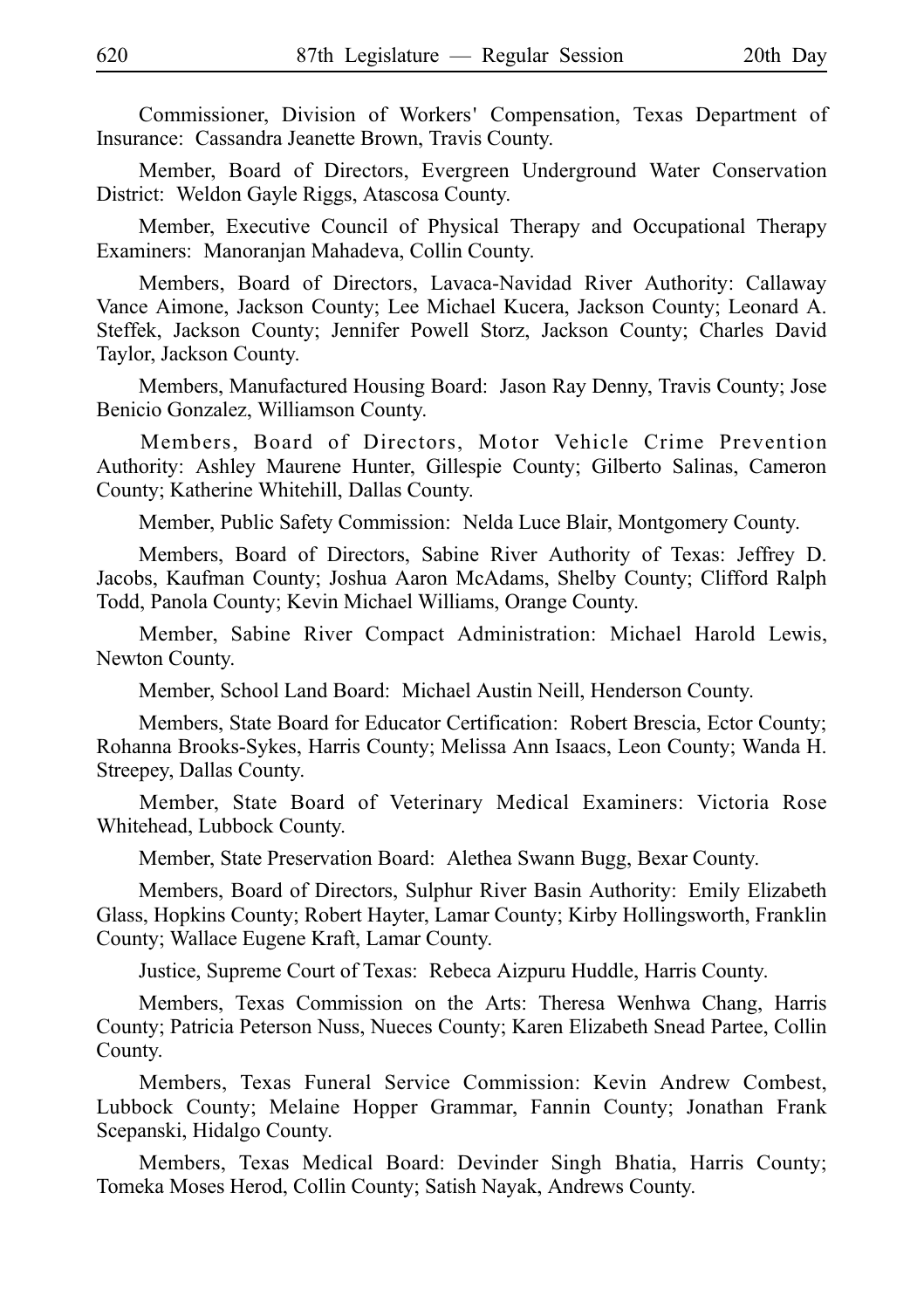Member, Board of Regents, Texas State Technical College System: Keith Robert Honey, Gregg County.

Member, Texas Transportation Commission: Wylie New, Tom Green County.

Members, Board of Directors, Upper Colorado River Authority: Nancy Caroline Blackwell, Runnels County; Blake R. Braswell, Coke County; Erica Elizabeth Hall, Taylor County; Fred B. Hernandez, Tom Green County; Leslie Renne Lasater, Tom Green County; Mason Brooks Vaughan, Schleicher County.

Members, Board of Directors, Upper Neches River Municipal Water Authority: Joe Marion Crutcher, Anderson County; Jay Steven Herrington, Anderson County; Paul Bunn Morris, Anderson County.

#### **SENATE RESOLUTION 230**

Senator Kolkhorst offered the following resolution:

**SR 230**, Recognizing April 8, 2021, as Victoria County Day.

The resolution was read and was adopted without objection.

#### **SENATE RESOLUTION 144**

Senator Kolkhorst offered the following resolution:

**SR 144**, In memory of Rawley Glenn McCoy.

The resolution was again read.

**SR 144** was previously adopted on Tuesday, March 16, 2021.

In honor of the memory of Rawley Glenn McCoy, the text of **SR 144** is printed at the end of today's Senate Journal.

### **SENATE RESOLUTION 225**

Senator Schwertner offered the following resolution:

**SR 225**, In memory of Chad Michael Walker.

The resolution was read.

On motion of Senator Schwertner and by unanimous consent, the names of the Lieutenant Governor and Senators were added to the resolution as signers thereof.

On motion of Senator Schwertner, the resolution was adopted by a rising vote of the Senate.

In honor of the memory of Chad Michael Walker, the text of **SR 225** is printed at the end of today's Senate Journal.

# **INTRODUCTION OF BILLS AND RESOLUTIONS POSTPONED**

The President announced that the introduction of bills and resolutions on first reading would be postponed until the end of today's session.

There was no objection.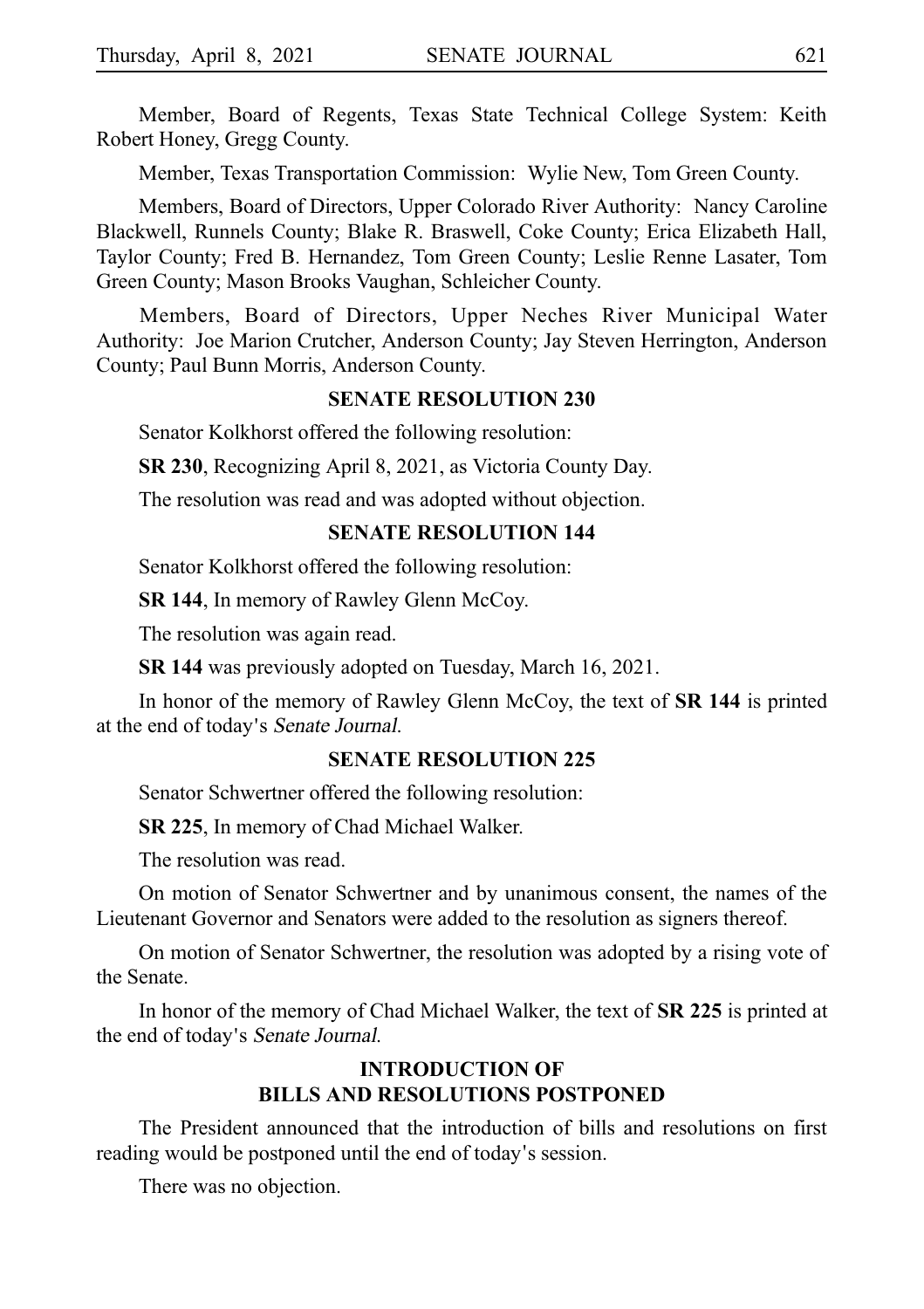# **LEAVE OF ABSENCE**

On motion of Senator Whitmire, Senator Menéndez was granted leave of absence for the remainder of the day on account of important business.

### **CONCLUSION OF MORNING CALL**

The President at 11:54 a.m. announced the conclusion of morning call.

### **SENATE BILL 4 ON SECOND READING**

Senator Buckingham moved to suspend the regular order of business to take up for consideration **SB 4** at this time on its second reading:

**SB 4**, Relating to provisions in agreements between governmental entities and professional sports teams requiring the United States national anthem to be played at team events.

The motion prevailed.

Senators Eckhardt and Johnson asked to be recorded as voting "Nay" on suspension of the regular order of business.

The bill was read second time and was passed to engrossment by a viva voce vote.

All Members are deemed to have voted "Yea" on the passage to engrossment except as follows:

Nays: Eckhardt, Johnson.

Absent-excused: Menéndez.

### **SENATE BILL 4 ON THIRD READING**

Senator Buckingham moved that Senate Rule 7.18 and the Constitutional Rule requiring bills to be read on three several days be suspended and that SB 4 be placed on its third reading and final passage.

The motion prevailed by the following vote: Yeas 28, Nays 2.

Yeas: Alvarado, Bettencourt, Birdwell, Blanco, Buckingham, Campbell, Creighton, Gutierrez, Hall, Hancock, Hinojosa, Huffman, Hughes, Kolkhorst, Lucio, Miles, Nelson, Nichols, Paxton, Perry, Powell, Schwertner, Seliger, Springer, Taylor, West, Whitmire, Zaffirini.

Nays: Eckhardt, Johnson.

Absent-excused: Menéndez.

The bill was read third time and was passed by the following vote: Yeas 28, Nays 2. (Same as previous roll call)

### **REMARKS ORDERED PRINTED**

On motion of Senator Taylor and by unanimous consent, the remarks regarding **SB 4** were ordered reduced to writing and printed in the Senate Journal as follows: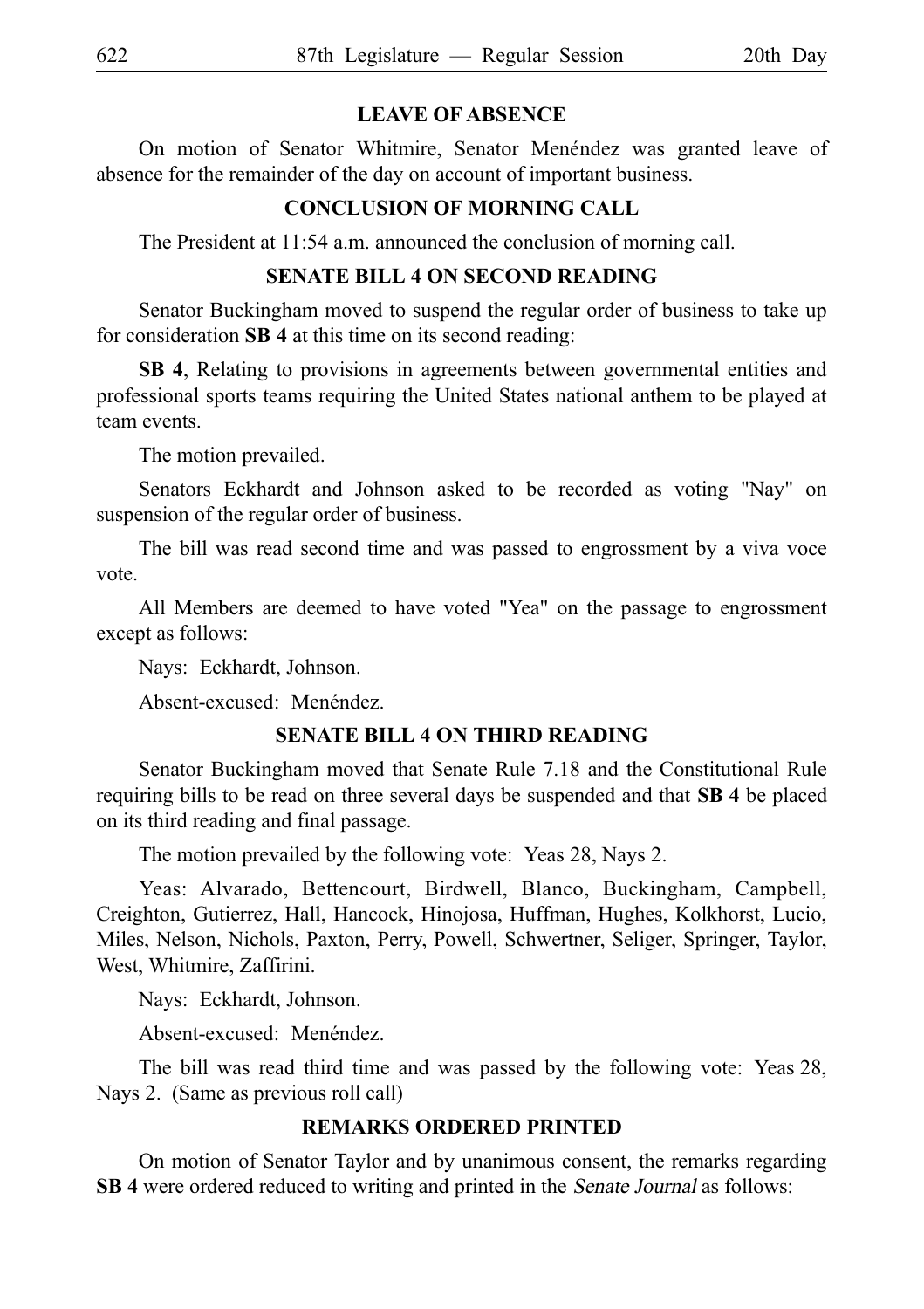**Senator Buckingham:** Thank you, Mr. President and Members. I move to suspend the Senate's regular order of business and take up and consider at this time Senate Bill 4, also known as the Star Spangled Banner Protection Act, which seeks to promote unity and install pride in our great country by ensuring the national anthem be played at the beginning of professional sporting events.

**President:** Members, could we have some order on the floor. I know you want to talk and get votes on your bills, but we want to be able to hear the Senator. Thank you.

**Senator Buckingham:** Thank you, Mr. President. As you all know sports and sporting venues have historically played a role in uniting Texans from all walks of life. Immediately after it was discovered that the Dallas Mavericks had intentionally not been playing the national anthem before their games, the NBA issued a swift and direct statement requiring all teams to play the national anthem before their game. I applaud the NBA's decision to join countless Texans in wanting the national anthem to be played before all professional sporting events. This bill merely requires professional sports teams, when entering into an agreement that requires a financial commitment by the state or any governmental entity to agree in writing to play the national anthem before the beginning of each team's sporting event. The least we can do for our brave men and women who have died fighting for our great country and for those who are actively defending our freedom is to have our national anthem played before professional sporting events of which it would not be possible without them. With that, Members, I move to suspend the rules at this time.

**President:** Members, the motions is to suspend the regular order of business. Any objection? Hearing none. I'm sorry, Senator Hinojosa, you're recognized, forgive me. I did not see your light.

**Senator Hinojosa:** Will Senator Buckingham yield?

**President:** Do you yield?

**Senator Buckingham:** Of course.

**Senator Hinojosa:** You know, Senator Buckingham, I really like your bill and one of the things that happens as much political debate that we have in our, this great nation of ours, and all the divisiveness that we have, quite frankly, sports used to bring us all together. From wherever part of the state we're from or the country for that matter, and it unifies us. And one of the greatest symbols and songs that we have for unity in our country where everybody stands to honor the flag, is the "Star Spangled Banner." And there are different stadiums that receive funding. Those are the ones we're talking about in your bill?

### **Senator Buckingham:** Yes, Sir.

**Senator Hinojosa:** And you know, my son has sang the "Star Spangled Banner" at different events down in the Rio Grande Valley. He's got a beautiful voice, and it's really a song that really honors our country. And, and for me, those of us who really believe in the history of our nation in terms of symbols that really represent the greatest of this nation, I think the "Star Spangled Banner" song is one of those that bring us all together and at, all of us honoring the history and our great nation of ours. So, thank you for bringing this bill, and I do support your bill.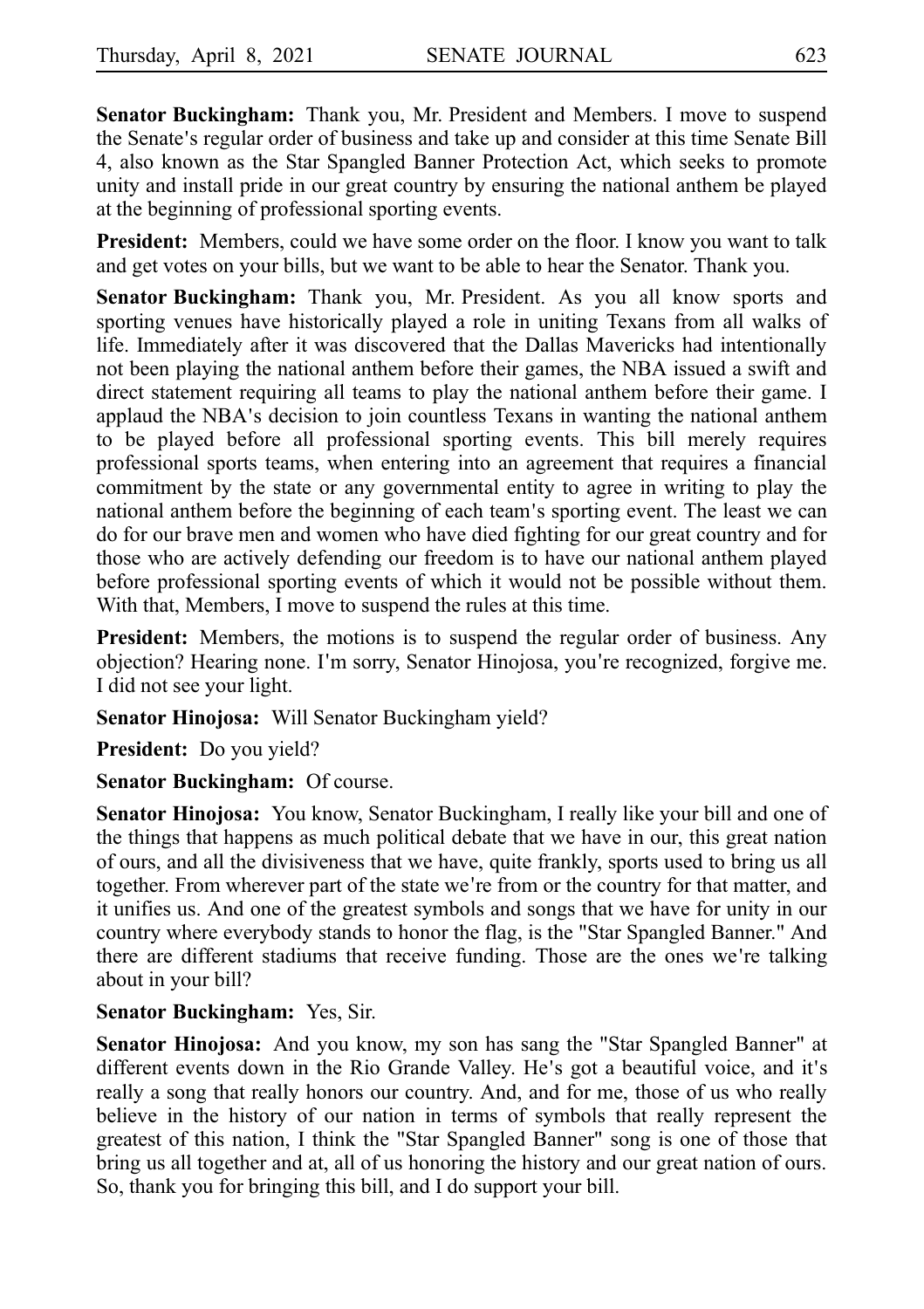**Senator Buckingham:** Yes, Senator Hinojosa, and thank you so much for your service not only to Texas as a Senator but as a Marine and to our great nation. And it's really our veterans who come home and talk about landing back on home soil and seeing the flag and hearing the "Star Spangled Banner" and that's what they feel like they were fighting for, and so thank you for your support of this bill.

**Senator Hinojosa:** Thank you for the bill.

**President:** Thank you, Senator.

**President:** Senator West, you're recognized on the bill.

**Senator West:** Thank you very much, Mr. President and Members. Let me say this, we've had a lot of, we have a lot of things in this country that divides us. Whether it's Colin Kaepernick taking a knee, whether there are issues concerning social justice, whether there are issues concerning White supremacist, Black Lives Matter. But the fact of the matter is, I'm reminded in making this speech of the Senate Education Committee this morning, Senator Taylor, about what we talked about as it relates to patriotism in this country. And, yes, we have a lot of things that divide us, but we should not be divided based on making certain that we sing our national anthem. And, yes, there's still a lot of work to be done in this country to bring us together, but we should not be divided based on whether or not all of us that have the privilege of being Americans that are coming into this particular country. Senator Taylor made an observation today and we made an observation, I think, in Higher Education, Senator Creighton, concerning the number of citizens in this country that could pass the citizenship test, the citizenship test in this country. And I mean, I know many of you have seen some of the late night shows where there's someone on the street asking questions about what's the capital of this country. And someone turns around and says California. Okay. That should not be happening in the country regardless of what our issues are. And so, I join you in passage of this particular bill and encourage everyone to do so, because we are the United States of America.

Senator Buckingham: Yes, Senator West, thank you so very much for your friendship, your leadership in the Senate. We appreciate you greatly.

**President:** Senator Birdwell, you're recognized on the bill.

**Senator Birdwell:** Thank you, Mr. President and Members. I want to thank Senator Buckingham for bringing this bill. I want the Members to have some context of what's occurring here. I've had the privilege of being at a major league football stadium doing the coin toss and at that football game the national anthem is played and a jet flies over. But there's a national anthem ceremony that none of us in this room have witnessed that is the most compelling ceremony that I want the Members to understand why this bill is being brought forward and why Senator Buckingham's carrying it because I did not believe that I could separate myself emotionally from this issue. So, I wanted to speak on the bill, but not carry it, Mr. President. Members, there's a lot of schools that the United States military has that are rigorous, Ranger School, Special Forces School, and numbers of them. One of my fellow survivors from September 11th was Major Dave King. And Dave had all the badges of how much he could endure, Ranger, Pathfinder, HALO, all the different schools, but he said the toughest thing he had ever been through in the training that he had endured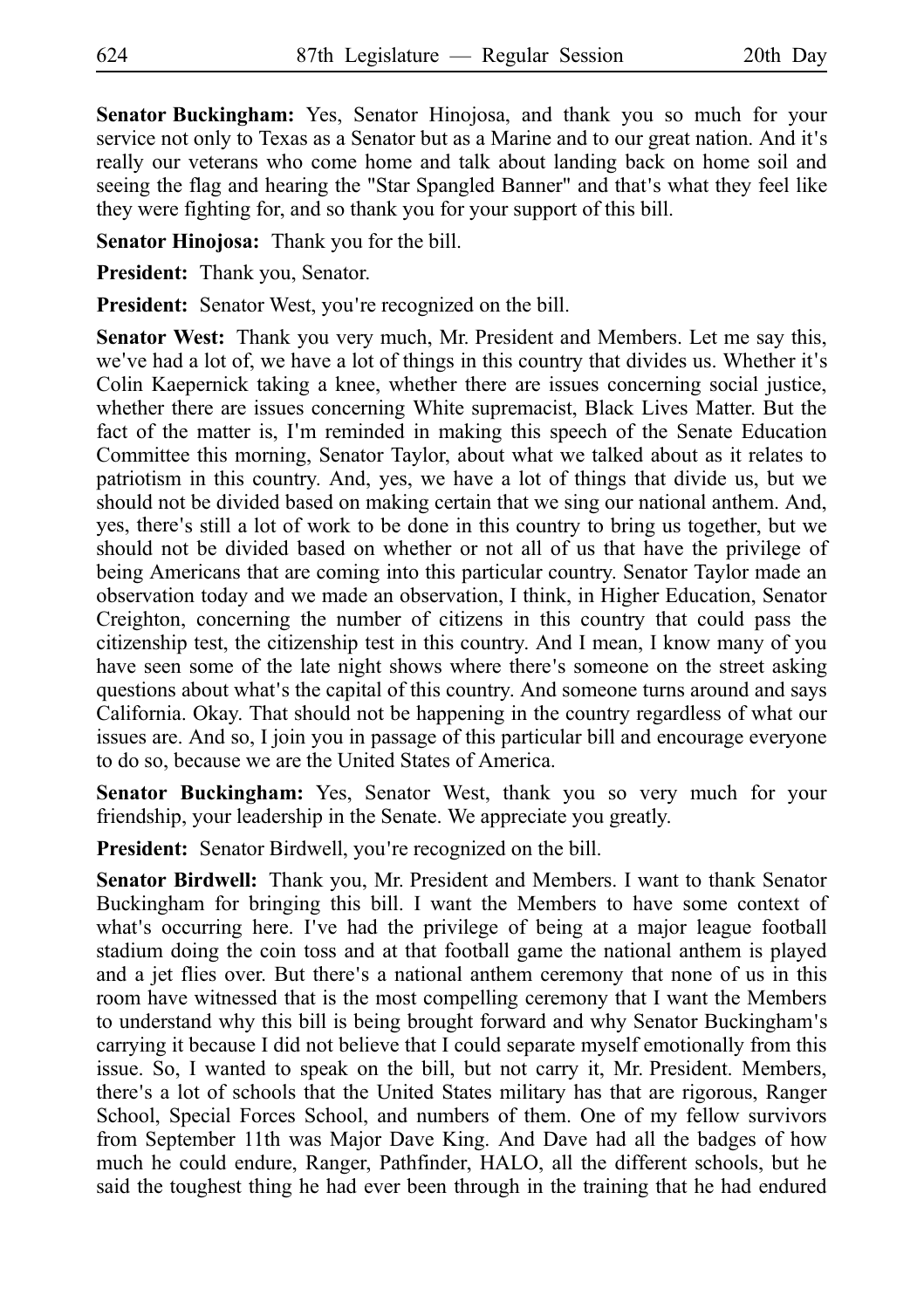was survival, escape, resistance, and evasion. It's a school at Fort Devens, Massachusetts, that's one week long and pilots and special operators go to it because it is POW training modeled after the Hanoi Hilton. It is not just most rigorous, it is the most abusive, mental, and physical experience the United States military puts anybody through, and in that school, it is modeled after a Vietnamese prison camp and the opposition force's colors are flying over that camp during that week of endurance that you're learning how to survive being a prisoner of war. At graduation there are not members of your family that show up, there are not hordes of people that will come to your graduation ceremony. In fact, Members, during, that at graduation ceremony, you're standing there in formation, and this is how Dave described it to me. You're standing there in formation, waiting to graduate and as the opposition force's colors come down, the United States flag is tethered to that lanyard and the national anthem is raised up that pole, and if you do not have tears in your eyes, having endured a week of abuse on behalf of your country to learn how to survive as a prisoner of war, you are inhuman and you are dead. Ladies and gentlemen, that is why, Members, this bill is so important, not because of our football games, but to remember those who have endured the abuse, the rigor, the danger, and the potential for the death that they have endured for the survival of this nation. And that's why, ladies and gentlemen, this is not about sporting events, it's about honoring what makes this country great. Thank you, Mr. President, for letting me speak on the bill. God bless y'all. Hooah.

President: Thank you, Senator Birdwell. Senator Lucio, for what purpose? To speak on the bill?

**Senator Lucio:** Yes, Sir. Thank you, Senator Birdwell. I hope everybody's listening to you and let me say, Senator Buckingham, this is a bill that obviously needed everyone's attention because of all the things that have been happening in our, our country and the fact it, it nurtures us to come together, it brings us together. A divided country we don't want in America. I have to think back, as I was sitting here, about my dad who was a disabled American veteran. A veteran of foreign wars, preaching Americanism, patriotism every day of his life, and when that "Star Spangled Banner" was going on television, everybody would stop to listen because that was his demand. And we should, every word in that song is sacred. Every word. Listen to every word. But we have to also understand that there's issues in this country. Senator West has spoke very eloquently as usual and we need to listen carefully to one another so we can really come together and bond. This song, this national anthem is so sacred to so many. Not just those that have served in the military but many of us who are, believe, you know, in having as much patriotism as possible, showing it and living it, but there's one more step. We honor a lot of people in our country, but we need to honor God, and I want to be alive when we can pray in our schools again. When we can pray in these, you know, and come together in prayer, because prayer brings us together. When somebody is hurt, somebody dies, there's a disaster and people are hurting, that's the first thing we do. And we have to acknowledge that this country was founded under God by those that founded it. Those that established this country with beautiful, with a beautiful anthem and by acknowledging that we are and we should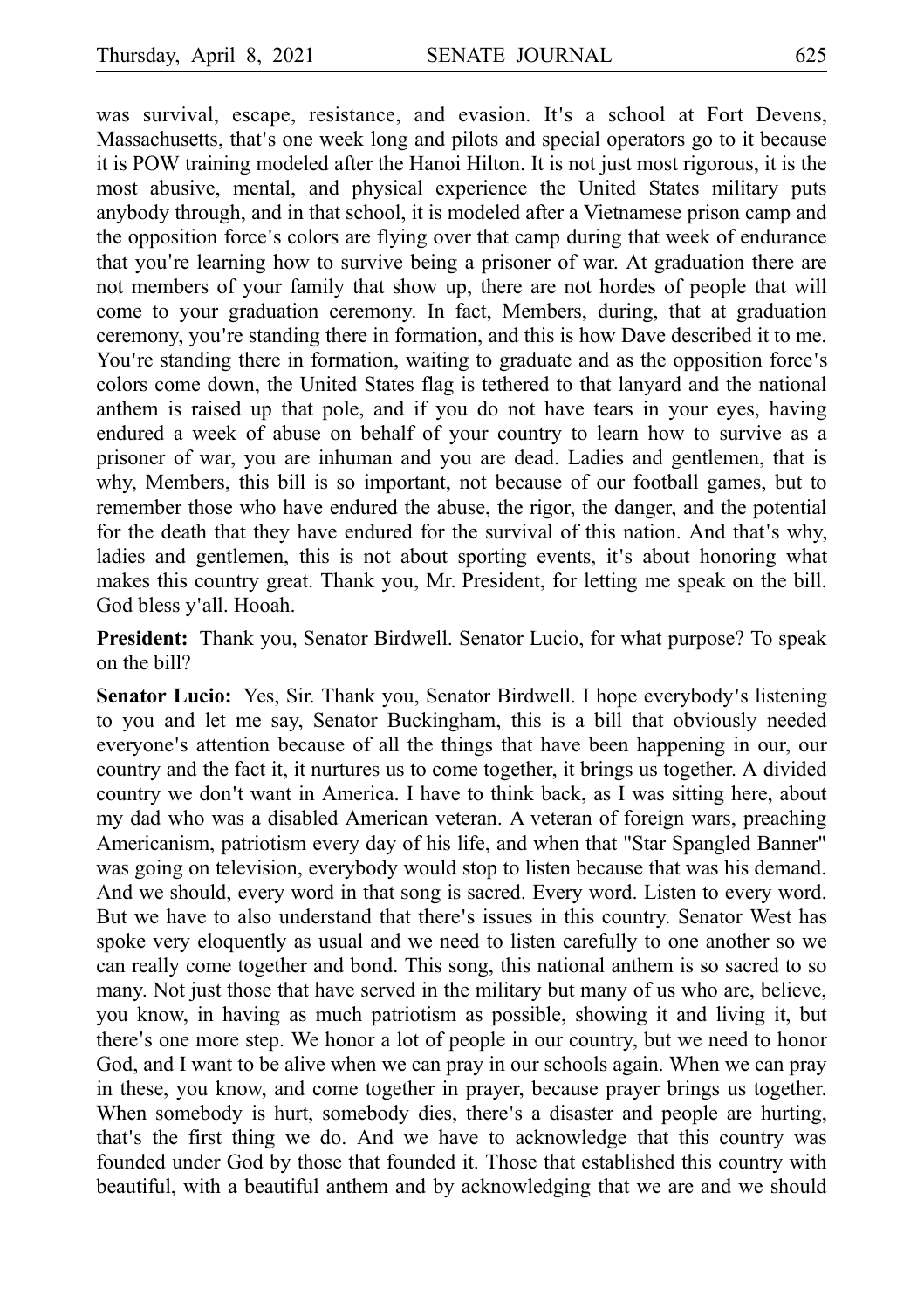be always a nation under God. So, thank you for this legislation. I dedicate my vote to my dad in heaven, because he, along with my mother, kicking in with citizenship made a difference to their 10 kids. Thank you.

Senator Buckingham: Thank you, Senator Lucio. You know it takes amazing parents to, to raise such amazing kids, and it's, it's fun to watch you as a statesman, and it's amazing to watch your son serve in the state House as well. So, you come from an amazing family. So, thank you for that.

# **COMMITTEE SUBSTITUTE SENATE BILL 1112 ON SECOND READING**

Senator Bettencourt moved to suspend the regular order of business to take up for consideration **CSSB 1112** at this time on its second reading:

**CSSB 1112**, Relating to requirements for an early voting ballot voted by mail; creating a criminal offense.

The motion prevailed by the following vote: Yeas 18, Nays 12.

Yeas: Bettencourt, Birdwell, Buckingham, Campbell, Creighton, Hall, Hancock, Huffman, Hughes, Kolkhorst, Nelson, Nichols, Paxton, Perry, Schwertner, Seliger, Springer, Taylor.

Nays: Alvarado, Blanco, Eckhardt, Gutierrez, Hinojosa, Johnson, Lucio, Miles, Powell, West, Whitmire, Zaffirini.

Absent-excused: Menéndez.

The bill was read second time and was passed to engrossment by the following vote: Yeas 18, Nays 12. (Same as previous roll call)

### **SENATE BILL 1113 ON SECOND READING**

Senator Bettencourt moved to suspend the regular order of business to take up for consideration **SB 1113** at this time on its second reading:

**SB 1113**, Relating to a registrar's failure to cancel voter registrations under applicable law.

The motion prevailed by the following vote: Yeas 19, Nays 11.

Yeas: Bettencourt, Birdwell, Buckingham, Campbell, Creighton, Hall, Hancock, Hinojosa, Huffman, Hughes, Kolkhorst, Nelson, Nichols, Paxton, Perry, Schwertner, Seliger, Springer, Taylor.

Nays: Alvarado, Blanco, Eckhardt, Gutierrez, Johnson, Lucio, Miles, Powell, West, Whitmire, Zaffirini.

Absent-excused: Menéndez.

The bill was read second time.

Senator Hinojosa offered the following amendment to the bill:

#### **Floor Amendment No. 1**

Amend **SB 1113** (senate committee printing) in SECTION 1 of the bill, adding Section 16.039, Election Code, as follows: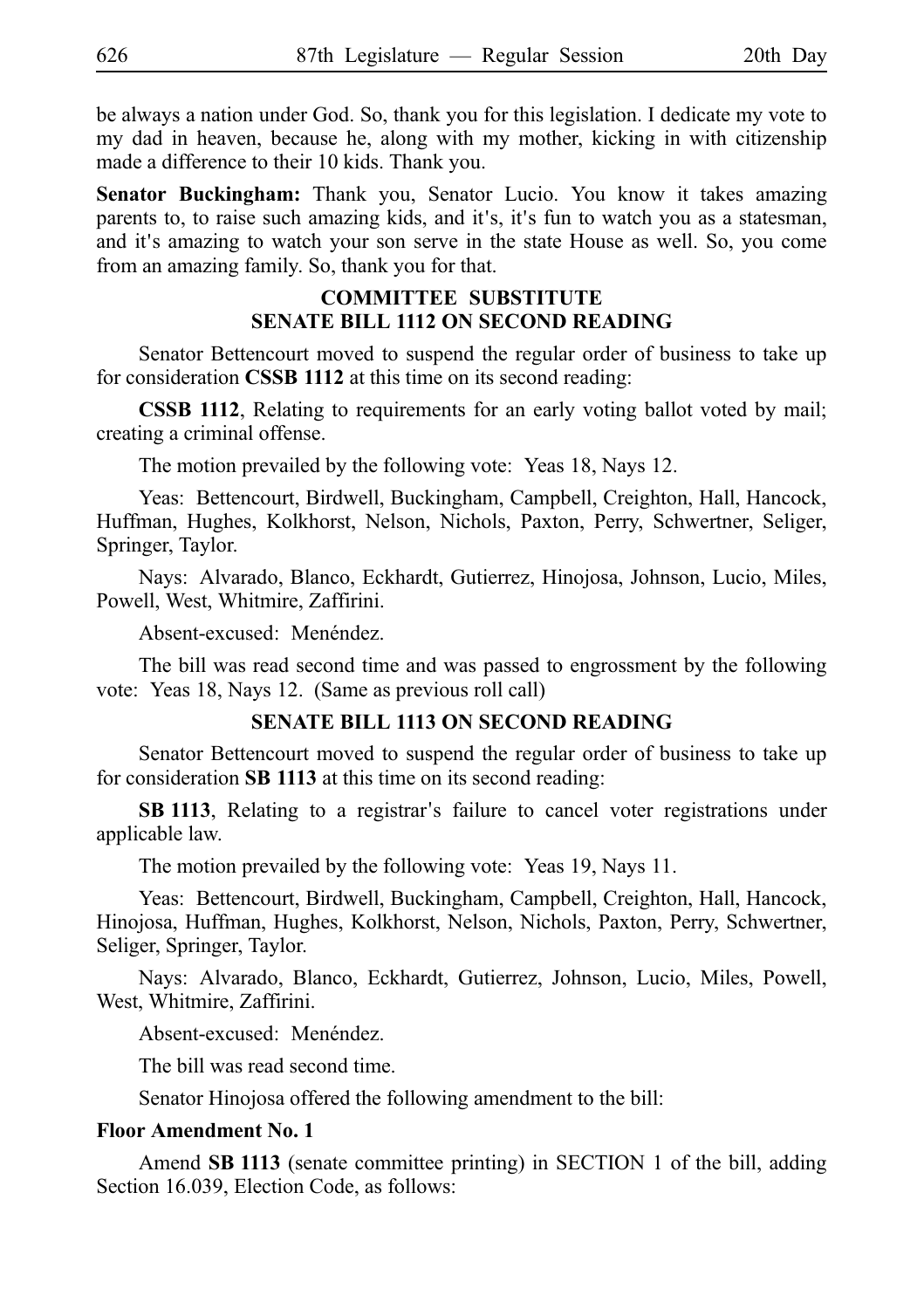(1) On page 1, at the beginning of line 25, insert "(a)".

(2) On page 1, between lines 29 and 30, insert the following:

(b) Notwithstanding Subsection (a), the secretary of state shall distribute funds under Chapter 19 or Section 31.009 if the registrar performs the registrar's duty not later than 30 days after the funds are withheld.

The amendment to **SB 1113** was read and was adopted by a viva voce vote.

All Members are deemed to have voted "Yea" on the adoption of Floor Amendment No. 1 except as follows:

Absent-excused: Menéndez.

**SB 1113** as amended was passed to engrossment by the following vote: Yeas 19, Nays 11.

Yeas: Bettencourt, Birdwell, Buckingham, Campbell, Creighton, Hall, Hancock, Hinojosa, Huffman, Hughes, Kolkhorst, Nelson, Nichols, Paxton, Perry, Schwertner, Seliger, Springer, Taylor.

Nays: Alvarado, Blanco, Eckhardt, Gutierrez, Johnson, Lucio, Miles, Powell, West, Whitmire, Zaffirini.

Absent-excused: Menéndez.

### **REMARKS ORDERED PRINTED**

On motion of Senator West and by unanimous consent, the remarks regarding **SB 1113** were ordered reduced to writing and printed in the *Senate Journal* as follows:

**Senator Hinojosa:** You know, I guess under present law the local election administrators are required to remove any person who's not qualified to register to vote.

**Senator Bettencourt:** Yes, that's what they're supposed to do.

**Senator Hinojosa:** And I guess there's no enforcement mechanism at this point.

**Senator Bettencourt:** No, that's correct.

**Senator Hinojosa:** And one of the issues that I guess when I look at this bill is that you, what information is applied on an application to register to vote? In other words, in many families you have a father and a son where both have the same name and maybe one is not qualified but the other one is. I mean, how do you distinguish that and they have, Juan Gonzalez or you know, Juan Gonzalez Jr.

Senator Bettencourt: Right, or M.J. Smith or Mary Jane Smith–

**Senator Hinojosa: Right.** 

**Senator Bettencourt:**  $-it's$  the exact same problem. You have to have extreme attention to detail. We'll be doing another bill next because we want to codify what happens at the Secretary of State. But, importantly, with this is that you've, there is the data that's there as well as the fact that the voter receives a notification that says, effectively, it could be actually a challenge in some cases, to make sure that their information is correct. So, the voter gets timely notice, and one of the things that you have to do as a voter registrar is pay attention to detail. Look, when you have, the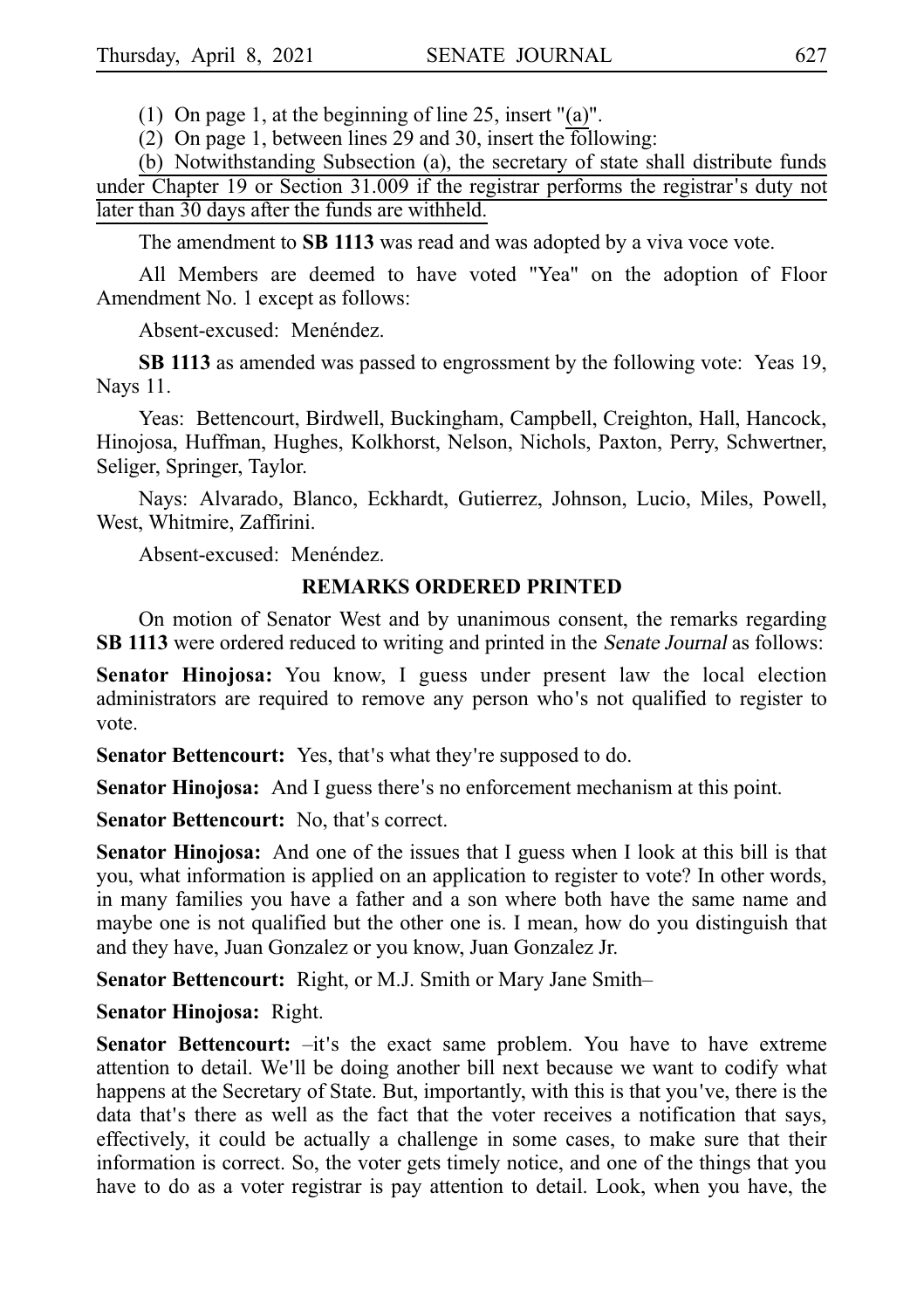Bureau of Vital Statistics, one of the funniest stories that I told as a tax assessor was true, a gentleman walked into our office because social security had declared him dead. He was clearly alive and he was actually using his voter registration as a means to fight social security, you know, declaring him deceased. So, with all of this you have to make sure that your voter registrars get paid Chapter 19 money to do the right thing and make sure they're accurate and there's also a cure period that I think we'll talk about in your amendment.

**Senator Hinojosa:** Well, let me also ask you know, how will the Secretary of State's office determine if a county's compliant with the bill?

**Senator Bettencourt:** It, sorry, say again.

**Senator Hinojosa:** How, how would the Secretary of State determine whether or not a county is complying with this bill, Senate Bill 1113?

**Senator Bettencourt:** Well, literally, there's an uploaded list that contains all these registrations and that the Chapter 19 monies are literally parceled out on an individual registration by registration basis. So, they have the granularity of that to be able to know when it's done or when it's not done, and in your amendment if it is done later, they can still get their funds as long as they do the work.

**Senator Hinojosa:** And one of the things that has happened in past, as you well know, it was I guess in 2019, when we had that fiasco, if you will, with the Secretary of State flagging nearly 100,000 Texans that didn't receive any type of letter or notice about being improperly registered to vote. I mean, how, how do you deal with that?

**Senator Bettencourt:** Well, the, the good news is that the regular set, regular voter roll clean up mechanism is not changed by this bill which has notice to the voters and ability for them to respond, and importantly when you look at the other problem, they didn't understand the data they got. The data had some granularity to it that they just, quite frankly, missed and there's been other instances of this for about 20 years in the State of Texas. The most humorous one I can remember is out of Fort Worth when they used such data to match what they thought were felony convictions, but it actually contained traffic tickets and all those folks got notices and needless to say that caused quite a stir. So, you have to watch the data and we re going to talk about it ' in the next bill because it's very important that they get it right. They didn't get it right in that match, and I've said that publicly, continue to say it, it was, it was an operational mistake.

**Senator Hinojosa:** And, you know, one of the concerns that I have given the, quite frankly, the, the right to cure, the right for the local county election administrator to cure any defects, facts that have been pointed out by Secretary of State, correct them or maybe point out that the Secretary of State is not correct.

**Senator Bettencourt:** Right. And, and, we had that discussion actually in the hearing. And, Keith Ingram, from Secretary of State's office came to the podium and talked about the fact that under their current operational practices the earliest that these funds would be withheld is 30 days, and they would obviously be restored if the work is done. And I think your amendment speaks to that which is why I'm going to accept it.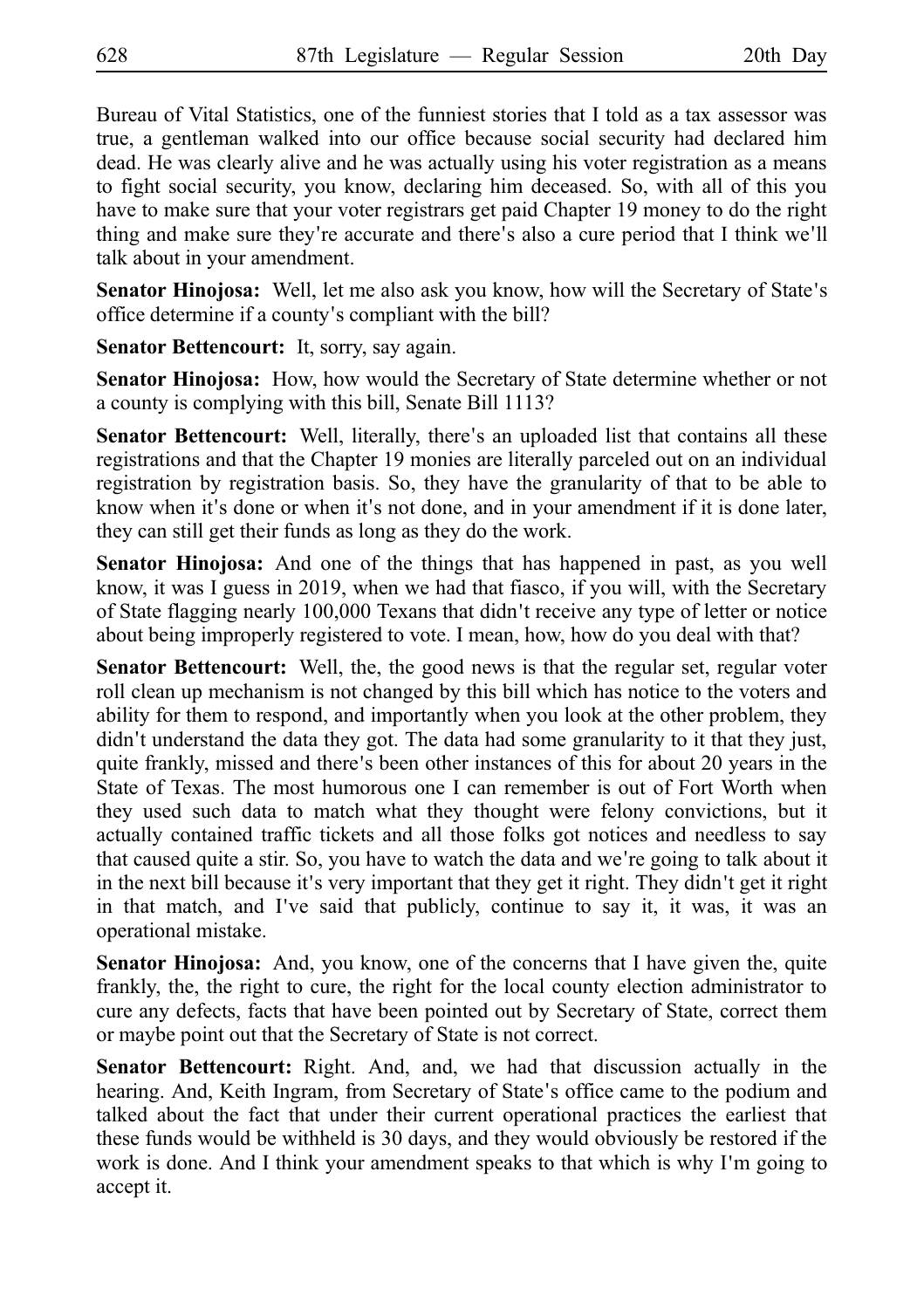**Senator Hinojosa:** Okay. Thank you for answering my questions.

**Senator Bettencourt:** No, thank you.

**President:** Senator West for what purpose?

**Senator West:** Ouestion of the author.

**President:** Do you yield?

**Senator Bettencourt:** Certainly.

**Senator West:** Alright. Senator Bettencourt, this refers to Section 16 of the Election Code. Is that correct?

**Senator Bettencourt:** Uhm, subs–

**Senator West: Subchapter B.** 

**Senator Bettencourt:** Right, specifically 16.039.

**Senator West:** Alright. And what is that, what is that subchapter about?

**Senator Bettencourt:** I think it's about the administration of funds that's related to the Secretary of State's office but I'll double check.

**Senator West:** Okay, so this particular amendment on 16.039 failure of the registrar to perform any of their activities in a timely fashion. Timely, timely, timely fashion. Would–

**Senator Bettencourt:** Right, because this, in the, the section in this specific amendment is about Chapter 19 monies and about the money that is sent by the state to the local voter registrars for voter roll maintenance.

**Senator West:** Okay, so what monies are normally sent that would be impacted by this particular bill if a registrar did not perform the duties under this particular statute?

**Senator Bettencourt:** Well, to quote your term from the hearing, I'm going from memory, if there's a rogue registrar that refuses to do their work then the, if they refuse to do any of this then their Chapter 19 money would be withheld.

**Senator West:** Which, which Chapter 19? What are Chapter 19, what *s* Chapter 19?

**Senator Bettencourt:** Well, Chapter 19 money is from the Secretary of State. These are funds that the state grants and to support voter roll maintenance in all 254 counties in the state. So–

**Senator West:** Is that the only purpose of Chapter 19?

**Senator Bettencourt:** –they, other, other uses are, I believe, voter education, et cetera. So, it has a substantial amount of other duties, but this particularly relates to the, the voter roll, the voter roll maintenance.

**Senator West:** No, I understand what you're saying.

**Senator Bettencourt: And–** 

**Senator West: I understand–** 

**Senator Bettencourt:** –and the–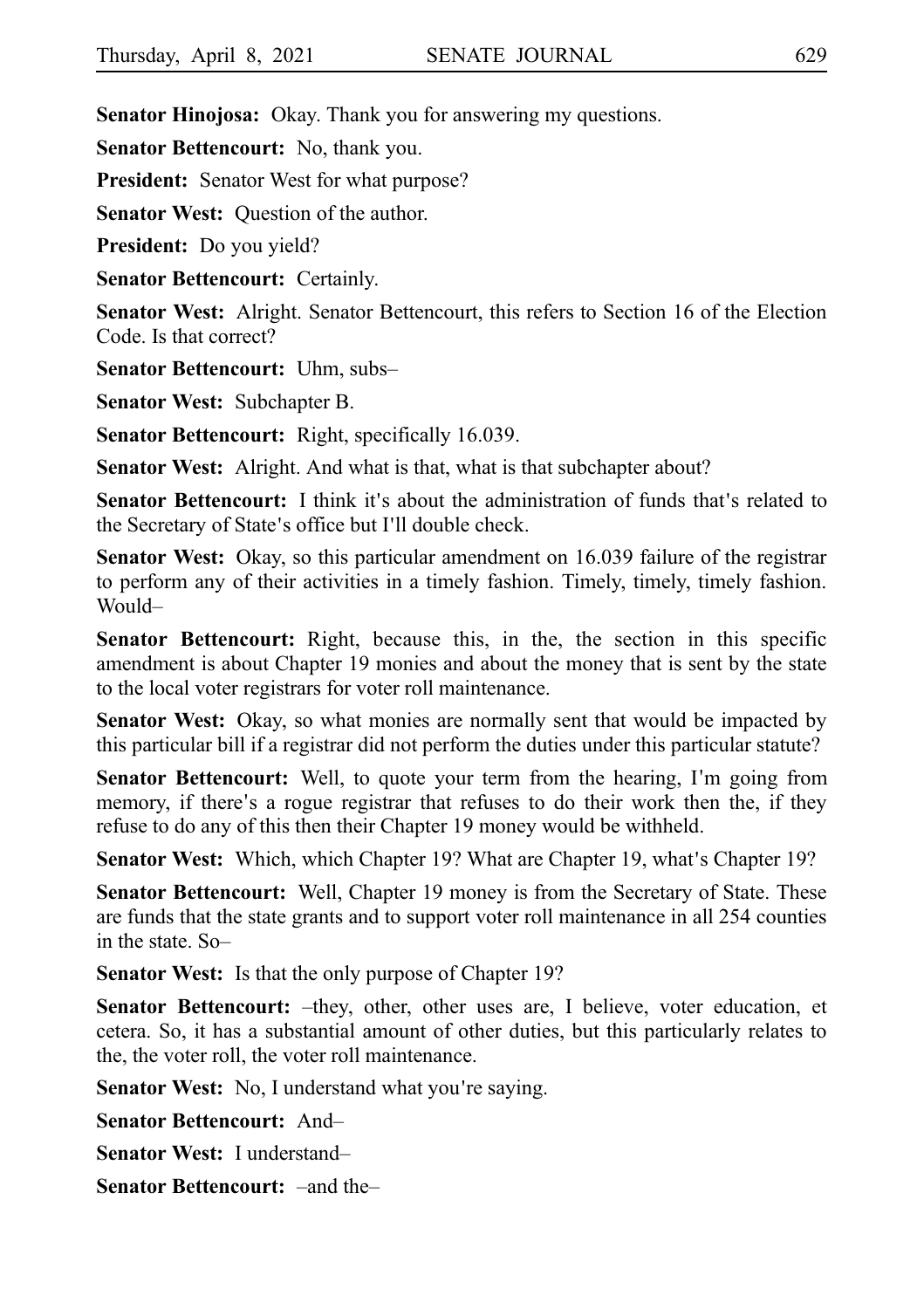**Senator West:**  $-$ I understand what you're saying, but Chapter, and you have in here under Chapter 19 but Chapter 19 funds are used for more than just that particular purpose, though. Right?

Senator Bettencourt: Right. And that's why it says "may" okay. Because we're going to have to grant some rulemaking authority, Secretary of State to do this correctly. But the authors' intent is, is clear that if you don't do your job on cleaning up the voter roll those monies should be withheld.

**Senator West:** Okay, look, let's stay there for one second, and I'm not going to be long on this. I'm voting against it, but I want to make certain-

**Senator Bettencourt: Sure.** 

**Senator West:** -that for purposes of any record for judicial review we've had this conversation.

**Senator Bettencourt: Sure.** 

**Senator West:** Okay? What does timely mean?

**Senator Bettencourt:** Excuse me?

**Senator West: Timely.** 

**Senator Bettencourt:** Timely. In this case timely, if we accept Senator Hinojosa's amendment, which we're going to, that would mean there's a 30-day cure period. The part of the bill that is operable in the Election Code is immediately, okay. And that's an Election Code term that's used universally so we're effectively, with Senator Hinojosa's amendment, codifying timeliness being a 30-day operational standard.

**Senator West:** Okay. Alright. And we had that conversation during our committee meeting. Right?

**Senator Bettencourt: Right.** 

**Senator West:** Alright. In terms of Chapter 19, you are giving the discretion to the Secretary of State to withhold Chapter 19 funds, in part or in whole, correct?

**Senator Bettencourt:** Right. By the use of the term, "may."

**Senator West:** And so, that gives a state official the discretion to decide whether or not Chapter 19 funds, which in part are allocated for purposes of the voter education–

**Senator Bettencourt: Right.** 

**Senator West:** –registration–

**Senator Bettencourt: Sure.** 

**Senator West:**  $-i\sigma$  withhold those particular funds. Right?

**Senator Bettencourt:** Right. And, Senator, I've looked at this and the, the, really the question is goes back to your, your very good comment, if you have a, for some, you know preposterous reason a, a voter registrar that just goes totally rogue, Chapter 19 monies may be more important on a withholding to get positive behavior back into their job. Because that's what their job is supposed to be. Under normal operations, I would consider as a former election official, operations person, that it would, this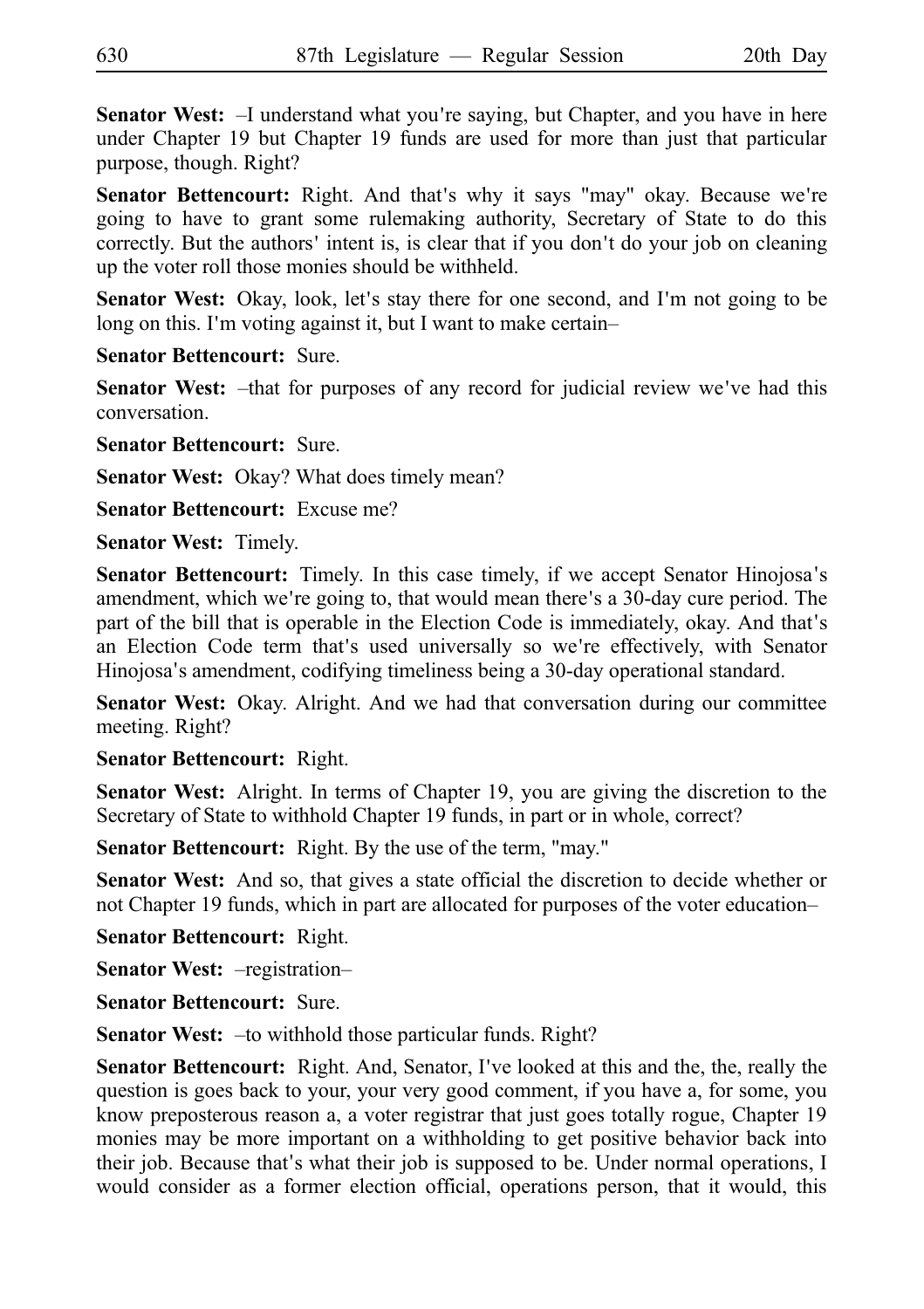would be on a case by case basis because they have the granularity there to withhold money on an individual registration, they have that ability. And that's what I would recommend, but I don't want to take away, you know, all the options off the table in case there's some really, a case that's far out there, and, you, and you summarized it by saying rogue.

Senator West: Well, the reality is, though, if you have a person that's in that particular position that violates this particular statute and funds, Chapter 19 funds are taken away, that could impact the citizens of that particular county as a result of that elected official's behavior and the Secretary of State's response to their behavior. Correct?

**Senator Bettencourt:** That's correct. And I would hope that because of the 30-day cure period there would be a conversation between the highest election official in the state, with Secretary of State's office and that election administrator or voter registrar before you even got to a point like that.

**Senator West:** I'm going to throw you a curve right fast.

**Senator Bettencourt:** What's that?

**Senator West:** I'm going to throw you a curve, curve ball. So, given that that registrar is an elected official, Senator Hinojosa, that elected official could be mandated. Right? A mandamus could be filed against that person to make certain that they perform their duties.

**Senator Bettencourt:** It's possible. We have lots of election administrators that are not elected as well, and that they're appointed. But, yes, there, I mean there are judicial bypasses, as you know, in all sections of these codes.

**Senator West:** And so, the Secretary of State should be taking that into consideration and making a determination as to whether or not to withhold funds. Correct?

**Senator Bettencourt:** Absolutely. No, no question.

**Senator West:** Thank you, thank you.

**President:** Thank you, Senator West. Senator Gutierrez, for what purpose?

**Senator Gutierrez:** Oh, goodness. For a question.

**President:** Do you yield?

**Senator Bettencourt:** Certainly.

**Senator Gutierrez:** Thank you, Mr. President. Senator, thank you for your time today. I'm concerned because we see a few of these kind of voter purge bills on both sides, and I had a couple of questions. What kind of matching will voter registrars use when they receive notice to verify the citizenship or county of residence of a voter?

**Senator Bettencourt:** Well, the system that's already exists right now is pretty robust. Where the, the Secretary of State actually gets this information from the local voter registrar, elections administrator, and so, the granularity is literally down to an individual registration. So, when you're looking at this with these, under Chapter 19 funds are, are used for is predominantly deceased registrations, people moving out of county, felony convictions that haven't completed their term of service, you know,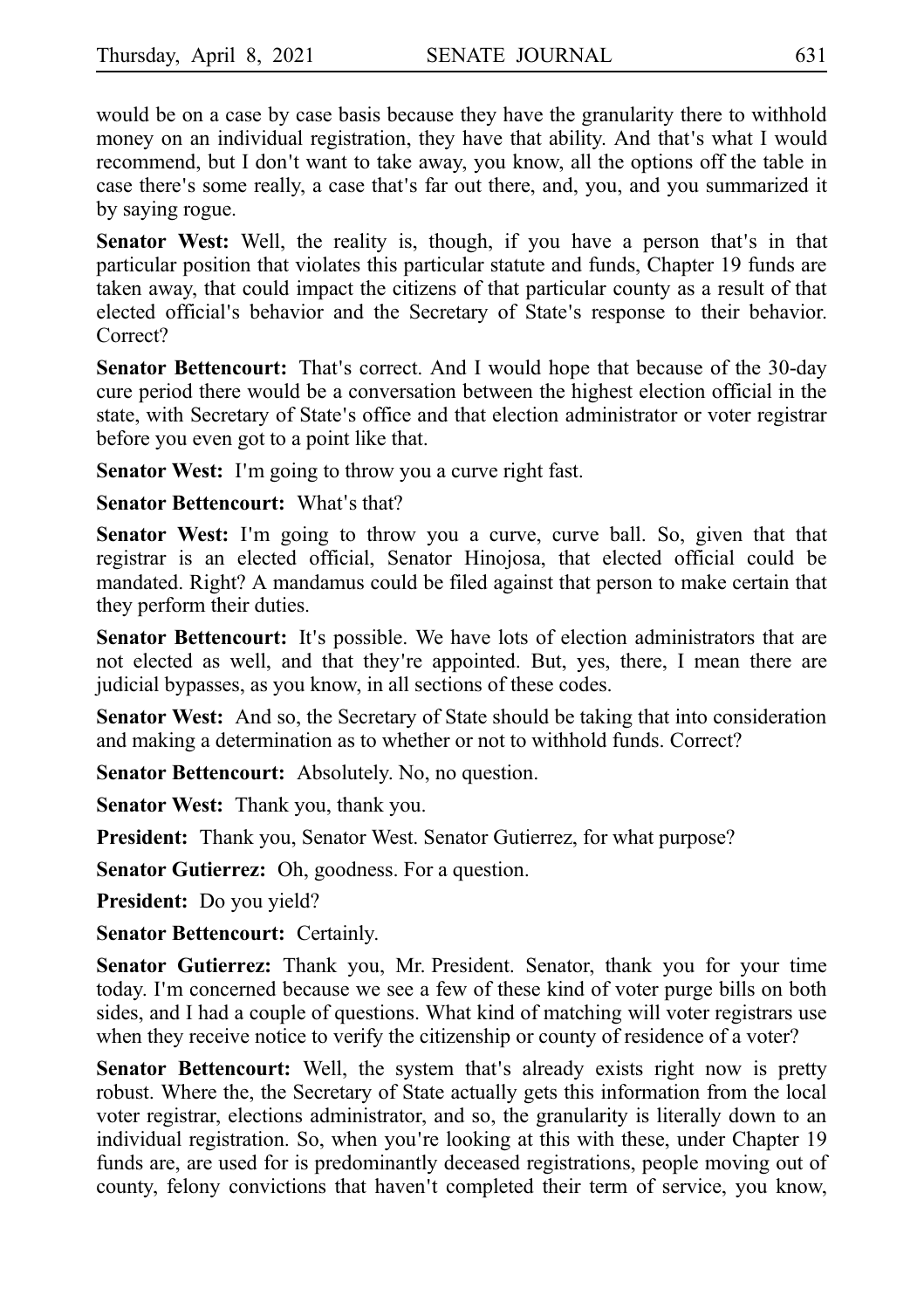and, and those that I think have applied for a limited ballot in another county. So, so that information's pretty well known and very standard and has been used for decades. In fact, we did the same thing when I was a voter registrar over 20 years ago.

**Senator Gutierrez: And–** 

**Senator Bettencourt:** Almost the exact same data.

**Senator Gutierrez:** –and that's fair. You touched on, on, on the deceased side of it. And I think that that s one of your main concerns. Right? So, on the Texas, are you aware that Texas Administrative Code has a section for strong matches and weak matches? And that 's what I mean, what kind of match will be required in your bill? A strong match?

**Senator Bettencourt:** Well, actually we're not changing it. Okay?

**Senator Gutierrez:** I'm sorry.

**Senator Bettencourt:** No, so, Senator Gutierrez, I'm not changing the strong match and the weak match. Okay?

**Senator Gutierrez:** I know you're not changing them–

**Senator Bettencourt: Right.** 

**Senator Gutierrez:** -I'm asking you if what in particular is your bill trying to, to stipulate. Is it looking at strong matches only, weak matches or both?

**Senator Bettencourt:** Well, the process includes both. I'm not making any changes into the matching process. And the, the, for the listeners, the matching, the hard matches are effectively social security numbers, drivers license numbers, you know, full name and address, you, you have a very strong positive lot. Weak matches may be things like we discussed with Senator Hinojosa, you know, common last names that, you know, Gutierrez, Smith, et cetera, that have, have different initials, but if the voter registrar has gone through the process of sending out confirmation notices and receiving that information, that's what gets uploaded in the Secretary of State and, and, for and, and they're effectively applying for money to be sent to them on the voter roll cleanup by Chapter 19.

Senator Gutierrez: I'm going to come back to this in a second, but very briefly, have you spoken to the Attorney General ensuring that SB 1113 complied with federal laws?

**Senator Bettencourt:** No, I have not had that discussion.

**Senator Gutierrez:** You have not had a discussion with the Attorney General's office, okay. So, you received no guidance from their office on compliance with federal election laws? Fair.

Senator Bettencourt: Well, Senator, you don't know this about my background, but I was a voter registrar and you use the national Voter Registration Act as well as the Help America Vote Act and actually testified before Congress. So, from an operational perspective I, this is a very clean bill because the operations, Senator, are occurring right now. The only thing we re adding is that if, if there, if they see that '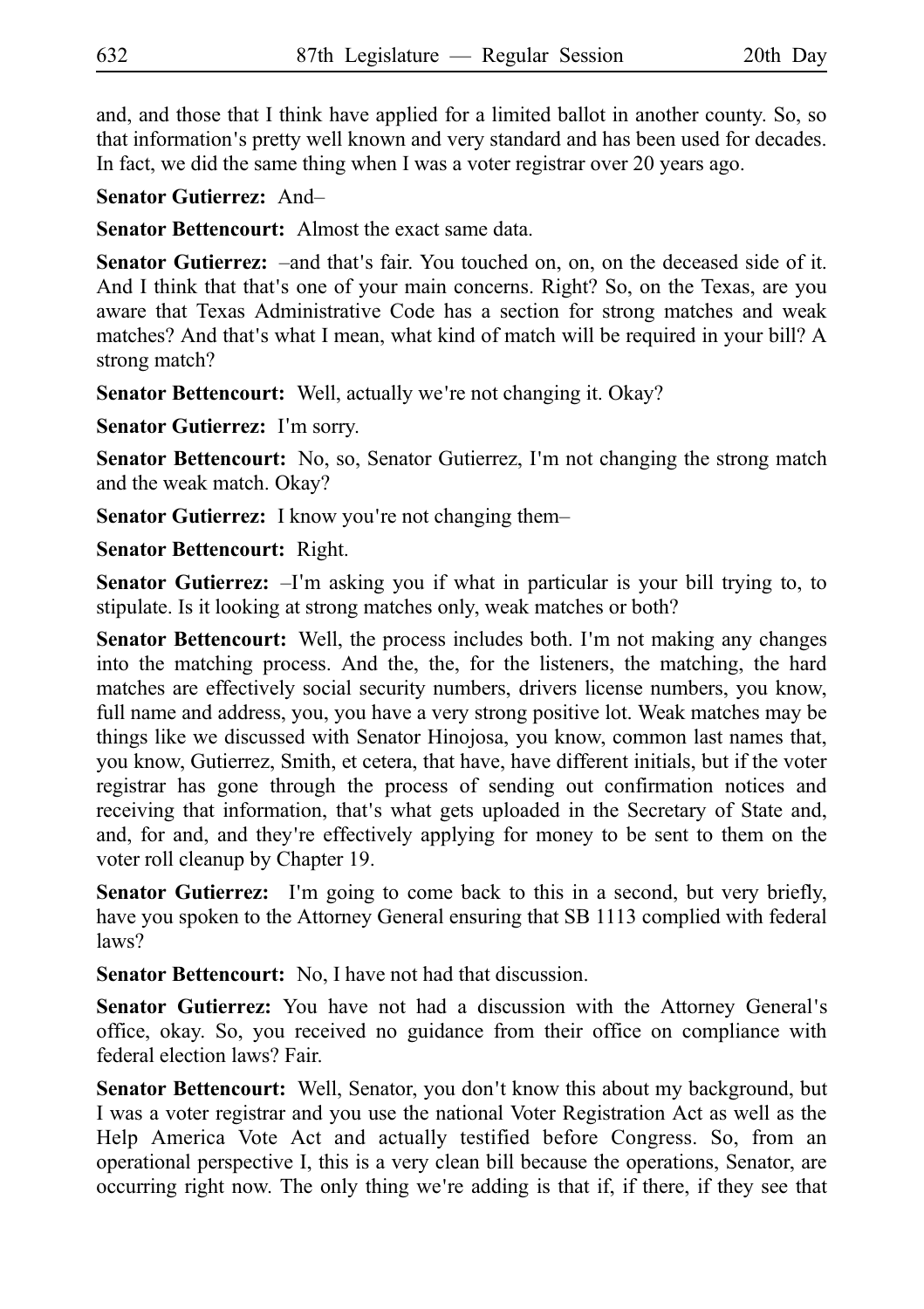this, these, this work is not being done, they can withhold the funds. So, there's no other change in election law and no other change contemplated as the intent of the author.

**Senator Gutierrez:** And so, here's my reasoning for answering, for questioning earlier. You're not, you don't delineate in your bill between strong or weak matches. You're essentially letting the Secretary of State determining what's strong and what's weak, and then you said they may if they find that these things are in violation, either a strong or a weak match, and I hope people are listening to this because it's important. Because in my community, Senator, there's a lot of Jose Garzas, there's a lot of Maria Sanchez–

**Senator Bettencourt: Sure.** 

**Senator Gutierrez:** -there's a lot of Jesus Gonzalezes–

**Senator Bettencourt:** There's even some Bettencourts.

Senator Gutierrez: -there's a lot of Will Smiths and there's a few Bettencourts. But I'll submit to you, Senator, the Bettencourts they're, Bettencourt and the Bettencourts, they're a small subset of our Hispanic community.

#### **Senator Bettencourt: Sure.**

**Senator Gutierrez:** There's a lot of Gonzalezes, there's a lot of Gutierrezes, there's a lot of Garzas. And when you get into Jesus Gonzalez–

**Senator Bettencourt:** Versus J. Gonzalez.

**Senator Gutierrez:** -there's probably, I would venture to guess there's 10,000 of them living today in San Antonio. Probably 20,000 in Houston, in your community. Can you imagine that?

**Senator Bettencourt:** No, I, no, yes, I can. I was a voter registrar. I've seen these statistics. And, again, but, but, Senator, with, with great respect, please hear me on this. I'm not making any changes in the existing voter, you know, voter Election Code. We have a series of strong and weak matches. The rogue registrars know what that means. They, they, the system is very well established on that, and so, when the, and that requires, in many cases, confirmation notices and, and, and with the rare occasion of voter challenges actually.

**Senator Gutierrez:** I guess I wanted you put yourself in your own former shoes of the voter registrar back in the day, I m assuming it was Harris County. '

### **Senator Bettencourt: Correct.**

**Senator Gutierrez:** Back in the day you were the voter registrar, and you're given a list from DPS or from the Secretary of State with all the Gonzalezes, and the Garzas and the Will Smiths of the world that don't, that might be deceased. We don't know. And let say 80 percent of them are weak matches and not strong matches. What net of effect are we then having, the first part of this question, what is the net effect to all of those people, all the Gonzalezes, the Jesus Gonzalezes, and the Maria Sanchez, and the Will Smiths. What did we just then do on the weak matches?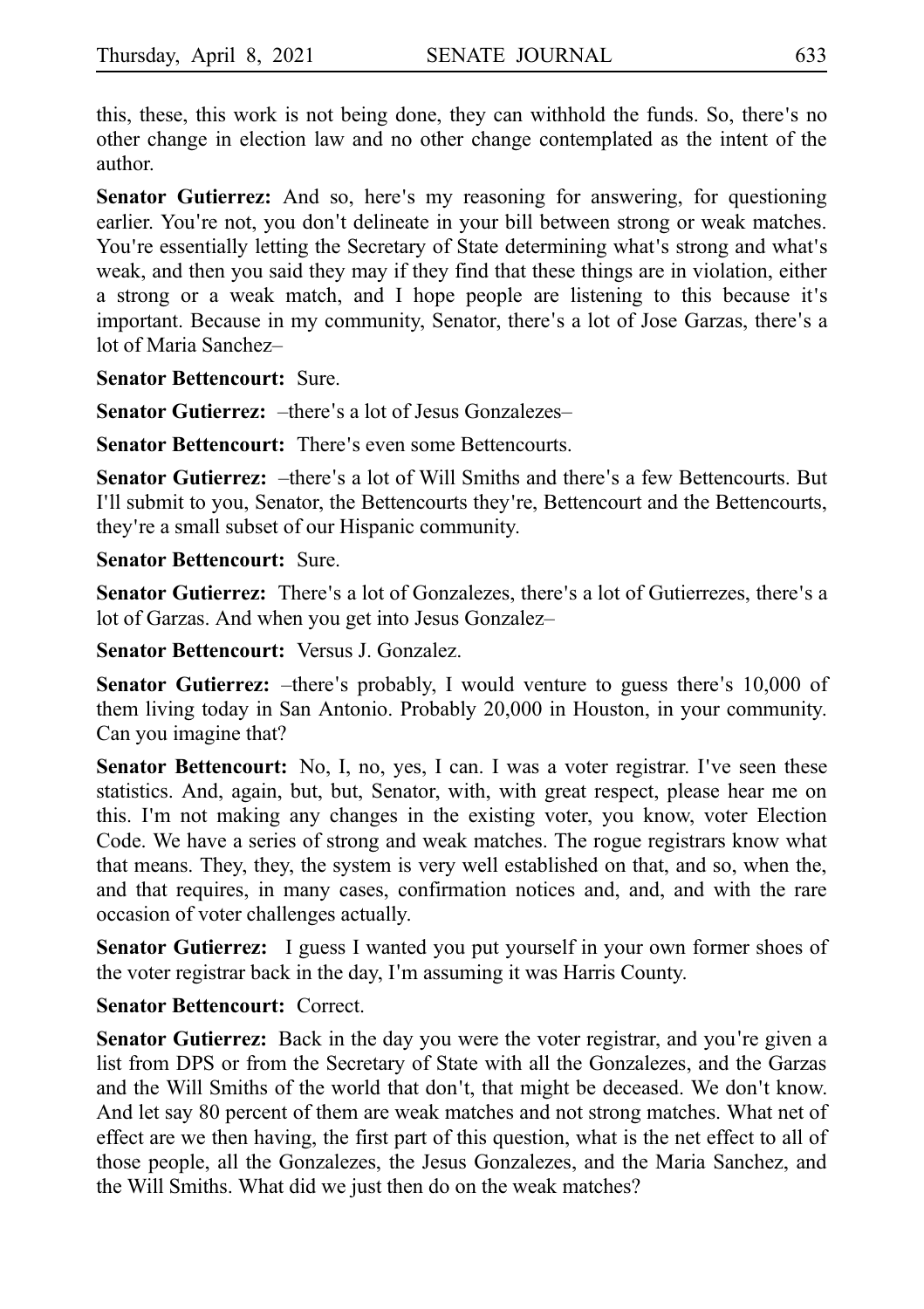**Senator Bettencourt:** Well, this bill changes nothing of that process. Nothing. You have to understand. Because all it means, because the, all the existing voter Election Code is underway, all the existing safeguards are there, and when you look at this type of information, obviously strong matches can be acted on but from a practical perspective any type of weak match, when I was the voter registrar, you had to send out a voter confirmation notices because you couldn t possibly, you know, do ' anything with it from a operational perspective. At least I, that was my theory.

Senator Gutierrez: But now under your bill, under you legislation, they're going to, let's assume they get 80 percent are weak matches and that's why I would like you to change your language to strong match only. But let's assume under this bill 80 percent are weak matches. And if you're the registrar of that county, of Harris County, what are you then going to do–

#### **Senator Bettencourt: Well–**

**Senator Gutierrez:** -because, you know what, the Secretary of State, let me finish my question. The Secretary of State is just going to cut all of your funds now.

**Senator Bettencourt:** No, that's not true, Senator.

**Senator Gutierrez:** It's not true?

**Senator Bettencourt:** And, no–

**Senator Gutierrez:** Well, that's what your bill intends to do.

Senator Bettencourt: -because, no, you're predisposing that a weak match is mishandled and that it's the basis for all of the Chapter 19 funding. That's just not a correct assumption.

**Senator Gutierrez:** Then why not say strong match only in your bill?

**Senator Bettencourt:** No, because I'm not changing the existing law, I'm trying to leave the existing law completely satur-sat- you know sacrosanct because it's important that we try to do, not change this area but just make the simple statement that if there is, if there is a non-compliance by a voter registrar on things that are clearly obvious to the Secretary of State on these, on, on these specific account by literally, literally a fluid number by voting unique identifying number by voting unique identifying number, that they have the ability they may withhold Chapter 19 funds, because that means the work's not being done.

**Senator Gutierrez:** All the more reason to add strong matches only. I'm going to finish with this. I respectfully disagree with you today. I like you. I think you ve got a ' little Mexican in you with the Bettencourt side.

**Senator Bettencourt:** I definitely have Iberian DNA from what I understand.

**Senator Gutierrez:** I think you need to think about your brothers, Jesus Gonzalez, Maria Sanchezes of the world and understand that voter registrars are going to choose to purge so that they can get their money over not purging. They're going to choose to do the safe thing so that the Secretary of State doesn't eliminate their ability to raise the funds that they need. And so, with that, if I m Will Smith, over there in the Fifth, ' Fourth Ward, Fifth Ward, if I'm Jesus Gonzalez and there's a whole bunch of those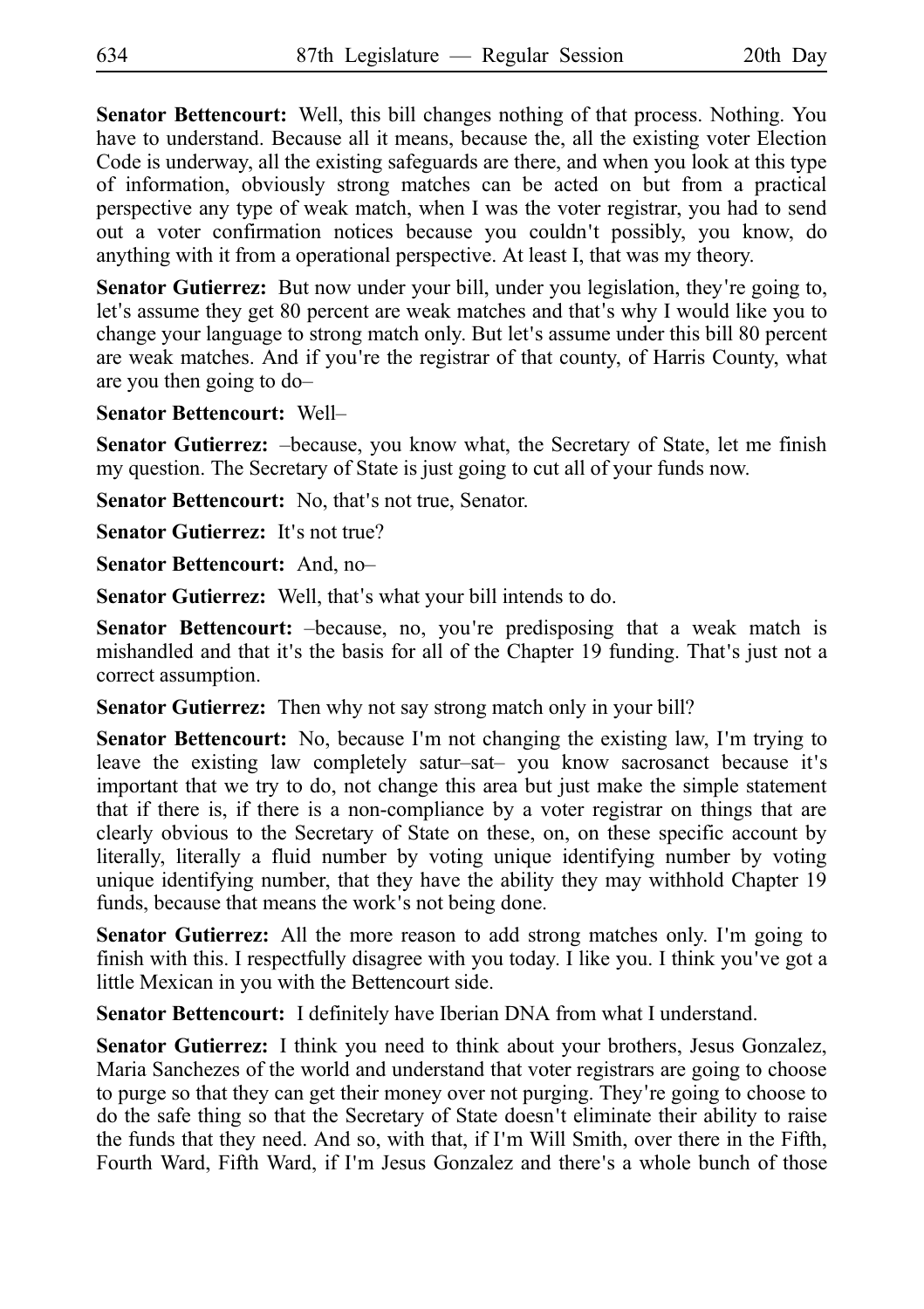guys in Houston and so, I would urge you to consider adding language on strong matches only, but thank you very much for your time, and I respectfully disagree with your bill.

**President:** Senator Hinojosa, you're recognized.

**Senator Hinojosa:** Thank you, Mr. President and Members. And as we had the discussion, Senator Bettencourt, your bill is only focused on requiring the registrars to do their duty in the cancellation of voter registration, which as of right now is required by law.

#### **Senator Bettencourt: Correct.**

Senator Hinojosa: And my concern was there, would they have any chance to at least be able to cure and in my amendment does just that. And what it does, it provides the registrar will be given the opportunity to correct such an error within 30 days and not have those important funds withheld. So, in other words, this amendment will provide a 30-day opportunity to cure the registrar of where a registrar that has her funds withheld under provisions of the bill. They would, I would imagine there would be a conversation taking place with the local registrar and Secretary of State on any issues that come up in terms of questions about cancellations.

**Senator Bettencourt:** Sure. Absolutely. And this actually does a great job of codifying the answer that Keith Ingram gave at the hearing to Senator West's question which is what's the cure period, 30 days, what happens, and then also it makes a very clear, and I'll read from the last portion of your amendment. If the registrar performs a registrar's duty not later than 30 days after the funds were held they obviously keep distri- at that point of time once they do fix their problem, they can get paid. So it's a great amendment to a simple concept which is do the work, you get the state money.

### **COMMITTEE SUBSTITUTE SENATE BILL 1114 ON SECOND READING**

Senator Bettencourt moved to suspend the regular order of business to take up for consideration **CSSB 1114** at this time on its second reading:

**CSSB 1114**, Relating to verification of the citizenship status of certain registered voters.

The motion prevailed by the following vote: Yeas 18, Nays 12.

Yeas: Bettencourt, Birdwell, Buckingham, Campbell, Creighton, Hall, Hancock, Huffman, Hughes, Kolkhorst, Nelson, Nichols, Paxton, Perry, Schwertner, Seliger, Springer, Taylor.

Nays: Alvarado, Blanco, Eckhardt, Gutierrez, Hinojosa, Johnson, Lucio, Miles, Powell, West, Whitmire, Zaffirini.

Absent-excused: Menéndez.

The bill was read second time.

Senator Hughes offered the following amendment to the bill:

#### **Floor Amendment No. 1**

Amend **CSSB 1114** (Senate committee printing) as follows: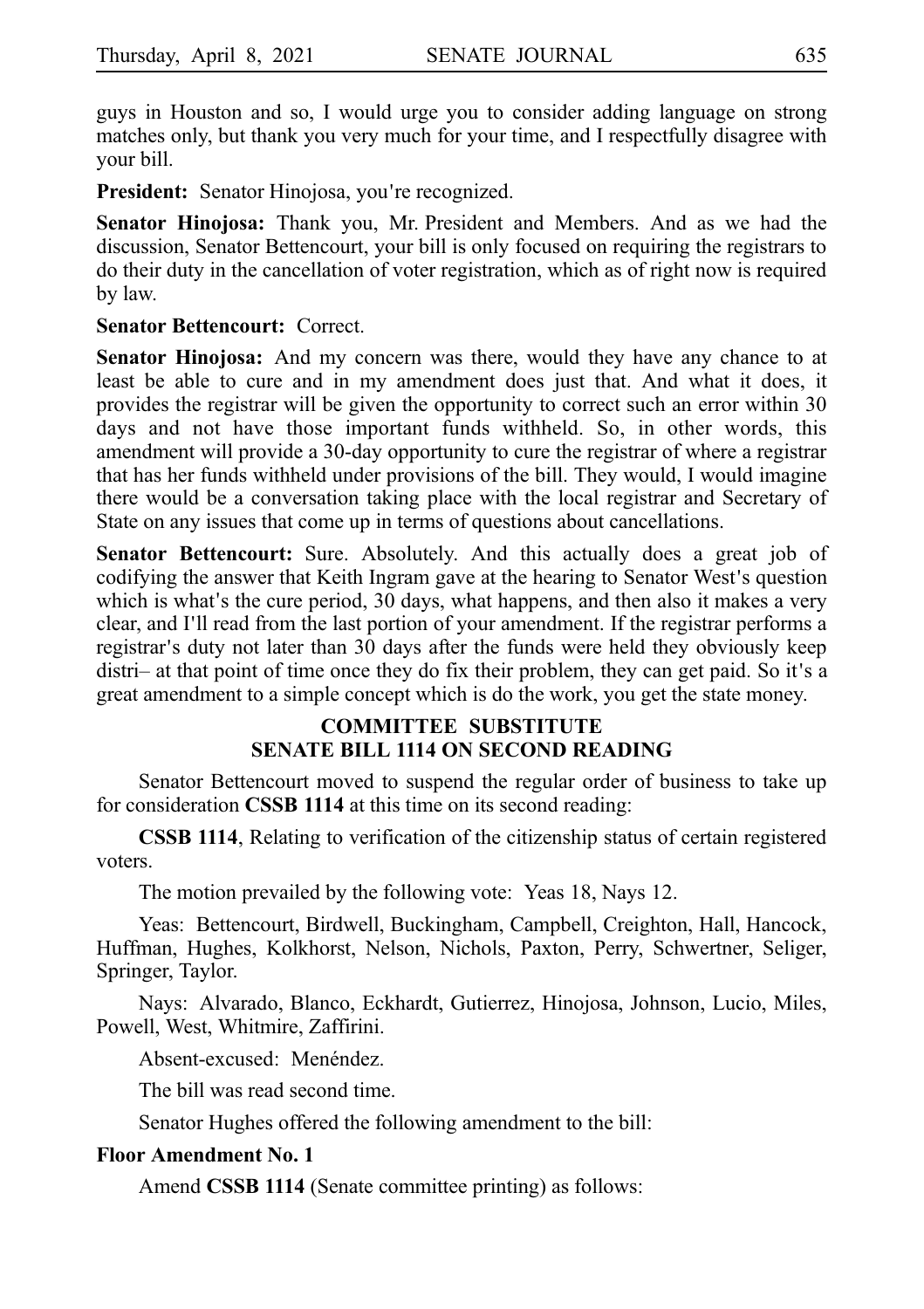(1) In the recital to SECTION 1 of the bill (page 1, line 25), strike "Subsection  $(d)$ " and substitute "Subsections  $(a-1)$ ,  $(d)$ , and  $(e)$ ".

(2) In SECTION 1 of the bill, amending Section 16.0332, Election Code (page 1, line 28), strike "Section 18.068 of this code" and substitute "Subsection (a-1) of this section, Section 18.068 of this code,".

(3) In SECTION 1 of the bill, amending Section 16.0332, Election Code (page 1, between lines 40 and 41), insert the following:

 $(a-1)$  The secretary of state shall enter into an agreement with the Department of Public Safety under which information in the statewide computerized voter registration list is compared against information in the database of the Department of Public Safety on a monthly basis to verify the accuracy of citizenship status information provided on voter registration applications. The information compared must include, at a minimum, a voter's:

 $(1)$  full legal name;

 $(2)$  former name, if applicable;

 $(3)$  date of birth;

(4) residence address;

 $(5)$  driver's license or state identification card number;

 $(6)$  social security number;

 $(7)$  documentation of lawful presence in this state; and

(8) citizenship status.

(4) In SECTION 1 of the bill, amending Section 16.0332, Election Code (page 1, between lines 42 and 43), insert the following:

(e) Not later than December 31 of each year, the secretary of state shall provide a report to the legislature of the number of voter registrations canceled under this section during the calendar year.

The amendment to **CSSB 1114** was read and was adopted by a viva voce vote.

All Members are deemed to have voted "Yea" on the adoption of Floor Amendment No. 1 except as follows:

Nays: Alvarado, Blanco, Eckhardt, Gutierrez, Hinojosa, Johnson, Lucio, Miles, Powell, West, Whitmire, Zaffirini.

Absent-excused: Menéndez.

**CSSB 1114** as amended was passed to engrossment by the following vote: Yeas 18, Nays 12.

Yeas: Bettencourt, Birdwell, Buckingham, Campbell, Creighton, Hall, Hancock, Huffman, Hughes, Kolkhorst, Nelson, Nichols, Paxton, Perry, Schwertner, Seliger, Springer, Taylor.

Nays: Alvarado, Blanco, Eckhardt, Gutierrez, Hinojosa, Johnson, Lucio, Miles, Powell, West, Whitmire, Zaffirini.

Absent-excused: Menéndez.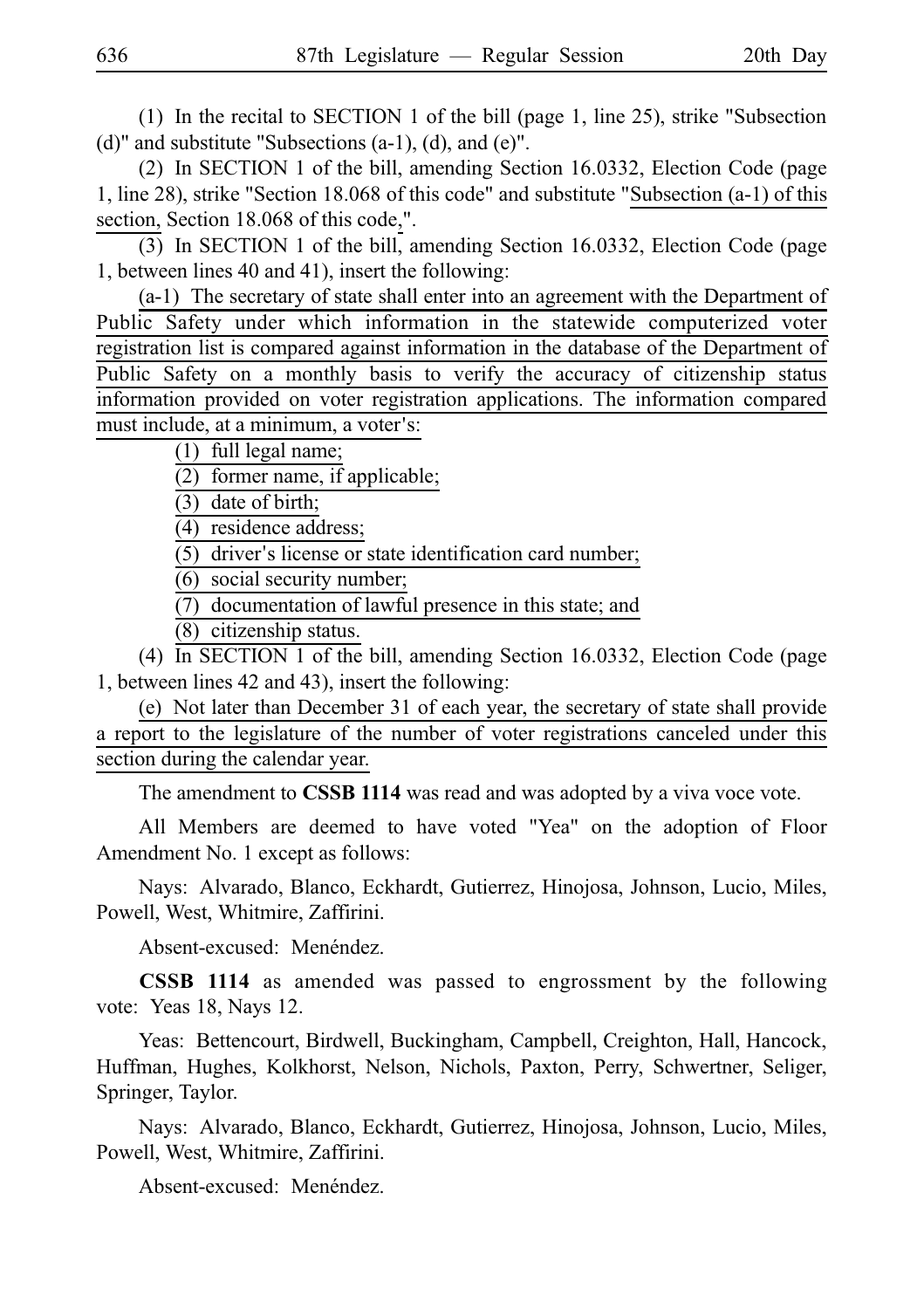#### **SENATE BILL 611 ON SECOND READING**

On motion of Senator Campbell and by unanimous consent, the regular order of business was suspended to take up for consideration **SB 611** at this time on its second reading:

**SB 611**, Relating to an exemption from ad valorem taxation of the residence homestead of the surviving spouse of a member of the armed services of the United States who is killed or fatally injured in the line of duty.

The bill was read second time and was passed to engrossment by a viva voce vote.

All Members are deemed to have voted "Yea" on the passage to engrossment except as follows:

Nays: Johnson.

Absent-excused: Menéndez.

#### **SENATE BILL 611 ON THIRD READING**

Senator Campbell moved that Senate Rule 7.18 and the Constitutional Rule requiring bills to be read on three several days be suspended and that SB 611 be placed on its third reading and final passage.

The motion prevailed by the following vote: Yeas 30, Nays 0.

Absent-excused: Menéndez.

The bill was read third time and was passed by the following vote: Yeas 29, Nays 1.

Nays: Johnson.

Absent-excused: Menéndez.

#### **SENATE JOINT RESOLUTION 35 ON SECOND READING**

On motion of Senator Campbell and by unanimous consent, the regular order of business was suspended to take up for consideration **SJR 35** at this time on its second reading:

**SJR 35**, Proposing a constitutional amendment authorizing the legislature to provide for an exemption from ad valorem taxation of all or part of the market value of the residence homestead of the surviving spouse of a member of the armed services of the United States who is killed or fatally injured in the line of duty.

The resolution was read second time and was passed to engrossment by a viva voce vote.

All Members are deemed to have voted "Yea" on the passage to engrossment except as follows:

Nays: Johnson.

Absent-excused: Menéndez.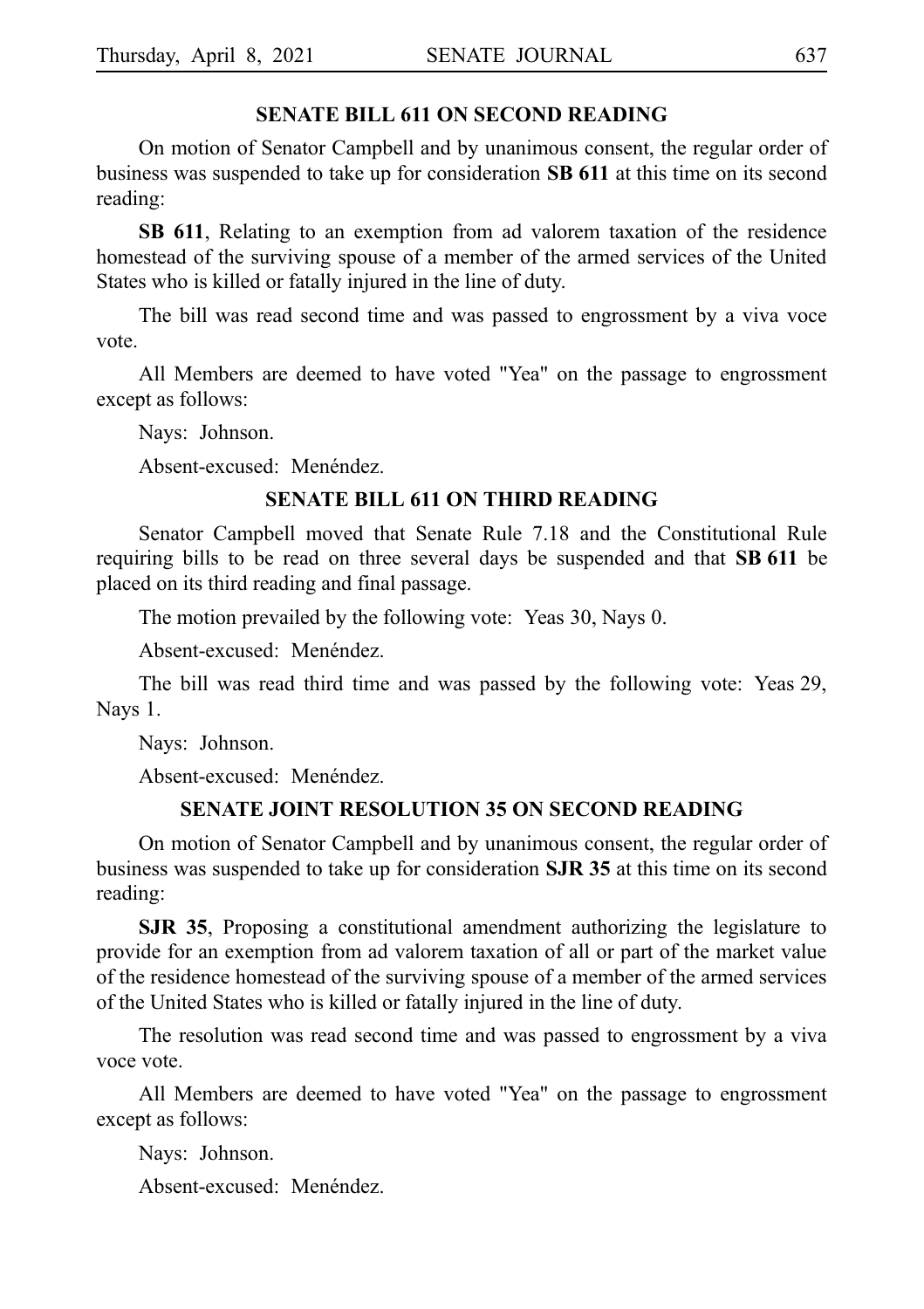#### **SENATE JOINT RESOLUTION 35 ON THIRD READING**

Senator Campbell moved that Senate Rule 7.18 and the Constitutional Rule requiring bills to be read on three several days be suspended and that SJR 35 be placed on its third reading and final passage.

The motion prevailed by the following vote: Yeas 30, Nays 0.

Absent-excused: Menéndez.

The resolution was read third time and was passed by the following vote: Yeas 29, Nays 1.

Nays: Johnson.

Absent-excused: Menéndez.

#### **SENATE BILL 460 ON SECOND READING**

On motion of Senator Lucio and by unanimous consent, the regular order of business was suspended to take up for consideration **SB 460** at this time on its second reading:

**SB 460**, Relating to designating the 11th day of each month as Buddy Check Day.

The bill was read second time and was passed to engrossment by a viva voce vote.

All Members are deemed to have voted "Yea" on the passage to engrossment except as follows:

Absent-excused: Menéndez.

#### **SENATE BILL 460 ON THIRD READING**

Senator Lucio moved that Senate Rule 7.18 and the Constitutional Rule requiring bills to be read on three several days be suspended and that **SB 460** be placed on its third reading and final passage.

The motion prevailed by the following vote: Yeas 30, Nays 0.

Absent-excused: Menéndez.

The bill was read third time and was passed by the following vote: Yeas 30, Nays 0. (Same as previous roll call)

#### **COMMITTEE SUBSTITUTE SENATE BILL 36 ON SECOND READING**

On motion of Senator Zaffirini and by unanimous consent, the regular order of business was suspended to take up for consideration **CSSBi36** at this time on its second reading:

**CSSB 36**, Relating to the offense of hazing.

The bill was read second time and was passed to engrossment by a viva voce vote.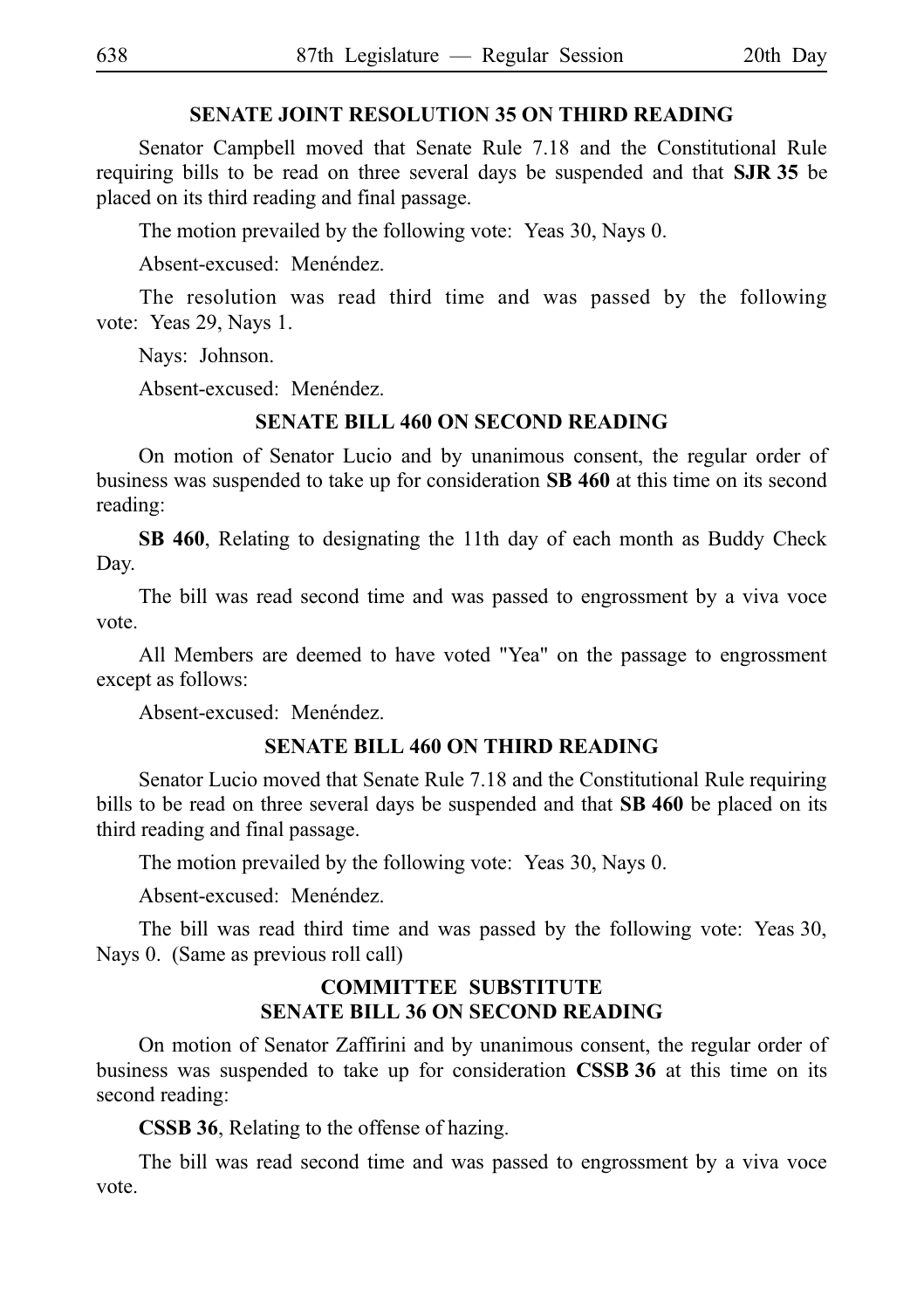All Members are deemed to have voted "Yea" on the passage to engrossment except as follows:

Nays: Hughes.

Absent-excused: Menéndez.

# **COMMITTEE SUBSTITUTE SENATE BILL 36 ON THIRD READING**

Senator Zaffirini moved that Senate Rule 7.18 and the Constitutional Rule requiring bills to be read on three several days be suspended and that **CSSBi36** be placed on its third reading and final passage.

The motion prevailed by the following vote: Yeas 30, Nays 0.

Absent-excused: Menéndez.

The bill was read third time and was passed by the following vote: Yeas 29, Nays 1.

Nays: Hughes.

Absent-excused: Menéndez.

### **COMMITTEE SUBSTITUTE SENATE BILL 6 ON SECOND READING**

Senator Hancock moved to suspend the regular order of business to take up for consideration **CSSB 6** at this time on its second reading:

**CSSB 6**, Relating to liability for certain claims arising during a pandemic or other disaster or emergency.

The motion prevailed.

Senator Hall asked to be recorded as voting "Nay" on suspension of the regular order of business.

The bill was read second time.

Senator Hancock offered the following amendment to the bill:

#### **Floor Amendment No. 1**

Amend **CSSB 6** (senate committee printing) by striking the recital to SECTION 4 of the bill, amending Section 79.0031, Civil Practice and Remedies Code (page 3, lines 42-44), and substituting the following:

SECTION 4. Sections 79.0031(a), (b), and (c), Civil Practice and Remedies Code, are amended to read as follows:

The amendment to **CSSB 6** was read and was adopted by a viva voce vote.

All Members are deemed to have voted "Yea" on the adoption of Floor Amendment No. 1 except as follows:

Absent-excused: Menéndez.

Senator Hancock offered the following amendment to the bill:

#### **Floor Amendment No. 2**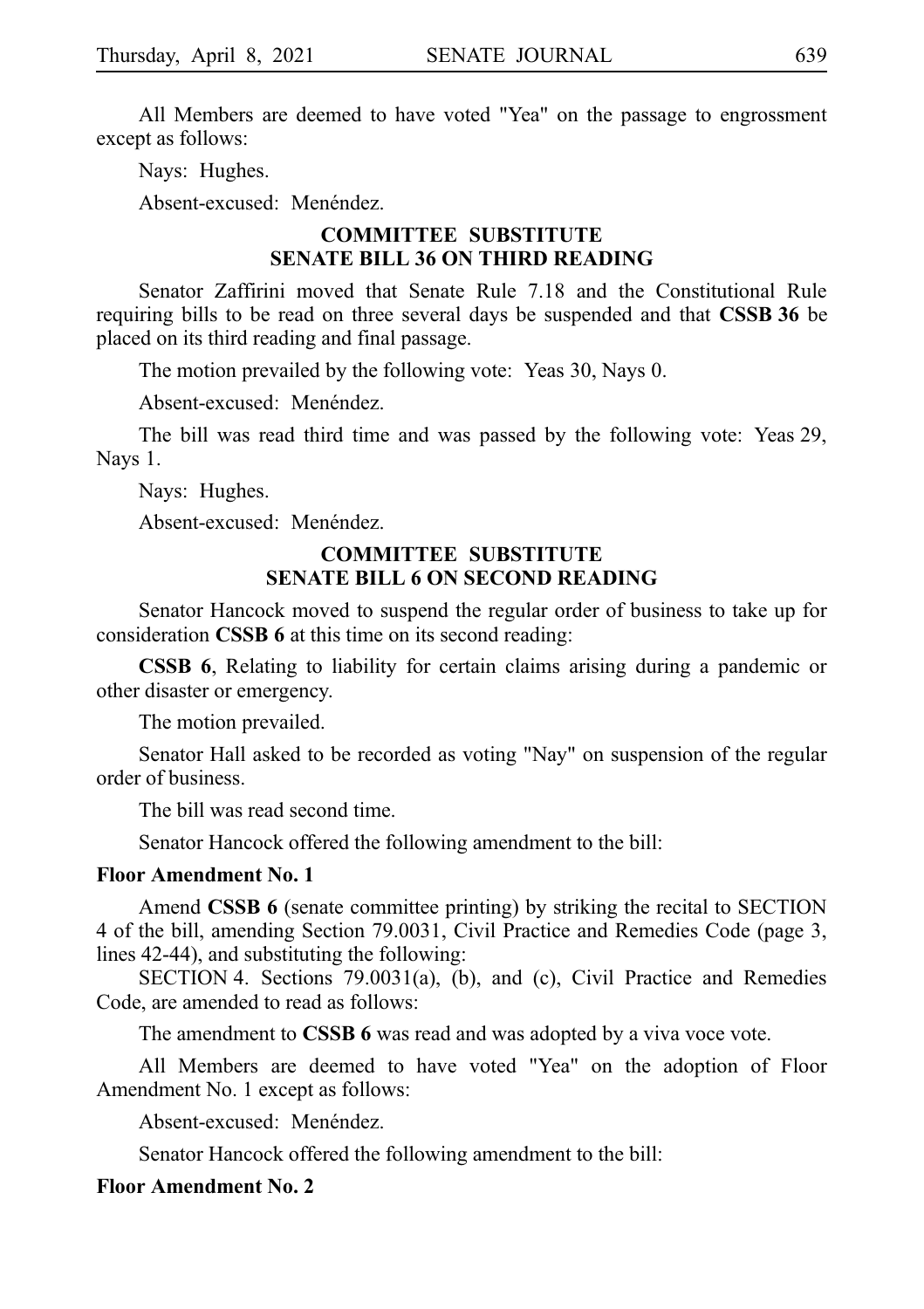Amend **CSSB 6** (senate committee printing), in SECTION 5 of the bill, in added Section 148.003, Civil Practice and Remedies Code (page 6, between lines 37 and 38), by adding a new Subsection (j) to read as follows:

(j) If, at the time of the injury or death caused by exposing an individual to a pandemic disease during a pandemic emergency, an order, rule, or declaration of the governor or an agency of the state establishing or applying standards, guidelines, or protocols related to a pandemic disease does not apply to a person under this section, and no other standards, guidelines, or protocols applicable to the person have been promulgated and adopted by a local governmental entity with jurisdiction over the person, the person is deemed to be in compliance with government-promulgated standards, guidelines, and protocols for purposes of Subsection (a)(1)(B).

The amendment to **CSSB 6** was read and was adopted by a viva voce vote.

All Members are deemed to have voted "Yea" on the adoption of Floor Amendment No. 2 except as follows:

Absent-excused: Menéndez.

Senator Hancock offered the following amendment to the bill:

#### **Floor Amendment No. 3**

Amend **CSSB 6** (senate committee printing) in SECTION 5 of the bill, in added Section 148.004, Civil Practice and Remedies Code (page 6, lines 39 through 44), by striking Subsection (a) and substituting the following:

(a) In this section, "educational institution" means an institution or program that facilitates learning or the acquisition of knowledge, skills, values, beliefs, or habits. The term includes:

 $\overline{(1)}$  a public or private preschool, child-care facility, primary or secondary school, college, or university;

 $(2)$  an institution of higher education, as that term is defined by Section 61.003, Education Code; and

 $(3)$  a private or independent institution of higher education, as that term is defined by Section 61.003, Education Code.

The amendment to **CSSB 6** was read and was adopted by a viva voce vote.

All Members are deemed to have voted "Yea" on the adoption of Floor Amendment No. 3 except as follows:

Absent-excused: Menéndez.

### **(Senator Hughes in Chair)**

Senator Hall offered the following amendment to the bill:

#### **Floor Amendment No. 4**

Amend **CSSB 6** (senate committee printing) as follows:

(1) Strike SECTION 1 of the bill, amending Section 51.014(a), Civil Practice and Remedies Code (page 1, line 24 through page 2, line 9).

(2) In SECTION 5 of the bill, strike added Section 148.003, Civil Practice and Remedies Code (page 5, line 25 through page 6, line 37), and substitute the following: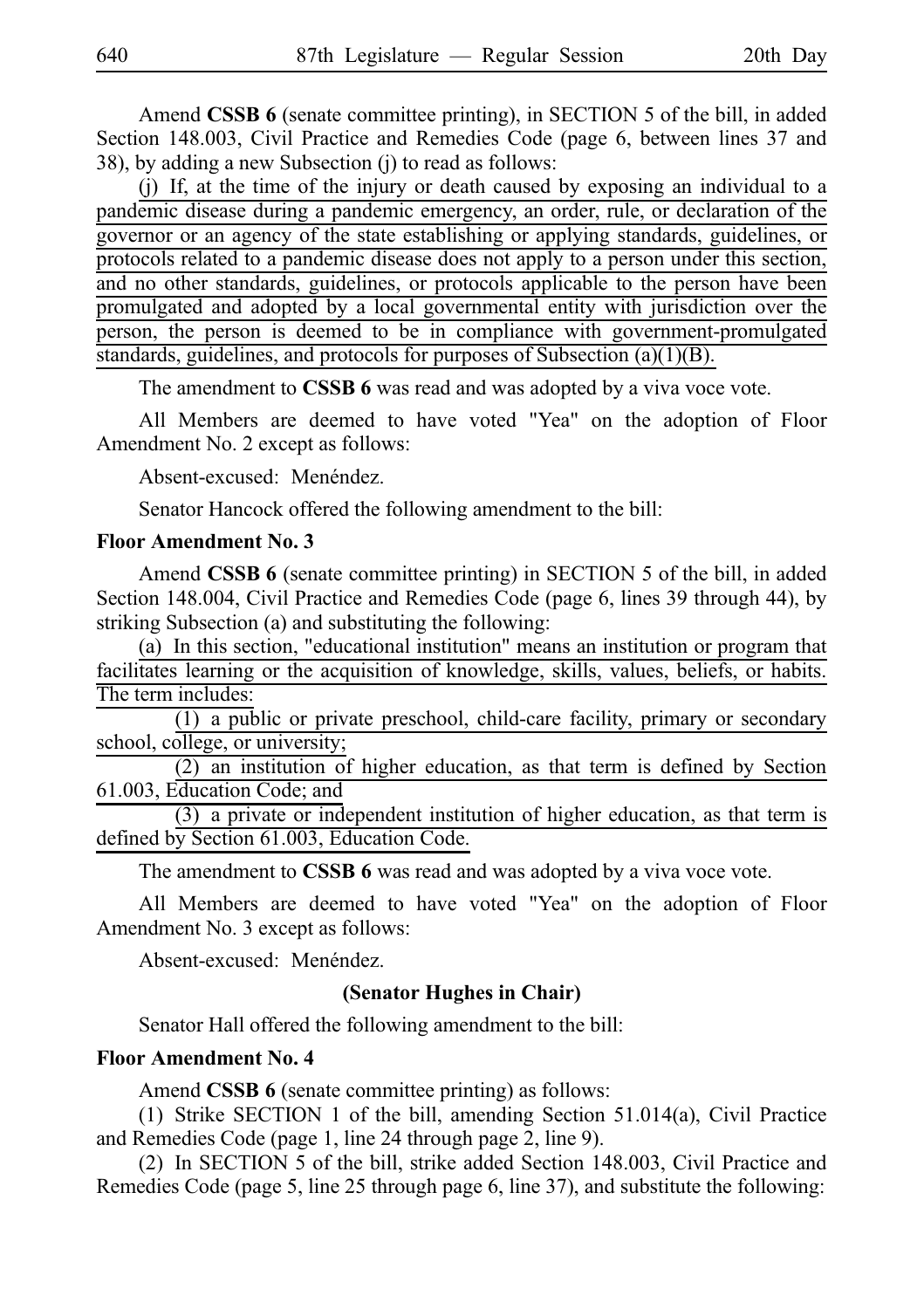Sec. 148.003. LIABILITY FOR CAUSING EXPOSURE TO PANDEMIC DISEASE. A person is not liable for injury or death caused by exposing an individual to a pandemic disease during a pandemic emergency unless the claimant establishes that the person intentionally exposed the individual to the disease.

 $(3)$  Renumber SECTIONS of the bill appropriately.

The amendment to **CSSB 6** was read.

On motion of Senator Hancock, Floor Amendment No. 4 was tabled by the following vote: Yeas 29, Nays 1.

Nays: Hall.

Absent-excused: Menéndez.

Senator Johnson offered the following amendment to the bill:

#### **Floor Amendment No. 5**

Amend **CSSB 6** (senate committee printing) in SECTION 2 of the bill, between added Sections 74.155(b) and (c), Civil Practice and Remedies Code (page 2, between lines 44 and 45), by inserting the following appropriately lettered subsection and relettering subsequent subsections and cross-references to those subsections accordingly:

( ) A physician, health care provider, or first responder may not use the showing under Subsection (b)(2) as a defense to liability under Subsection (b) for negligent care, treatment, or failure to provide care or treatment if a claimant proves by a preponderance of the evidence that the respective diagnosis, treatment, or reasonable suspicion of infection with a pandemic disease at the time of the care, treatment, or failure to provide care or treatment was not a producing cause of the individual's injury or death.

The amendment to **CSSB 6** was read and was adopted by a viva voce vote.

All Members are deemed to have voted "Yea" on the adoption of Floor Amendment No. 5 except as follows:

Absent-excused: Menéndez.

#### **(President in Chair)**

Senator Hall offered the following amendment to the bill:

#### **Floor Amendment No. 6**

Amend **CSSB 6** (senate committee printing) in Subsection (a) of SECTION 6 of the bill as follows:

(1) Strike Subdivision (1) (page 6, lines  $53-55$ ).

(2) In Subdivision (2) (page 6, line 56), strike "such" and substitute "Coronavirus Disease 2019 ("COVID-19")".

(3) Strike Subdivision (7) (page 7, lines  $3-4$ ).

(4) In Subdivision (9) (page 7, line 11), immediately after the semicolon, insert "and".

(5) In Subdivision (10) (page 7, line 13), strike "; and" and substitute a period.

(6) Strike Subdivision (11) (page 7, lines 14-17).

 $(7)$  Renumber subdivisions accordingly.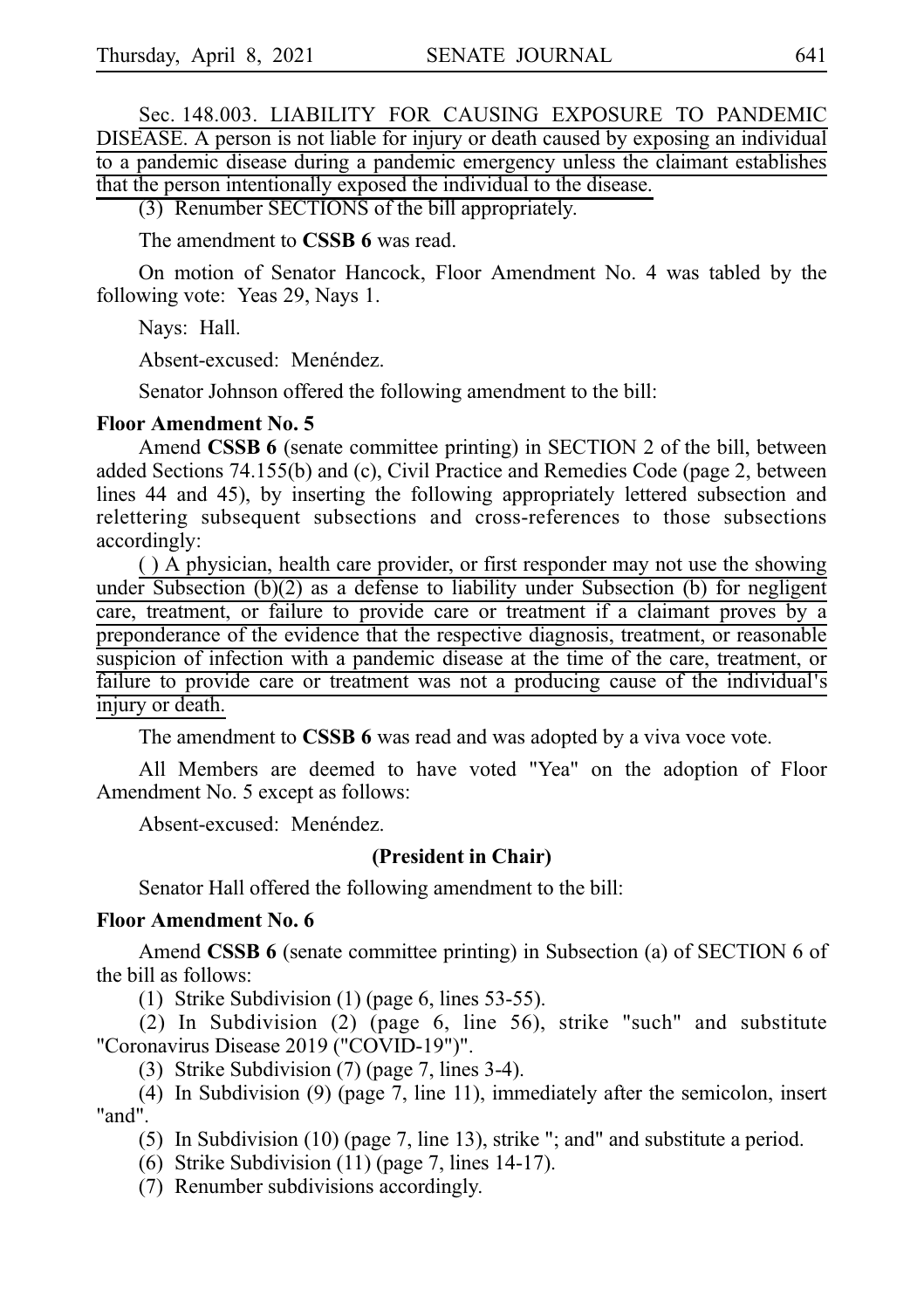The amendment to **CSSB 6** was read.

Senator Hall withdrew Floor Amendment No. 6.

**CSSB 6** as amended was passed to engrossment by the following vote: Yeas 29, Nays 1.

Nays: Hall.

Absent-excused: Menéndez.

#### **COMMITTEE SUBSTITUTE SENATE BILL 6 ON THIRD READING**

Senator Hancock moved that Senate Rule 7.18 and the Constitutional Rule requiring bills to be read on three several days be suspended and that **CSSB 6** be placed on its third reading and final passage.

The motion prevailed by the following vote: Yeas 29, Nays 1.

Nays: Hall.

Absent-excused: Menéndez.

The bill was read third time and was passed by the following vote: Yeas 29, Nays 1. (Same as previous roll call)

#### **SENATE BILL 792 ON SECOND READING**

On motion of Senator Campbell and by unanimous consent, the regular order of business was suspended to take up for consideration **SB 792** at this time on its second reading:

**SB 792**, Relating to specialty license plates and parking placards for vehicles of certain disabled veterans.

The bill was read second time and was passed to engrossment by a viva voce vote.

All Members are deemed to have voted "Yea" on the passage to engrossment except as follows:

Absent-excused: Menéndez.

#### **SENATE BILL 792 ON THIRD READING**

Senator Campbell moved that Senate Rule 7.18 and the Constitutional Rule requiring bills to be read on three several days be suspended and that SB 792 be placed on its third reading and final passage.

The motion prevailed by the following vote: Yeas 30, Nays 0.

Absent-excused: Menéndez.

The bill was read third time and was passed by the following vote: Yeas 30, Nays 0. (Same as previous roll call)

### **COMMITTEE SUBSTITUTE SENATE BILL 248 ON SECOND READING**

On motion of Senator Johnson and by unanimous consent, the regular order of business was suspended to take up for consideration **CSSB 248** at this time on its second reading: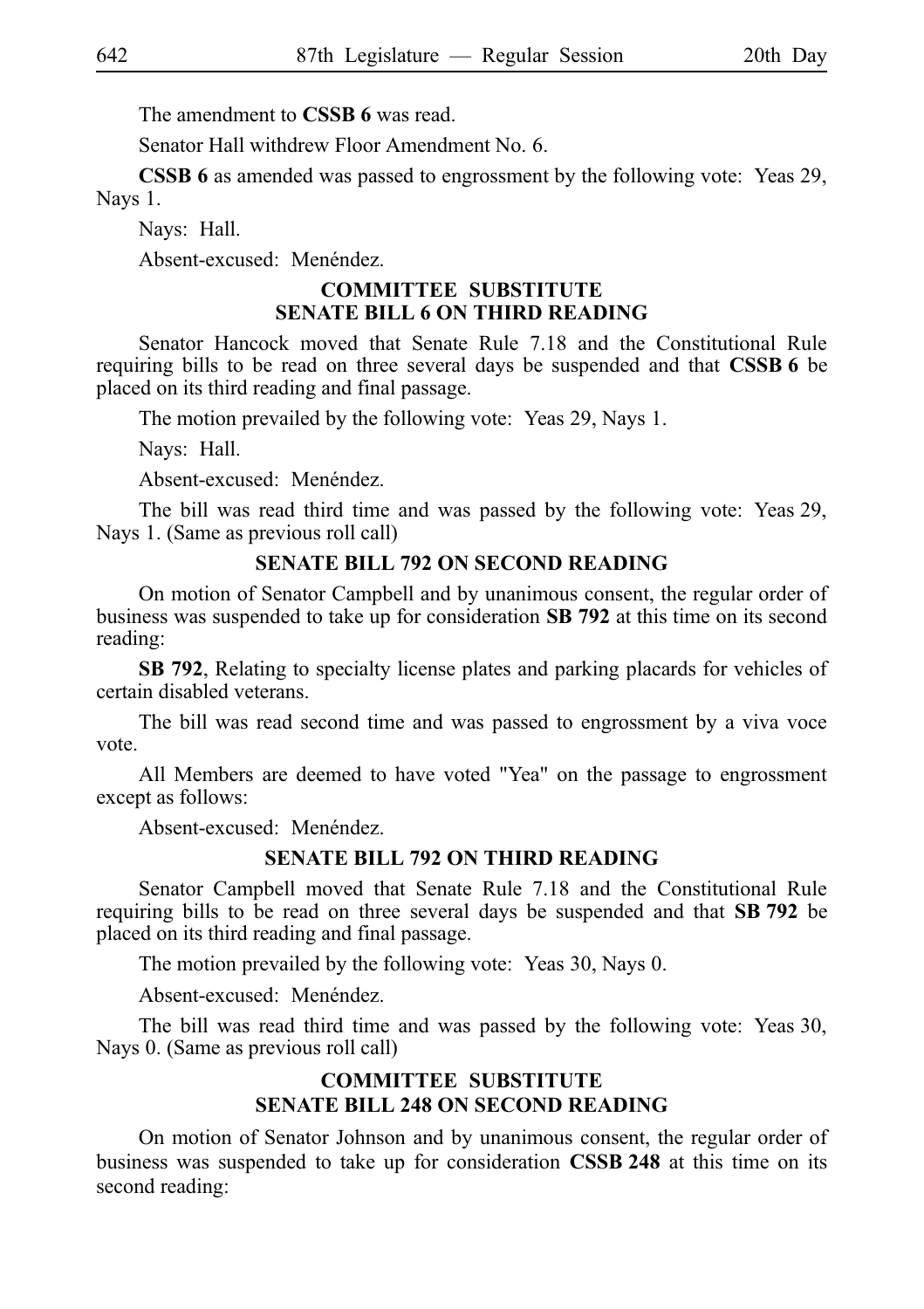**CSSB 248**, Relating to the regulation of and permits for the sale or delivery of cigarettes, tobacco products, and e-cigarettes; requiring permits; imposing fees; providing administrative penalties.

The bill was read second time and was passed to engrossment by a viva voce vote.

All Members are deemed to have voted "Yea" on the passage to engrossment except as follows:

Nays: Creighton, Hall, Hughes.

Absent-excused: Menéndez.

#### **COMMITTEE SUBSTITUTE SENATE BILL 248 ON THIRD READING**

Senator Johnson moved that Senate Rule 7.18 and the Constitutional Rule requiring bills to be read on three several days be suspended and that **CSSB 248** be placed on its third reading and final passage.

The motion prevailed by the following vote: Yeas 30, Nays 0.

Absent-excused: Menéndez.

The bill was read a third time and was passed by the following vote: Yeas 27, Nays 3.

Yeas: Alvarado, Bettencourt, Birdwell, Blanco, Buckingham, Campbell, Eckhardt, Gutierrez, Hancock, Hinojosa, Huffman, Johnson, Kolkhorst, Lucio, Miles, Nelson, Nichols, Paxton, Perry, Powell, Schwertner, Seliger, Springer, Taylor, West, Whitmire, Zaffirini.

Nays: Creighton, Hall, Hughes.

 $A<sub>best-excused</sub>$  Menéndez.

#### **AT EASE**

The President at 1:45 p.m. announced the Senate would stand At Ease subject to the call of the Chair.

#### **IN LEGISLATIVE SESSION**

The President at 2:31 p.m. called the Senate to order as In Legislative Session.

#### **SENATE BILL 742 ON SECOND READING**

On motion of Senator Birdwell and by unanimous consent, the regular order of business was suspended to take up for consideration **SB 742** at this time on its second reading:

**SB 742**, Relating to installment payments of ad valorem taxes on property in a disaster area.

The bill was read second time.

Senator Birdwell offered the following amendment to the bill:

#### **Floor Amendment No. 1**

Amend **SB 742** (senate committee report) as follows:

(1) In SECTION 1 of the bill, strike the amended heading to Section 31.032, Tax Code (page 1, lines 30 and 31), and substitute the following: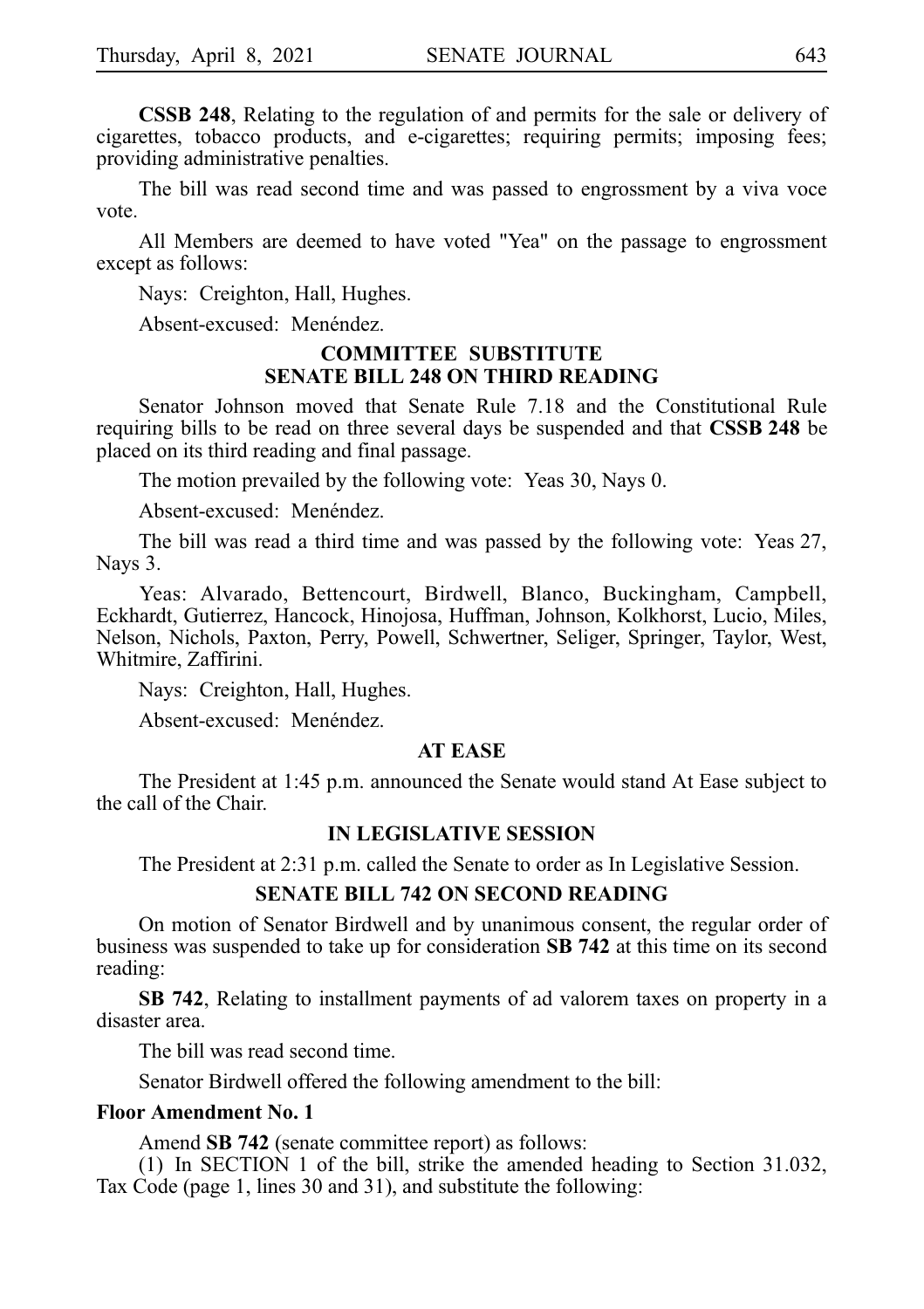### Sec. 31.032. INSTALLMENT PAYMENTS OF TAXES ON PROPERTY IN DISASTER AREA OR EMERGENCY AREA THAT HAS BEEN DAMAGED AS A RESULT OF DISASTER OR EMERGENCY.

(2) Between SECTIONS 1 and 2 of the bill (page 1, between lines 31 and 32), insert the following appropriately numbered SECTIONS to the bill and renumber subsequent SECTIONS of the bill accordingly:

 $\widetilde{\text{SECTION}}$  . Section 31.032(a), Tax Code, is amended to read as follows:

(a) This section applies only to:

 $(1)$  real property that:

 $(A)$  is:

(i) the residence homestead of the owner or consists of property that is used for residential purposes and that has fewer than five living units; or

(ii) owned or leased by a business entity that had not more than the amount calculated as provided by Subsection (h) in gross receipts in the entity's most recent federal tax year or state franchise tax annual period, according to the applicable federal income tax return or state franchise tax report of the entity;

(B) is located in a disaster area or emergency area; and

(C) has been damaged as a direct result of the disaster or emergency;

(2) tangible personal property that is owned or leased by a business entity described by Subdivision  $(1)(A)(ii)$ ; and

 $(3)$  taxes that are imposed on the property by a taxing unit before the first anniversary of the disaster or emergency.

SECTION Section  $\frac{31.032(g)}{1.032(g)}$ , Tax Code, is amended by adding Subdivisions (3) and (4) to read as follows:

(3) "Emergency" means a state of emergency proclaimed by the governor under Section 433.001, Government Code.

(4) "Emergency area" means an area designated by the governor to be affected by an emergency under Section 433.001, Government Code.

(3) In SECTION 2 of the bill, strike the heading to added Section 31.033, Tax Code (page 1, lines 34 and 35), and substitute the following:

Sec. 31.033. INSTALLMENT PAYMENTS OF TAXES ON PROPERTY IN DISASTER AREA OR EMERGENCY AREA THAT HAS NOT BEEN DAMAGED AS A RESULT OF DISASTER OR EMERGENCY.

(4) In SECTION 2 of the bill, strike added Section 31.033(a), Tax Code (page 1, lines 36 and 37), and substitute the following:

(a) In this section, "disaster," "disaster area," "emergency," and "emergency area" have the meanings assigned by Section 31.032(g).

(5) In SECTION 2 of the bill, in added Section  $\frac{37}{31}$ .033(b)(1)(B), Tax Code (page 1, line 46), between "area" and the underlined semicolon, insert "or emergency area".

(6) In SECTION 2 of the bill, in added Section 31.033(b)(1)(C), Tax Code (page 1, line 48), between "disaster" and the underlined semicolon, insert "or emergency".

(7) In SECTION 2 of the bill, in added Section 31.033(b)(3),  $\overline{\text{Tax Code}}$  (page 1, line 52), between "disaster" and the underlined period, insert "or emergency".

The amendment to **SB 742** was read and was adopted by a viva voce vote.

All Members are deemed to have voted "Yea" on the adoption of Floor Amendment No. 1 except as follows: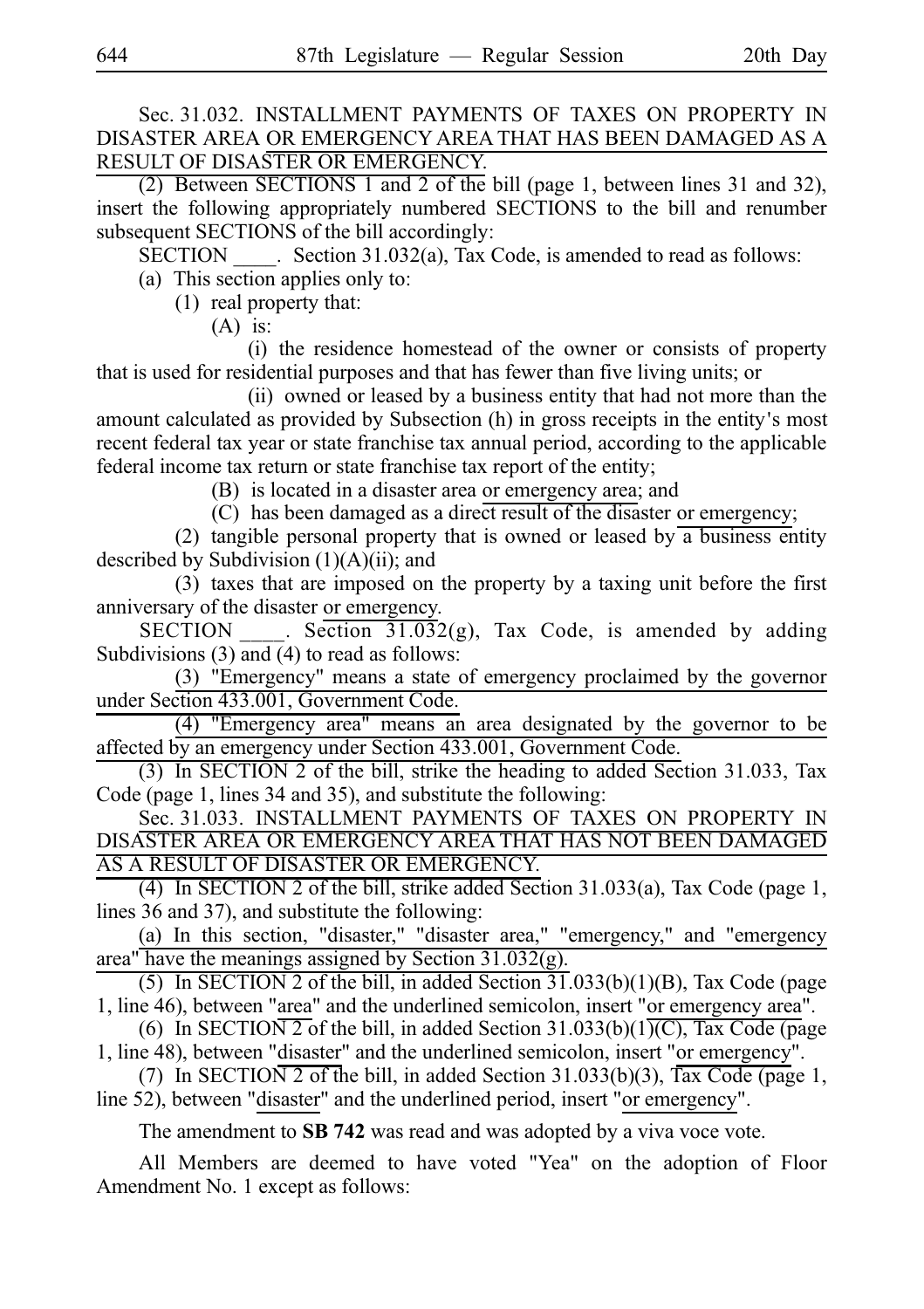Absent-excused: Menéndez.

**SB 742** as amended was passed to engrossment by a viva voce vote.

All Members are deemed to have voted "Yea" on the passage to engrossment except as follows:

Absent-excused: Menéndez.

#### **SENATE BILL 742 ON THIRD READING**

Senator Birdwell moved that Senate Rule 7.18 and the Constitutional Rule requiring bills to be read on three several days be suspended and that SB 742 be placed on its third reading and final passage.

The motion prevailed by the following vote: Yeas 30, Nays 0.

Absent-excused: Menéndez.

The bill was read third time and was passed by the following vote: Yeas 30, Nays 0. (Same as previous roll call)

# **COMMITTEE SUBSTITUTE SENATE BILL 1822 ON SECOND READING**

On motion of Senator Huffman and by unanimous consent, the regular order of business was suspended to take up for consideration **CSSB 1822** at this time on its second reading:

**CSSB 1822**, Relating to dates of certain elections to be held in 2022.

The bill was read second time.

Senator Huffman offered the following amendment to the bill:

#### **Floor Amendment No. 1**

Amend **CSSBi1822** (senate committee printing) in SECTION 1 of the bill as follows:

(1) In added Section 41.0075(d), Election Code (page 2, line 9), strike "the plans" and substitute "a plan".

(2) In added Section 41.0075(d), Election Code (page 2, line 10), strike "become" and substitute "becomes".

 $\overline{(3)}$  In added Section 41.0075, Election Code (page 2, between lines 19 and 20), insert the following:

(e) If a redistricting plan to which this section applies has not become law on or before February 14, 2022, the general and runoff primary elections for the election of officers for each district for which a plan has become law shall be held on the dates provided by Subsection (c)(3). The secretary of state shall set the dates of the filing period and the general and runoff primary elections for the election of officers of any district for which a plan has not become law on or before February 14, 2022. In setting dates under this section, the secretary of state shall ensure the efficient and orderly administration of elections and shall, to the extent practicable, set dates in a manner that allows the same interval of time in relation to the date of the election as would be provided by the application of other law.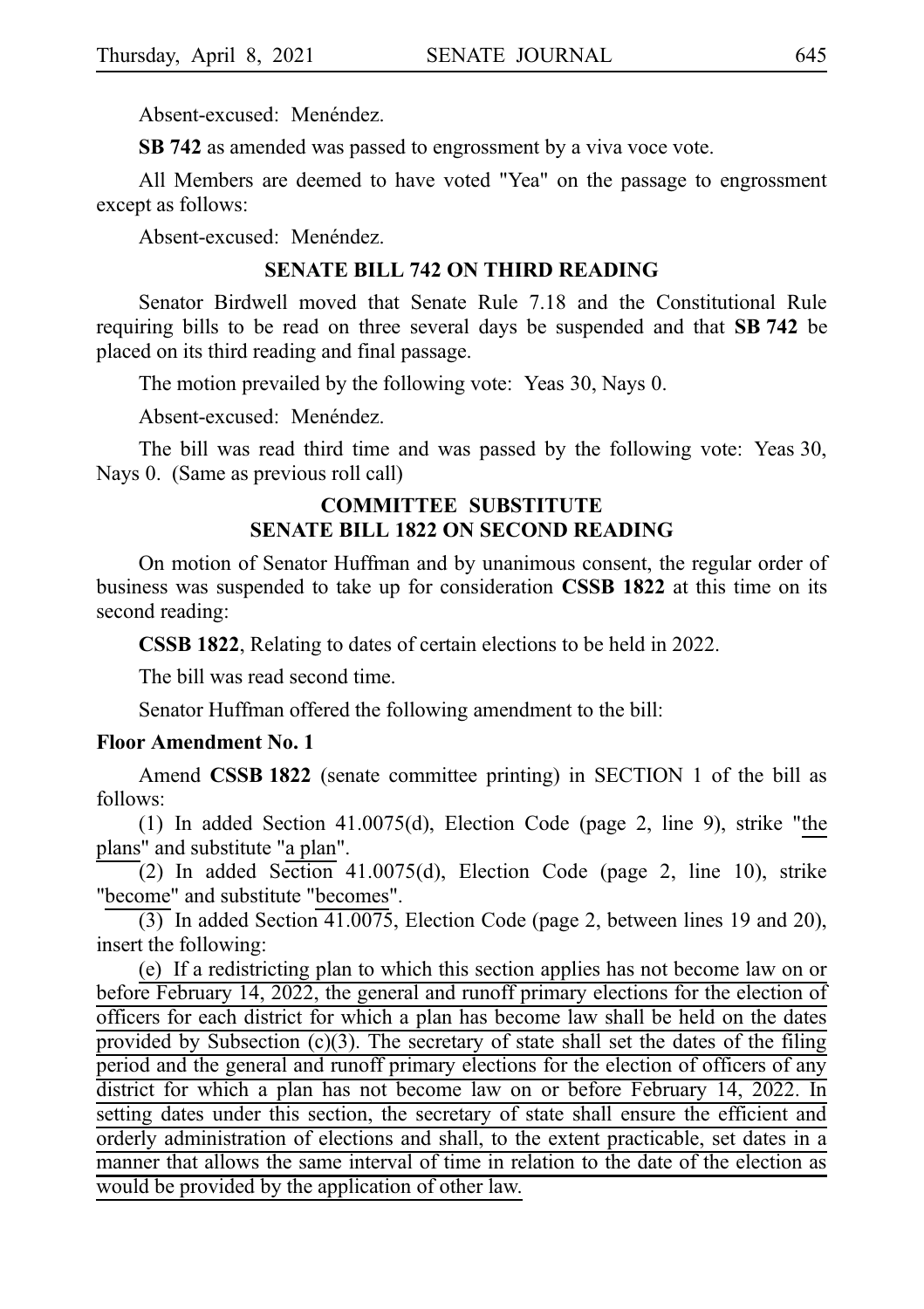(f) A date set for the general primary election under Subsection (c) or (d) shall be the date of any general or primary election held under this code. If Subsection (e) applies, any general or primary election held under this code and for which the date will not be set by the secretary of state under Subsection (e) shall be held in accordance with Subsection (c)(3).

(4) Renumber the remaining subsections of added Section 41.0075, Election Code, accordingly.

The amendment to **CSSB 1822** was read and was adopted by a viva voce vote.

All Members are deemed to have voted "Yea" on the adoption of Floor Amendment No. 1 except as follows:

Absent-excused: Menéndez.

Senator Johnson offered the following amendment to the bill:

#### **Floor Amendment No. 2**

Amend **CSSB 1822** (senate committee report) in SECTION 1 of the bill, adding Section 41.0075, Election Code (page 2, line 24), immediately following "the election.", by inserting "To the extent practicable, the secretary of state shall adjust schedules under this subsection in a manner that allows the same interval of time in relation to the date of the election as would be provided by the application of other law.".

The amendment to **CSSB 1822** was read and was adopted by a viva voce vote.

All Members are deemed to have voted "Yea" on the adoption of Floor Amendment No. 2 except as follows:

Absent-excused: Menéndez.

**CSSB 1822** as amended was passed to engrossment by a viva voce vote.

All Members are deemed to have voted "Yea" on the passage to engrossment except as follows:

Absent-excused: Menéndez.

# **COMMITTEE SUBSTITUTE SENATE BILL 1822 ON THIRD READING**

Senator Huffman moved that Senate Rule 7.18 and the Constitutional Rule requiring bills to be read on three several days be suspended and that **CSSBi1822** be placed on its third reading and final passage.

The motion prevailed by the following vote: Yeas 30, Nays 0.

Absent-excused: Menéndez.

The bill was read third time and was passed by the following vote: Yeas 30, Nays 0. (Same as previous roll call)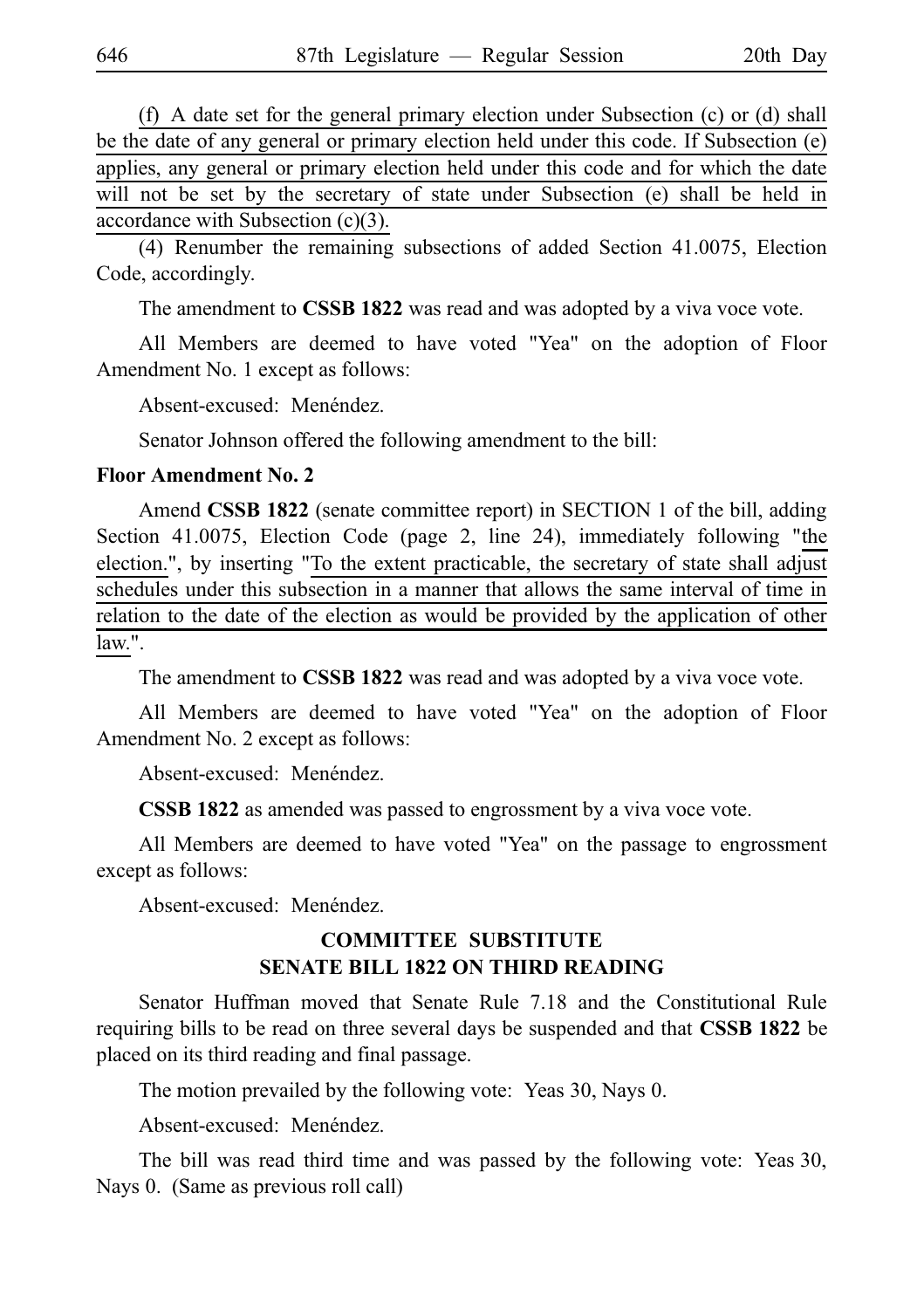#### **COMMITTEE SUBSTITUTE SENATE BILL 796 ON SECOND READING**

On motion of Senator Schwertner and by unanimous consent, the regular order of business was suspended to take up for consideration **CSSB 796** at this time on its second reading:

**CSSB 796**, Relating to hearing and public notice requirements regarding the purchase or conversion by a municipality of certain properties to house homeless individuals.

The bill was read second time.

Senator Eckhardt offered the following amendment to the bill:

#### **Floor Amendment No. 1**

Amend **CSSB 796** (senate committee printing) as follows:

(1) In SECTION 1 of the bill, in the heading for added Chapter 255, Local Government Code (page 1, line 27), strike "PURCHASE OR".

(2) In SECTION 1 of the bill, in the heading for added Section 255.001, Local Government Code (page 1, line 30), strike "PURCHASE OR".

(3) In SECTION 1 of the bill, in added Section  $255.001(a)$ , Local Government Code (page 1, line 32), strike "the purchase of a property or".

(4) In SECTION 1 of the bill, in added Section  $255.001(a)$ , Local Government Code (page 1, lines 35 and 36), strike "before the purchase or conversion of" and substitute "not less than 90 days before the municipality begins to convert".

(5) In SECTION 1 of the bill, in added Sections  $255.001(b)$ , (c), (d), and (e), Local Government Code (page 1, lines 42, 47, 50-51, 51, and 53), strike "purchase or" in each instance that it appears.

(6) In SECTION  $2$  of the bill, in the transition language (page 1, line 58), strike "purchase or".

(7) In SECTION 2 of the bill, in the transition language (page 1, line 60), strike "becomes final" and substitute "is set to begin".

The amendment to **CSSB 796** was read and was adopted by a viva voce vote.

All Members are deemed to have voted "Yea" on the adoption of Floor Amendment No. 1 except as follows:

Absent-excused: Menéndez.

Senator Hinojosa offered the following amendment to the bill:

### **Floor Amendment No. 2**

Amend **CSSB 796** (senate committee printing) in SECTION 1 of the bill, in added Sections 255.001(a) and (b), Local Government Code (page 1, lines 37 and 41), by striking "two-mile" in each instance that it appears and substituting "one-mile".

The amendment to **CSSB 796** was read and was adopted by a viva voce vote.

All Members are deemed to have voted "Yea" on the adoption of Floor Amendment No. 2 except as follows:

Absent-excused: Menéndez.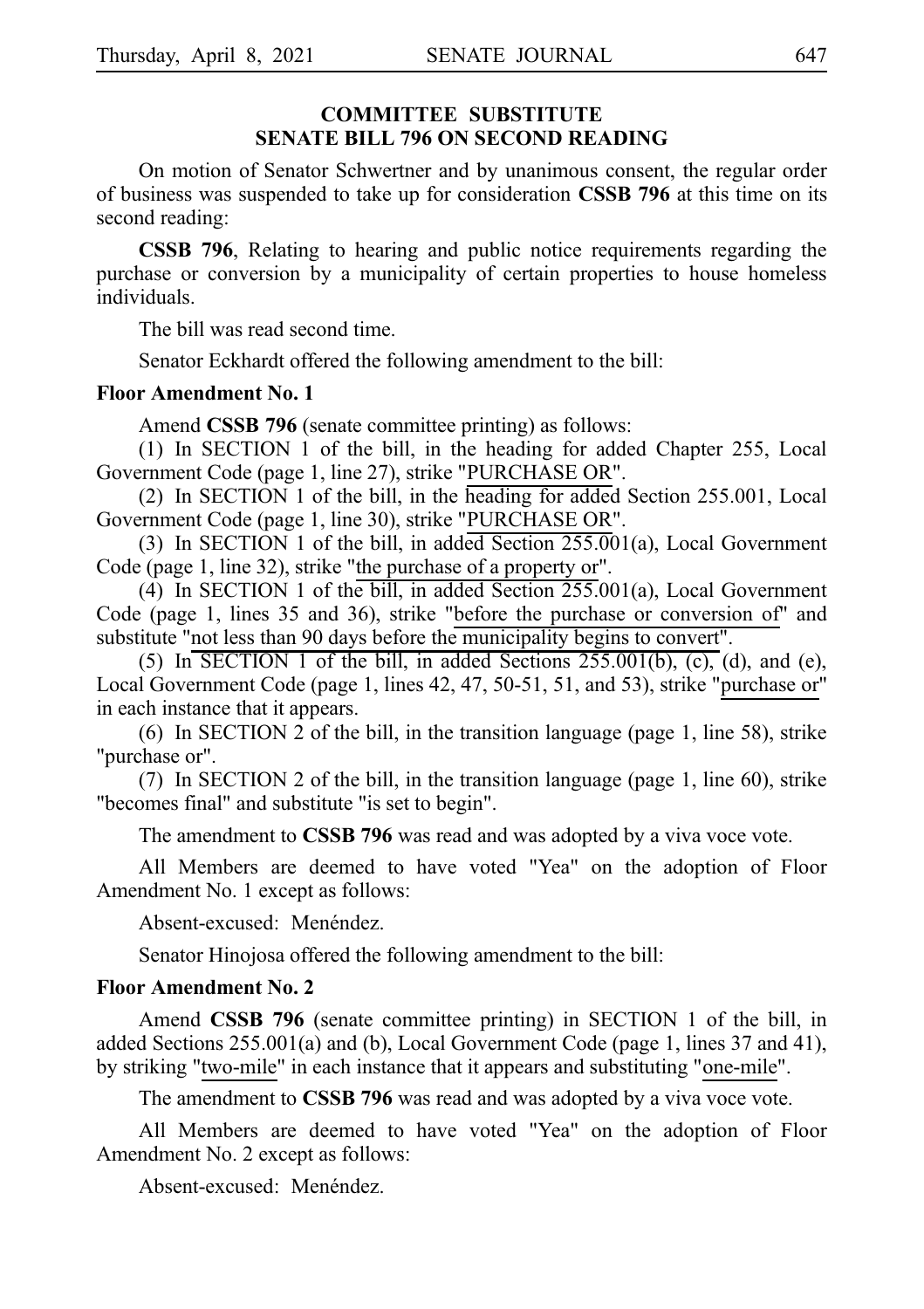**CSSB 796** as amended was passed to engrossment by a viva voce vote.

All Members are deemed to have voted "Yea" on the passage to engrossment except as follows:

Absent-excused: Menéndez.

### **COMMITTEE SUBSTITUTE SENATE BILL 796 ON THIRD READING**

Senator Schwertner moved that Senate Rule 7.18 and the Constitutional Rule requiring bills to be read on three several days be suspended and that **CSSB 796** be placed on its third reading and final passage.

The motion prevailed by the following vote: Yeas 30, Nays 0.

Absent-excused: Menéndez.

The bill was read third time and was passed by the following vote: Yeas 30, Nays 0. (Same as previous roll call)

#### **SENATE BILL 224 ON SECOND READING**

On motion of Senator Perry and by unanimous consent, the regular order of business was suspended to take up for consideration **SB 224** at this time on its second reading:

**SBi224**, Relating to simplified certification and recertification requirements for certain persons under the supplemental nutrition assistance program.

The bill was read second time and was passed to engrossment by a viva voce vote.

All Members are deemed to have voted "Yea" on the passage to engrossment except as follows:

Absent-excused: Menéndez.

#### **SENATE BILL 224 ON THIRD READING**

Senator Perry moved that Senate Rule 7.18 and the Constitutional Rule requiring bills to be read on three several days be suspended and that **SB 224** be placed on its third reading and final passage.

The motion prevailed by the following vote: Yeas 30, Nays 0.

Absent-excused: Menéndez.

The bill was read third time and was passed by the following vote: Yeas 30, Nays 0. (Same as previous roll call)

#### **COMMITTEE SUBSTITUTE SENATE BILL 424 ON SECOND READING**

On motion of Senator Hinojosa and by unanimous consent, the regular order of business was suspended to take up for consideration **CSSB 424** at this time on its second reading:

**CSSB 424**, Relating to state agency enforcement of laws regulating small businesses.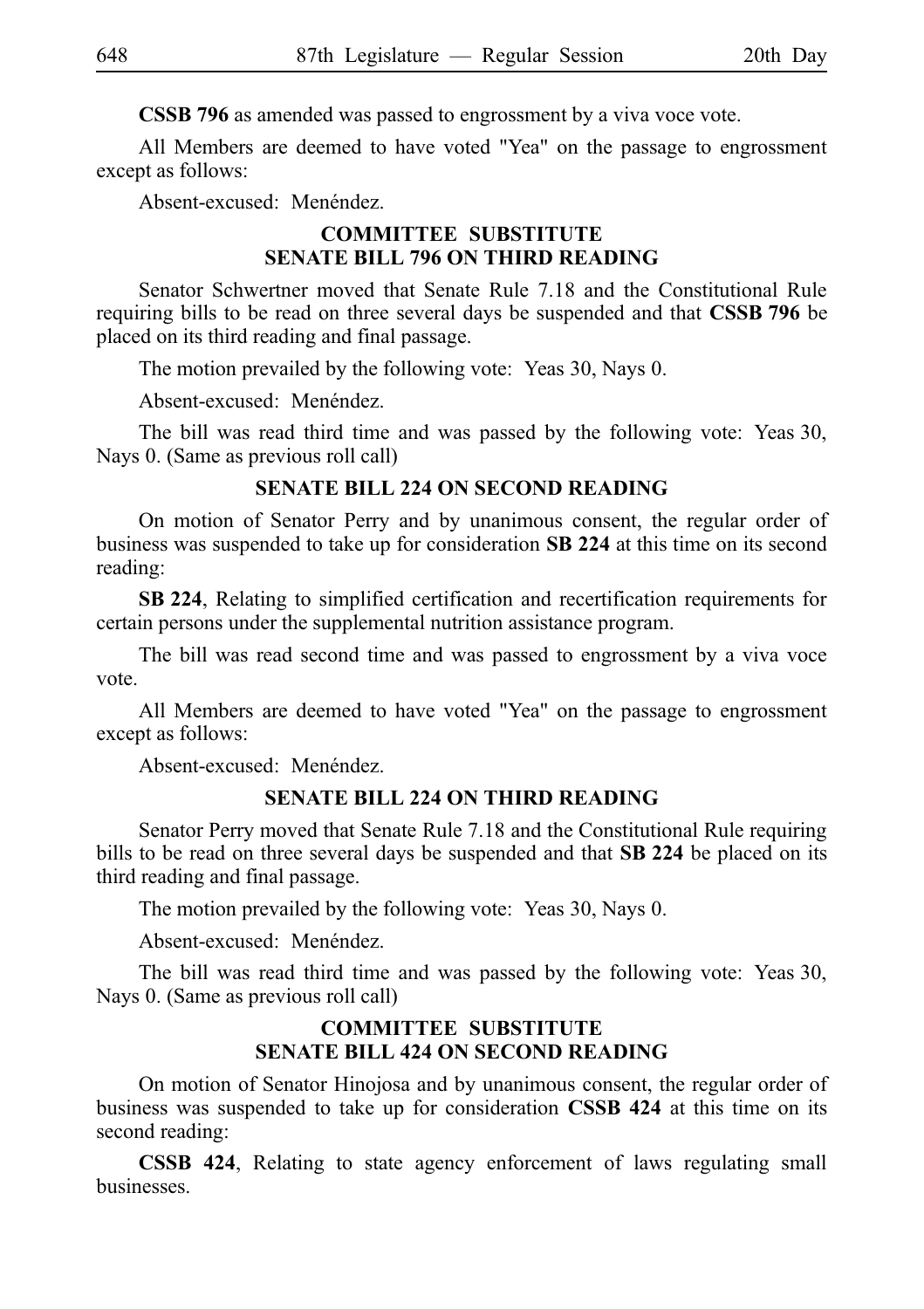The bill was read second time.

Senator Hinojosa offered the following amendment to the bill:

#### **Floor Amendment No. 1**

Amend **CSSB 424** (senate committee printing) by adding the following appropriately numbered SECTION to the bill and renumbering SECTIONS of the bill accordingly:

SECTION A state agency with regulatory authority over a small business is required to implement Section 2006.003, Government Code, as added by this Act, only if the legislature appropriates money specifically for that purpose. If the legislature does not appropriate money specifically for that purpose, the state agency may, but is not required to, implement Section 2006.003, Government Code, as added by this Act, using other appropriations available for the purpose.

The amendment to **CSSB 424** was read and was adopted by a viva voce vote.

All Members are deemed to have voted "Yea" on the adoption of Floor Amendment No. 1 except as follows:

Absent-excused: Menéndez.

**CSSB 424** as amended was passed to engrossment by a viva voce vote.

All Members are deemed to have voted "Yea" on the passage to engrossment except as follows:

Absent-excused: Menéndez.

#### **COMMITTEE SUBSTITUTE SENATE BILL 424 ON THIRD READING**

Senator Hinojosa moved that Senate Rule 7.18 and the Constitutional Rule requiring bills to be read on three several days be suspended and that **CSSB 424** be placed on its third reading and final passage.

The motion prevailed by the following vote: Yeas 30, Nays 0.

Absent-excused: Menéndez.

The bill was read third time and was passed by the following vote: Yeas 30, Nays 0. (Same as previous roll call)

#### **SENATE BILL 851 ON SECOND READING**

On motion of Senator Blanco and by unanimous consent, the regular order of business was suspended to take up for consideration **SB 851** at this time on its second reading:

**SB 851**, Relating to the composition of the cybersecurity council.

The bill was read second time and was passed to engrossment by a viva voce vote.

All Members are deemed to have voted "Yea" on the passage to engrossment except as follows:

Absent-excused: Menéndez.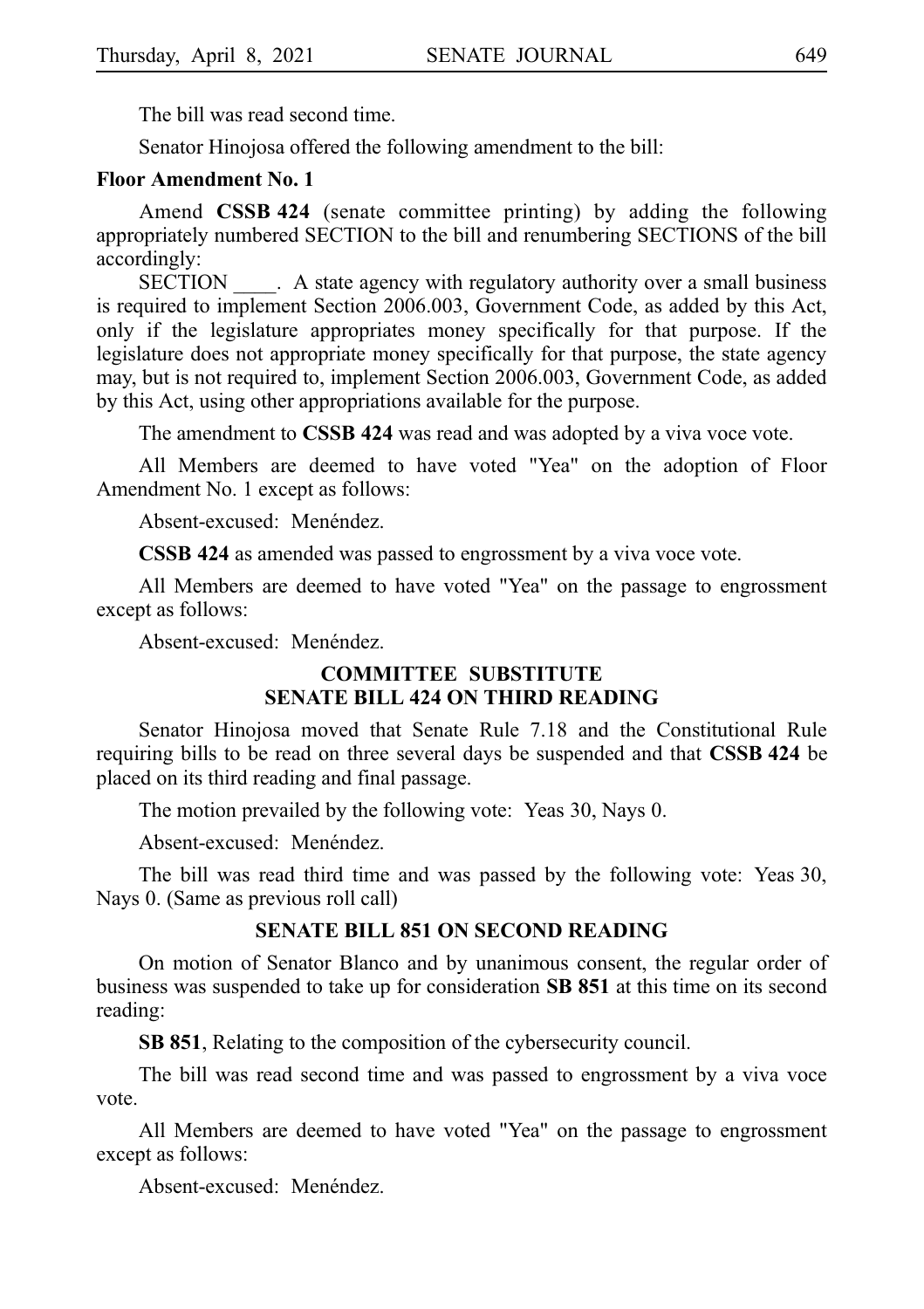### **SENATE BILL 851 ON THIRD READING**

Senator Blanco moved that Senate Rule 7.18 and the Constitutional Rule requiring bills to be read on three several days be suspended and that SB 851 be placed on its third reading and final passage.

The motion prevailed by the following vote: Yeas 30, Nays 0.

Absent-excused: Menéndez.

The bill was read third time and was passed by the following vote: Yeas 30, Nays 0. (Same as previous roll call)

### **COMMITTEE SUBSTITUTE SENATE BILL 219 ON SECOND READING**

Senator Hughes moved to suspend the regular order of business to take up for consideration **CSSB 219** at this time on its second reading:

**CSSB 219**, Relating to civil liability and responsibility for the consequences of defects in the plans, specifications, or related documents for the construction or repair of an improvement to real property.

The motion prevailed.

Senator Eckhardt asked to be recorded as voting "Nay" on suspension of the regular order of business.

The bill was read second time.

Senator Hughes offered the following amendment to the bill:

# **Floor Amendment No. 1**

Amend **CSSB 219** (senate committee printing) as follows:

(1) In SECTION 1 of the bill, in added Section 59.0001(3)(B), Business & Commerce Code (page 1, line 57), strike "and".

(2) In SECTION 1 of the bill, in added Section 59.0001(3)(C), Business & Commerce Code (page 1, line 58), strike "storage" and substitute "or wastewater storage, treatment, or transmission".

(3) In SECTION 1 of the bill, in added Section 59.0001(3)(C), Business & Commerce Code (page 1, line 58), between "facilities" and the underlined period, insert the following:

; and

(D) facilities used to manufacture or produce transportation fuels and similar products including gasoline, kerosene, distillate fuel oils, residual fuel oils, lubricants, asphalt, propane, ethanol, biodiesel, and renewable diesel

(4) In SECTION 1 of the bill, in added Section  $59.0001(4)$ , Business & Commerce Code (page 1, line 59), strike "Design-build" and substitute "Involved contractor".

 $(5)$  In SECTION 1 of the bill, in added Section 59.0001, Business & Commerce Code, strike Subdivision (5) (page 2, lines 6-8).

(6) In SECTION 1 of the bill, in added Section 59.0051(b), Business & Commerce Code (page 2, line 19), between ""person"" and "includes", insert "has the meaning assigned by Section 311.005, Government Code, and".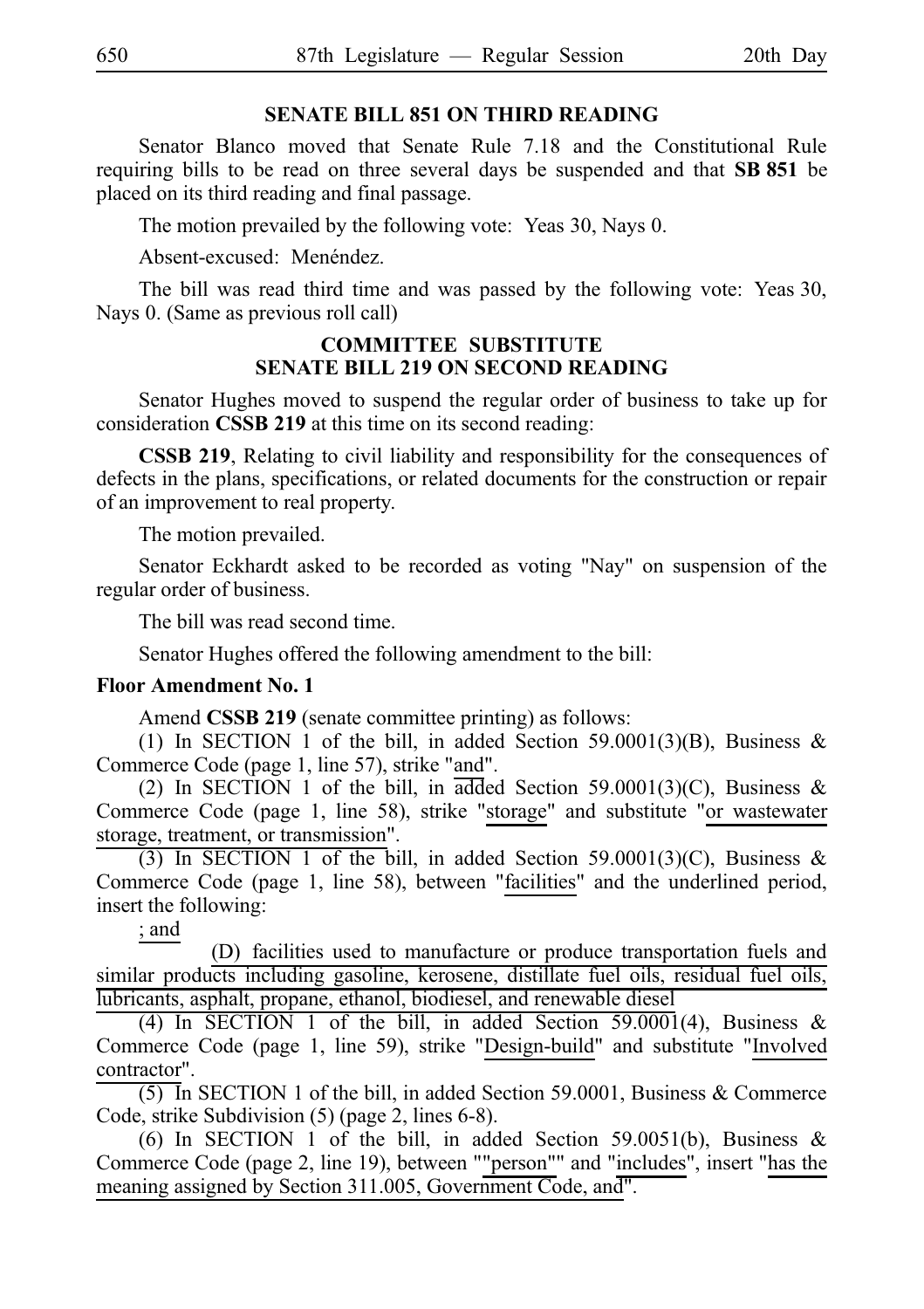(7) In SECTION 1 of the bill, in added Section 59.0051(c), Business & Commerce Code (page 2, line 25), strike "a design-build" and substitute "an involved contractor".

 $(8)$  In SECTION 1 of the bill, at the end of added Section 59.0051, Business & Commerce Code (page 2, between lines 28 and 29), insert the following:

(d) This chapter does not apply to a contract between a person and a contractor under which the contractor agrees only to review plans, specifications, or other design or bid documents but is not responsible for any portion of the construction, repair, alteration, or remodeling of the improvement to the real property.

(9) In SECTION 1 of the bill, in added Section 59.0053, Business  $&$  Commerce Code (page 2, line 50), strike "a design-build" and substitute "an involved contractor".

The amendment to **CSSB 219** was read and was adopted by a viva voce vote.

All Members are deemed to have voted "Yea" on the adoption of Floor Amendment No. 1 except as follows:

Absent-excused: Menéndez.

Senator Johnson offered the following amendment to the bill:

#### **Floor Amendment No. 2**

Amend **CSSB 219** (senate committee printing) as follows:

(1) In SECTION 1 of the bill, in added Section 59.0052(a), Business & Commerce Code (page 2, line 30), strike "A contractor" and substitute "Unless the parties to a contract agree otherwise, a contractor".

(2) In SECTION 1 of the bill, in added Section 59.0054, Business  $&$  Commerce Code (page 2, line 53), strike "This" and substitute "Unless the parties to a contract agree otherwise, this".

(3) In SECTION 1 of the bill, in added Section 59.0054, Business  $&$  Commerce Code (page 2, line 54), between "owner." and "A", insert the following:

A waiver of this subchapter must be agreed to in writing by the parties to the contract.

The amendment to **CSSB 219** was read and failed of adoption by the following vote: Yeas 11, Nays 19.

Yeas: Alvarado, Blanco, Eckhardt, Gutierrez, Johnson, Lucio, Miles, Powell, West, Whitmire, Zaffirini.

Nays: Bettencourt, Birdwell, Buckingham, Campbell, Creighton, Hall, Hancock, Hinojosa, Huffman, Hughes, Kolkhorst, Nelson, Nichols, Paxton, Perry, Schwertner, Seliger, Springer, Taylor.

Absent-excused: Menéndez.

**CSSB 219** as amended was passed to engrossment by a viva voce vote.

All Members are deemed to have voted "Yea" on the passage to engrossment except as follows:

Nays: Eckhardt.

Absent-excused: Menéndez.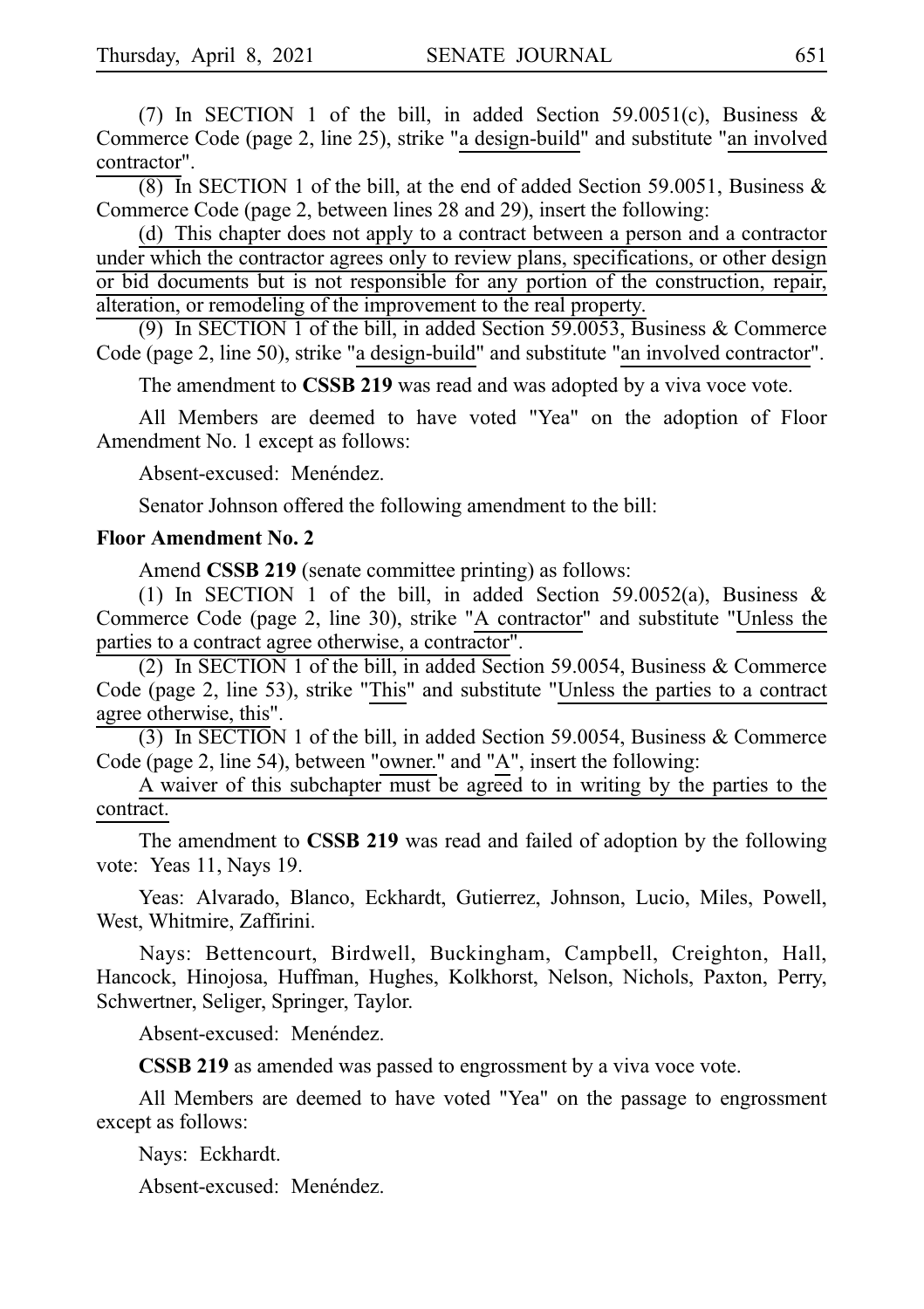# **COMMITTEE SUBSTITUTE SENATE BILL 219 ON THIRD READING**

Senator Hughes moved that Senate Rule 7.18 and the Constitutional Rule requiring bills to be read on three several days be suspended and that **CSSB 219** be placed on its third reading and final passage.

The motion prevailed by the following vote: Yeas 29, Nays 1.

Nays: Eckhardt.

Absent-excused: Menéndez.

The bill was read third time and was passed by the following vote: Yeas 29, Nays 1. (Same as previous roll call)

# **SENATE BILL 41 REREFERRED (Motion In Writing)**

Senator Zaffirini submitted a Motion In Writing requesting that SB 41 be withdrawn from the Committee on State Affairs and rereferred to the Committee on Jurisprudence.

The Motion In Writing was read and prevailed without objection.

# **MESSAGE FROM THE HOUSE**

HOUSE CHAMBER Austin, Texas Thursday, April 8, 2021 - 2

The Honorable President of the Senate Senate Chamber Austin, Texas

Mr. President:

I am directed by the house to inform the senate that the house has taken the following action:

THE HOUSE HAS PASSED THE FOLLOWING MEASURES:

# **HB 315** VanDeaver

Relating to the purchasing of a uniform by certain honorably retired peace officers.

# **HB 686** Moody

Relating to the release on parole of certain inmates convicted of an offense committed when younger than 18 years of age; changing parole eligibility.

# **HB 690** Metcalf

Relating to training requirements for a member of the board of trustees of an independent school district.

**HB 738** Paul

Relating to the residential and commercial building codes of municipalities.

**HB 785** Allen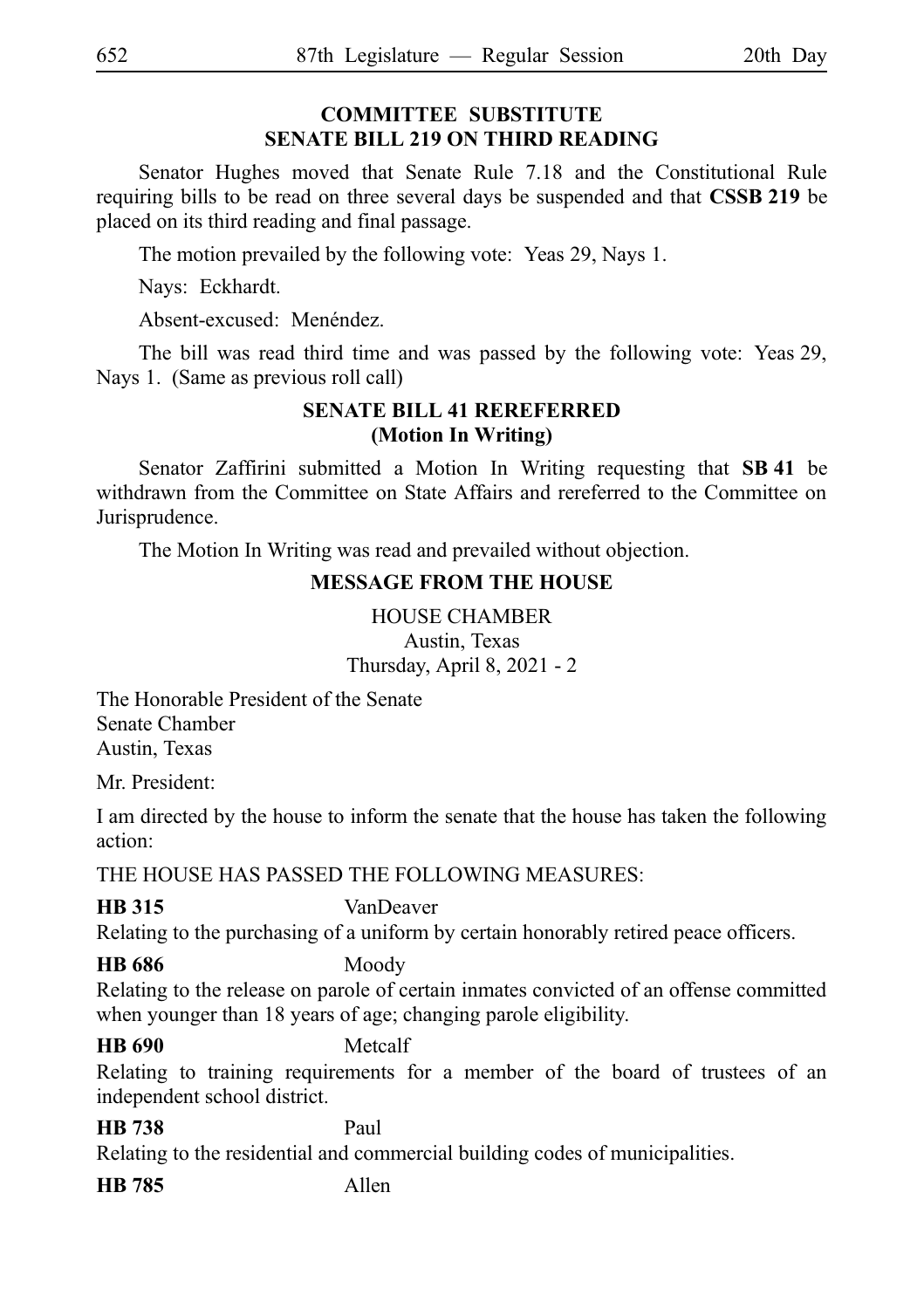Relating to behavior improvement plans and behavioral intervention plans for certain public school students and notification and documentation requirements regarding certain behavior management techniques.

**HB 868** Thompson, Senfronia Relating to the jury charge and jury findings in a suit affecting the parent-child relationship.

# **HB 1033** Oliverson

Relating to prescription drug price disclosure; authorizing a fee; providing an administrative penalty.

**HB 1082** King, Phil

Relating to the availability of personal information of an elected public officer.

### **HB 1118** Capriglione

Relating to state agency and local government compliance with cybersecurity training requirements.

**HB 1514** Landgraf

Relating to the administration of unclaimed property.

# **HB 1689** Oliverson

Relating to credit for reinsurance governed by certain covered agreements and ceded to certain assuming insurers.

# **HB 2343** Geren

Relating to the purchase of food and beverages by the Department of Public Safety for certain persons.

Respectfully,

/s/Robert Haney, Chief Clerk House of Representatives

# **SENATE BILLS ON FIRST READING**

The following bills were introduced, read first time, and referred to the committees indicated:

# **SB 2155** by Creighton

Relating to the authority of the Chambers County Improvement District No. 1 to issue bonds and impose certain taxes or assessments.

To Committee on Local Government.

# **SB 2189** by Kolkhorst

Relating to the creation of the Austin County Municipal Utility District No. 1; granting a limited power of eminent domain; providing authority to issue bonds; providing authority to impose assessments, fees, and taxes.

To Committee on Local Government.

# **SB 2191** by Perry

Relating to the powers, duties, and bond authority of the Lubbock Reese Redevelopment Authority; providing authority to impose a fee.

To Committee on Water, Agriculture and Rural Affairs.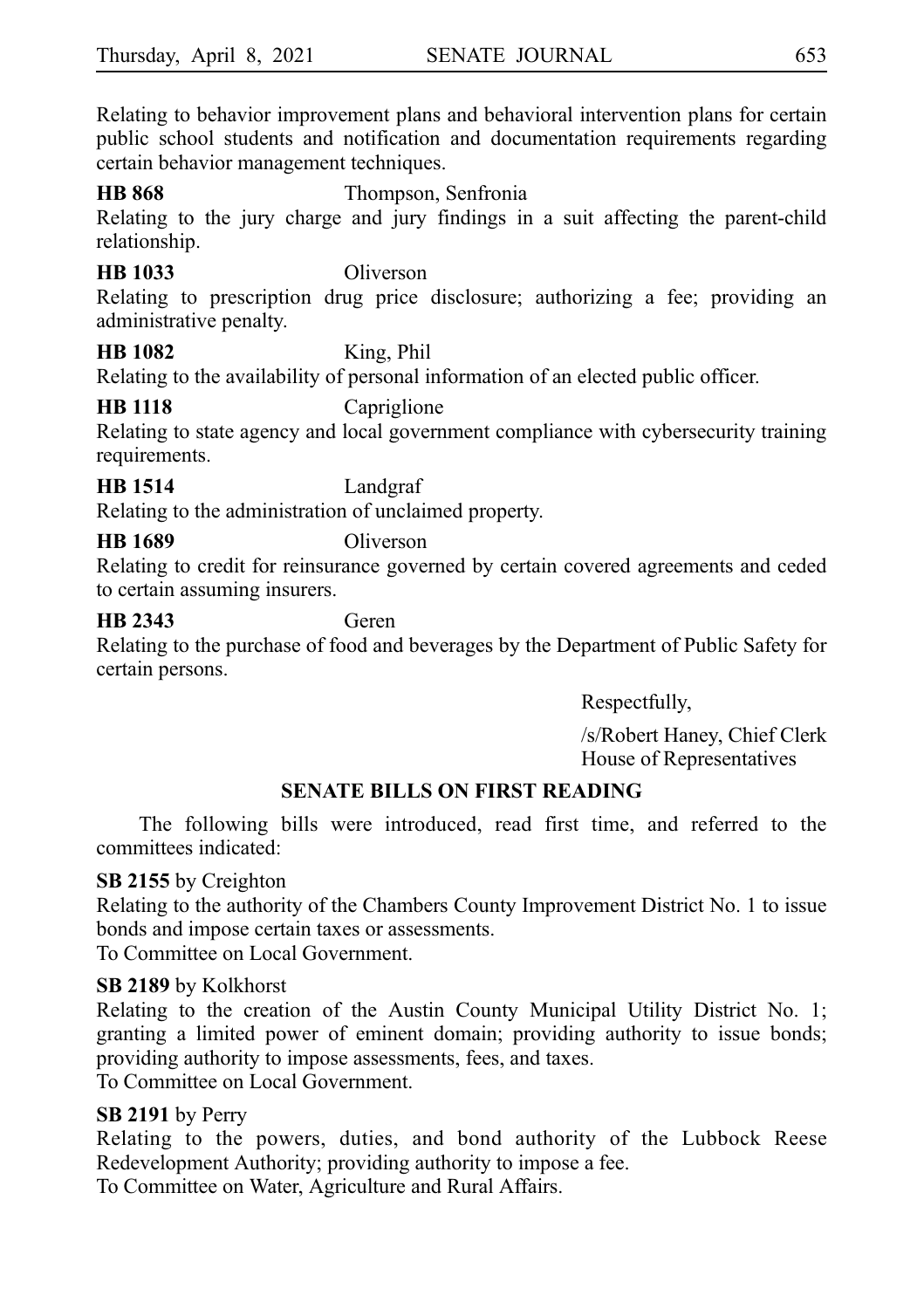# **HOUSE BILLS ON FIRST READING**

The following bills received from the House were read first time and referred to the committees indicated:

**HB 7** to Committee on Natural Resources and Economic Development.

**HB 10** to Committee on Jurisprudence.

**HB 11** to Committee on Jurisprudence.

**HB 12** to Committee on Jurisprudence.

**HB 13** to Committee on Jurisprudence.

**HB 16** to Committee on Business and Commerce.

**HB 17** to Committee on Business and Commerce.

**HB 119** to Committee on Health and Human Services.

**HB 390** to Committee on Jurisprudence.

**HB 567** to Committee on State Affairs.

**HB 654** to Committee on Jurisprudence.

**HB 682** to Committee on Health and Human Services.

**HB 725** to Committee on Education.

**HB 797** to Committee on Health and Human Services.

**HB 867** to Committee on State Affairs.

**HB 1070** to Committee on Water, Agriculture and Rural Affairs.

**HB 1445** to Committee on Finance.

# **CO-AUTHOR OF SENATE BILL 6**

On motion of Senator Hancock, Senator Hughes will be shown as Co-author of **SBi6**.

# **CO-AUTHORS OF SENATE BILL 197**

On motion of Senator Nelson, Senators Creighton and Paxton will be shown as Co-authors of **SBi197**.

# **CO-AUTHOR OF SENATE BILL 224**

On motion of Senator Perry, Senator Hinojosa will be shown as Co-author of **SBi224**.

# **CO-AUTHOR OF SENATE BILL 231**

On motion of Senator Seliger, Senator Creighton will be shown as Co-author of **SBi231**.

# **CO-AUTHOR OF SENATE BILL 247**

On motion of Senator Perry, Senator Hall will be shown as Co-author of SB 247.

# **CO-AUTHORS OF SENATE BILL 248**

On motion of Senator Johnson, Senators Buckingham, Hinojosa, Kolkhorst, Nelson, Perry, Powell, and Zaffirini will be shown as Co-authors of **SBi248**.

# **CO-AUTHOR OF SENATE BILL 398**

On motion of Senator Menéndez, Senator Schwertner will be shown as Co-author of **SBi398**.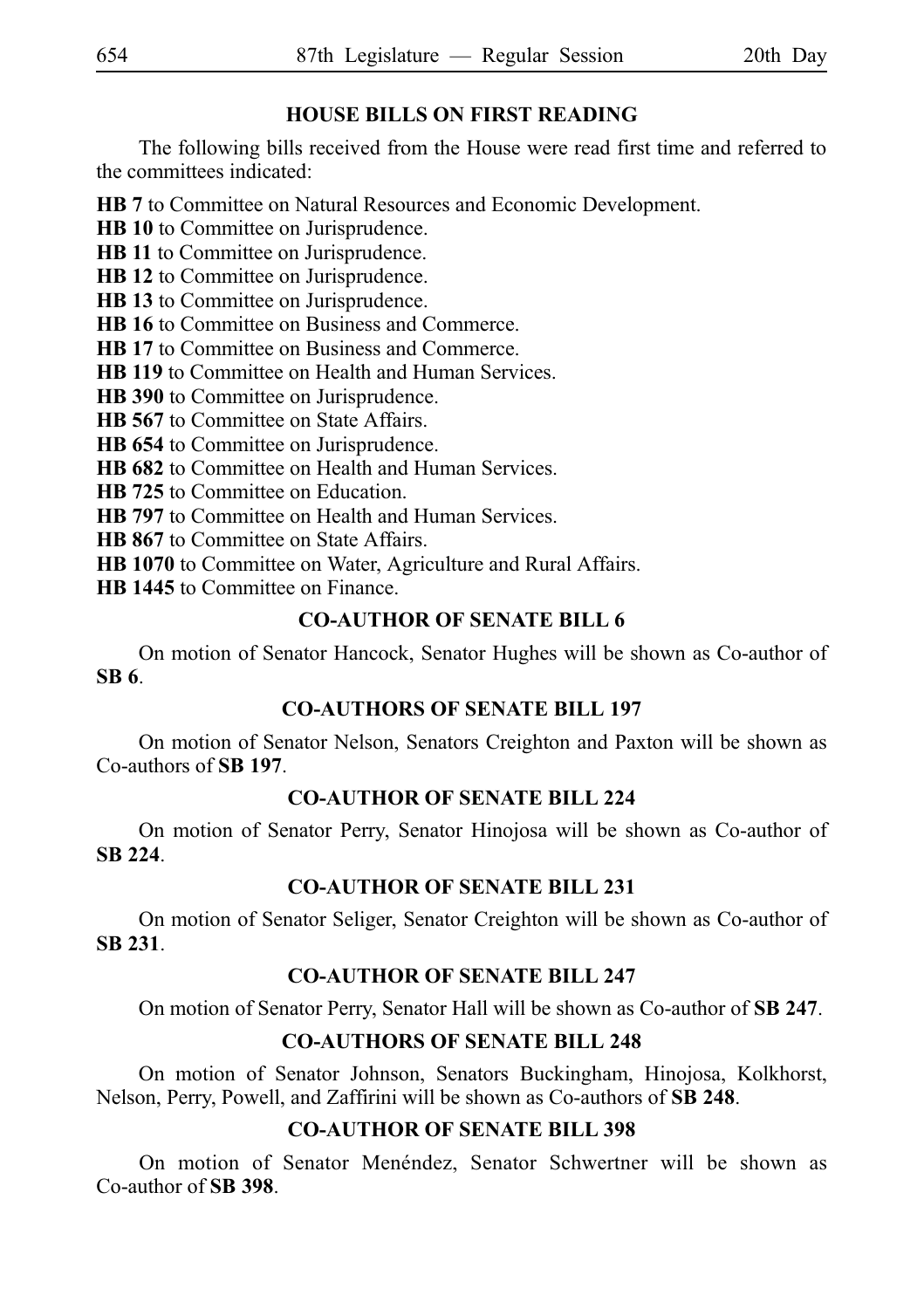#### **CO-AUTHOR OF SENATE BILL 412**

On motion of Senator Buckingham, Senator Blanco will be shown as Co-author of **SBi412**.

#### **CO-AUTHOR OF SENATE BILL 445**

On motion of Senator Hughes, Senator West will be shown as Co-author of **SBi445**.

# **CO-AUTHOR OF SENATE BILL 447**

On motion of Senator Springer, Senator Zaffirini will be shown as Co-author of **SBi447**.

#### **CO-AUTHOR OF SENATE BILL 481**

On motion of Senator Kolkhorst, Senator Schwertner will be shown as Co-author of **SBi481**.

# **CO-AUTHOR OF SENATE BILL 523**

On motion of Senator Buckingham, Senator Perry will be shown as Co-author of **SBi523**.

# **CO-AUTHOR OF SENATE BILL 611**

On motion of Senator Campbell, Senator Taylor will be shown as Co-author of **SBi611**.

#### **CO-AUTHORS OF SENATE BILL 623**

On motion of Senator Blanco, Senators Campbell, Eckhardt, and Gutierrez will be shown as Co-authors of **SBi623**.

### **CO-AUTHOR OF SENATE BILL 675**

On motion of Senator Kolkhorst, Senator Creighton will be shown as Co-author of **SBi675**.

# **CO-AUTHOR OF SENATE BILL 742**

On motion of Senator Birdwell, Senator Paxton will be shown as Co-author of **SBi742**.

#### **CO-AUTHOR OF SENATE BILL 780**

On motion of Senator Hinojosa, Senator Kolkhorst will be shown as Co-author of **SBi780**.

#### **CO-AUTHOR OF SENATE BILL 792**

On motion of Senator Campbell, Senator Blanco will be shown as Co-author of **SBi792**.

### **CO-AUTHOR OF SENATE BILL 796**

On motion of Senator Schwertner, Senator Lucio will be shown as Co-author of **SBi796**.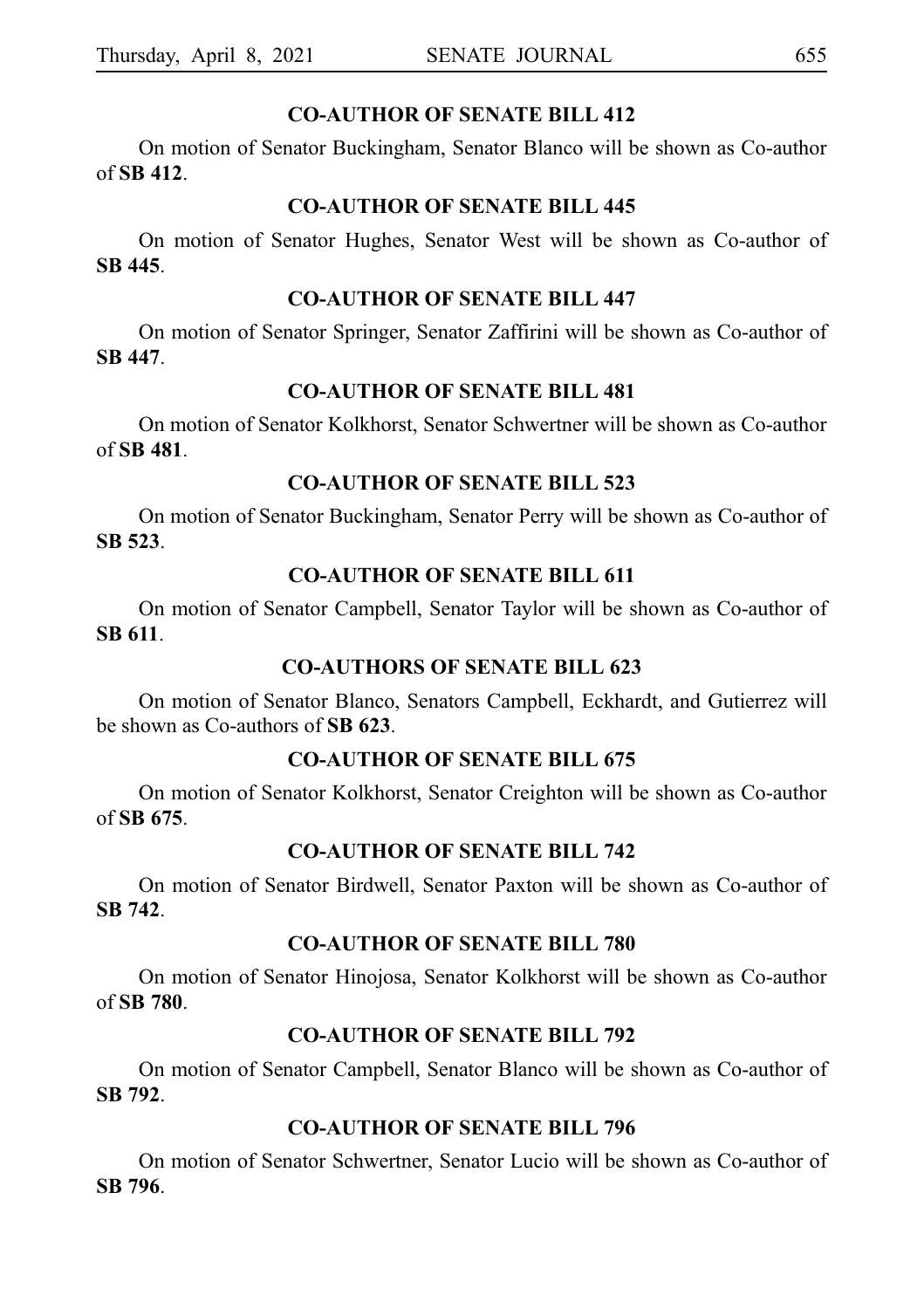# **CO-AUTHOR OF SENATE BILL 865**

On motion of Senator Creighton, Senator Paxton will be shown as Co-author of **SBi865**.

# **CO-AUTHOR OF SENATE BILL 886**

On motion of Senator Blanco, Senator Hancock will be shown as Co-author of **SBi886**.

# **CO-AUTHORS OF SENATE BILL 1028**

On motion of Senator Huffman, Senators Alvarado and Eckhardt will be shown as Co-authors of **SBi1028**.

# **CO-AUTHOR OF SENATE BILL 1112**

On motion of Senator Bettencourt, Senator Taylor will be shown as Co-author of **SBi1112**.

# **CO-AUTHOR OF SENATE BILL 1113**

On motion of Senator Bettencourt, Senator Paxton will be shown as Co-author of **SBi1113**.

# **CO-AUTHORS OF SENATE BILL 1114**

On motion of Senator Bettencourt, Senators Hughes and Taylor will be shown as Co-authors of **SBi1114**.

# **CO-AUTHOR OF SENATE BILL 1116**

On motion of Senator Bettencourt, Senator Paxton will be shown as Co-author of **SBi1116**.

# **CO-AUTHOR OF SENATE BILL 1376**

On motion of Senator Hughes, Senator Springer will be shown as Co-author of **SBi1376**.

# **CO-AUTHOR OF SENATE BILL 1385**

On motion of Senator Creighton, Senator West will be shown as Co-author of **SBi1385**.

# **CO-AUTHOR OF SENATE BILL 1968**

On motion of Senator Bettencourt, Senator Lucio will be shown as Co-author of **SBi1968**.

# **CO-AUTHOR OF SENATE BILL 2092**

On motion of Senator Hughes, Senator Gutierrez will be shown as Co-author of **SBi2092**.

# **CO-AUTHOR OF SENATE JOINT RESOLUTION 35**

On motion of Senator Campbell, Senator Taylor will be shown as Co-author of **SJRi35**.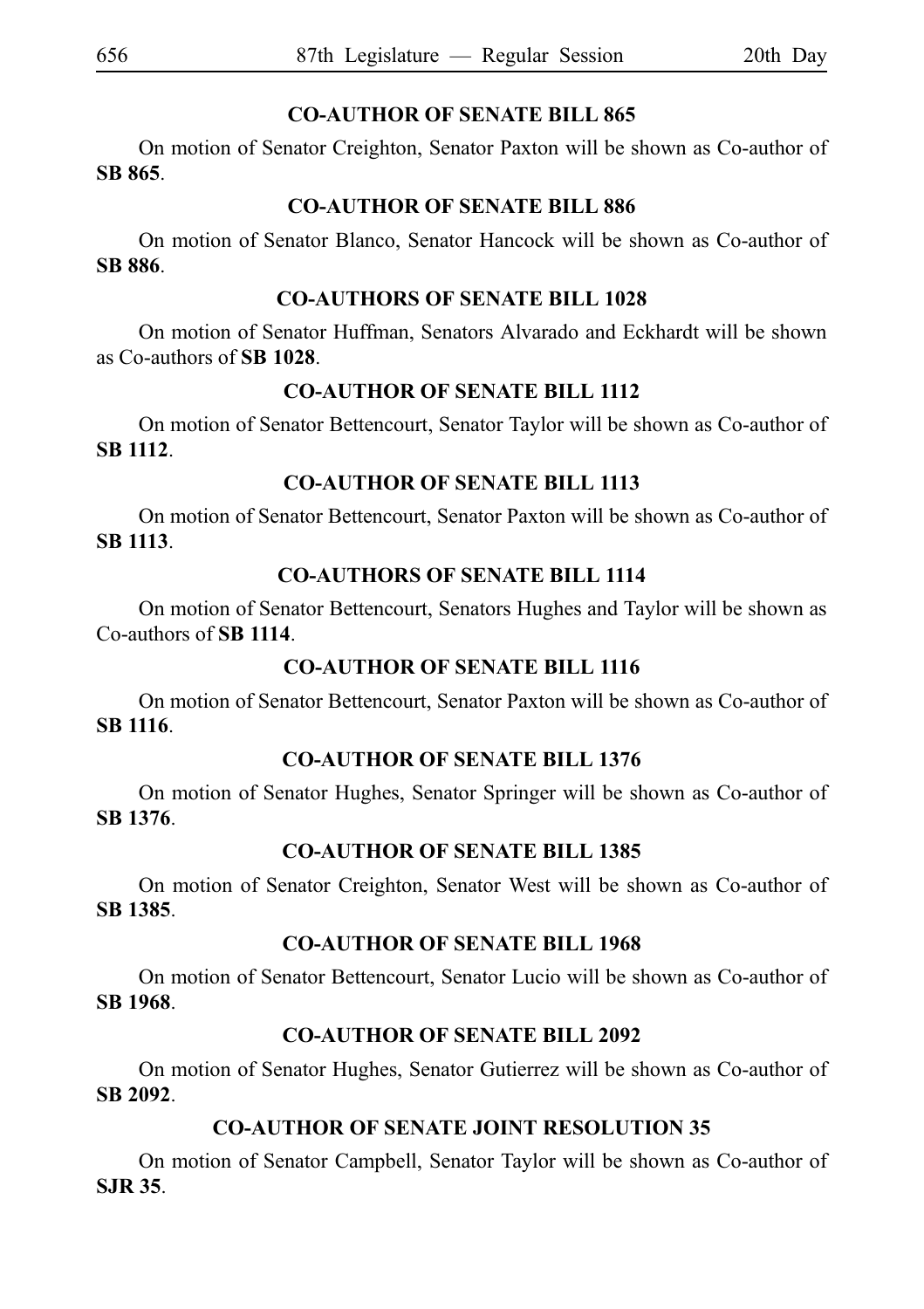#### **RESOLUTION OF RECOGNITION**

The following resolution was adopted by the Senate:

#### **Congratulatory Resolution**

**SR 231** by Nelson, Recognizing Burnett Louis "Burnie" Sutter on the occasion of his 100th birthday.

#### **RECESS AND MOTION TO ADJOURN**

On motion of Senator Whitmire and by unanimous consent, the Senate at 3:08 p.m. agreed to recess until 10:00 a.m. tomorrow for the Local and Uncontested Calendar Session.

The Senate further agreed to adjourn, in memory of Chad Michael Walker and Rawley Glenn McCoy, upon conclusion of the Local and Uncontested Calendar Session, until 2:00 p.m. Monday April 12, 2021.

#### **APPENDIX**

#### **COMMITTEE REPORTS**

The following committee reports were received by the Secretary of the Senate in the order listed:

April 8, 2021

BUSINESS AND COMMERCE — **SB**i**1145**, **SB**i**707**, **SB**i**347**, **SB**i**1954**, **SB**i**2016**, **SB**i**1900**, **SB**i**1132**

TRANSPORTATION — **SB**i**633**, **CSSB**i**730**, **SB**i**787**, **SB**i**1123**, **CSSB**i**1124**, **SB**i**1208**, **SB**i**1274**, **CSSB**i**1727**, **SB**i**2187**

JURISPRUDENCE — **CSSB**i**1821**

FINANCE — **SB**i**202**, **SB**i**833**, **SB**i**538**, **SB**i**1122**, **SB**i**1605**

HEALTH AND HUMAN SERVICES — **SB**i**1397**, **SB**i**1414**, **CSSB**i**239**, **CSSCR**i**3**

FINANCE — **CSSB**i**938**

JURISPRUDENCE — **CSSB**i**21**

LOCAL GOVERNMENT — **SB**i**1338**, **SB**i**1212**, **SB**i**725**, **SB**i**659**, **SB**i**630**

STATE AFFAIRS — **SB**i**904**, **SB**i**185**, **SB**i**572**, **SB**i**983**

TRANSPORTATION — **CSSB**i**355**

HIGHER EDUCATION — **SB**i**959**, **SB**i**1126**, **SB**i**1531**

#### **BILLS AND RESOLUTION ENGROSSED**

April 8, 2021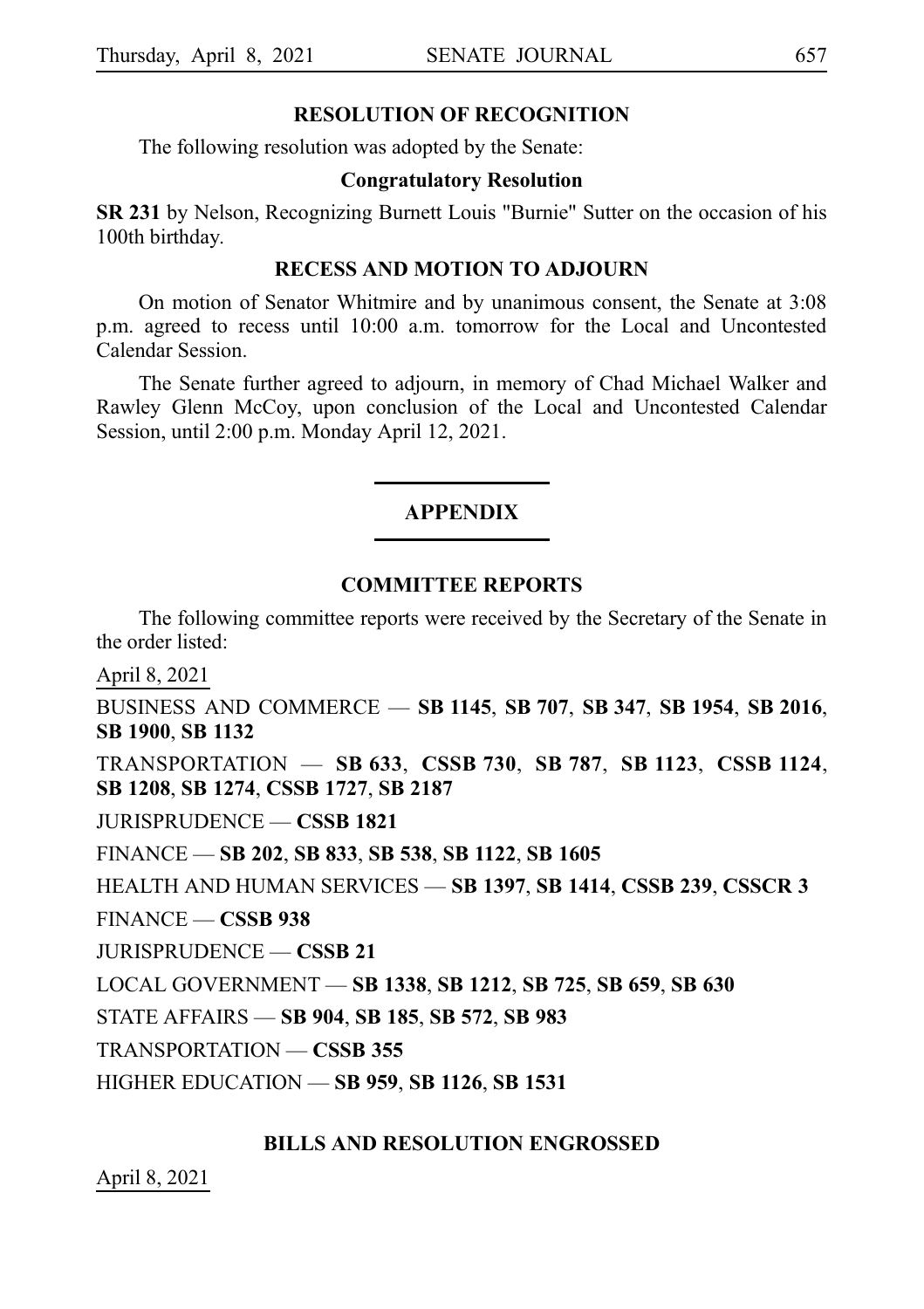**SB**i**4**, **SB**i**6**, **SB**i**36**, **SB**i**219**, **SB**i**224**, **SB**i**248**, **SB**i**424**, **SB**i**460**, **SB**i**611**, **SB**i**742**, **SB**i**792**, **SB**i**796**, **SB**i**851**, **SB**i**1822**, **SJR**i**35**

#### **RESOLUTIONS ENROLLED**

April 8, 2021 **SR**i**225**, **SR**i**230**, **SR**i**231**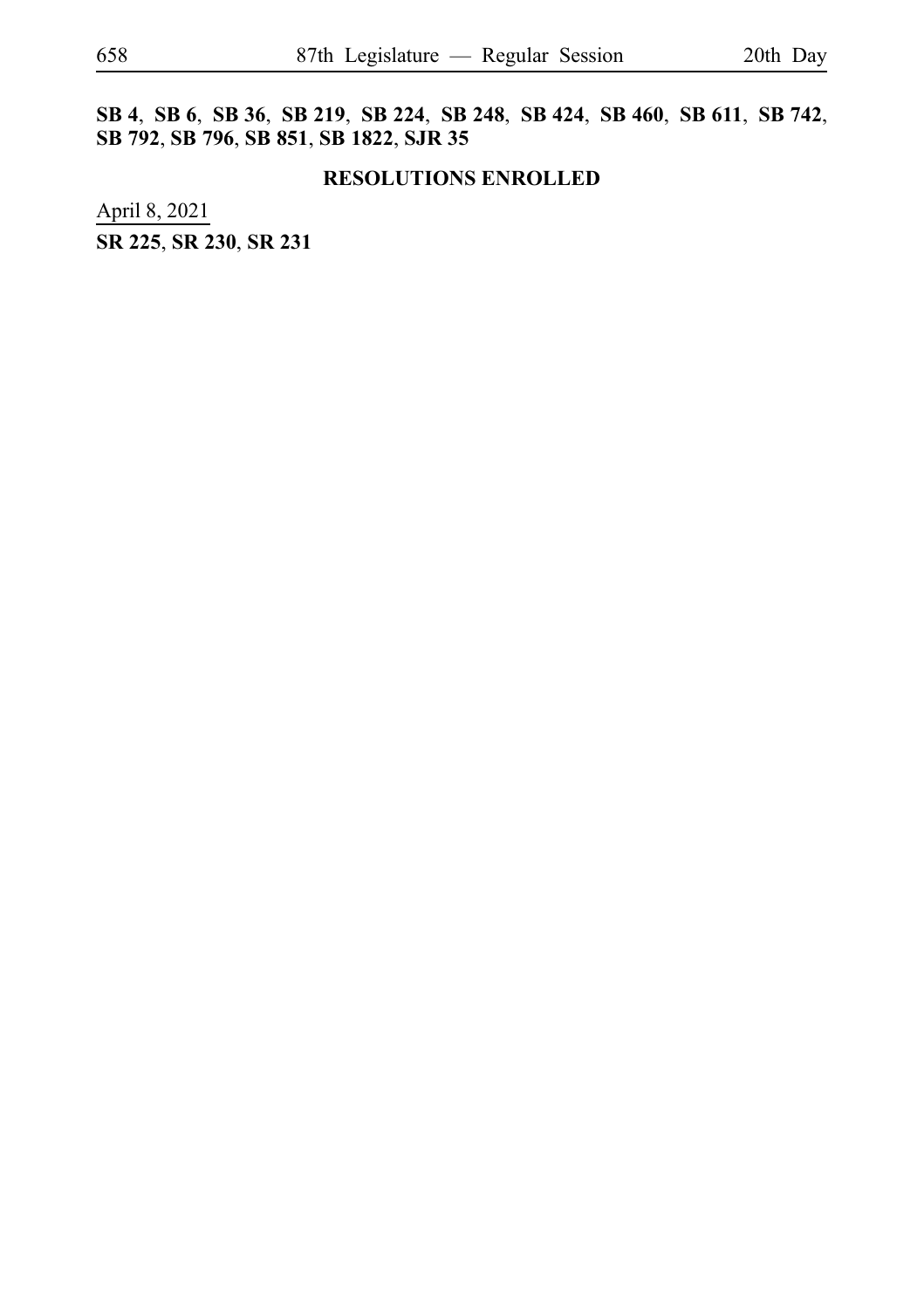# **In Memory**

#### **of**

#### **Rawley Glenn McCoy**

#### **Senate Resolution 144**

WHEREAS, The Senate of the State of Texas joins the citizens of Victoria in mourning the loss of Mayor Rawley Glenn McCoy, who died March 5, 2021, at the age of 70; and

WHEREAS, Rawley McCoy was born on May 22, 1950, in Victoria; he earned a diploma from Victoria High School, where he was enrolled in the vocational program and was a National Honor Student; through his high school drafting class, he volunteered for a summer job at an architecture firm, and he discovered a lifelong love of architecture and his professional calling; and

WHEREAS, He attended Victoria College and went on to earn a bachelor's degree in environmental design and a master's degree in architecture from Texas A&M University; he returned to Victoria and began working with his longtime mentor, Warren Young, and the two men established the firm of Young and McCoy Architects in 1979; he later established his own successful practice, Rawley McCoy and Associates, which designed numerous notable projects in Victoria and across the state; and

WHEREAS, Rawley was an active member of his beloved hometown community and was involved in a wide range of professional and civic organizations; he served on a number of boards and committees and contributed his time to various groups, including the Victoria Downtown Rotary Club, Trinity Episcopal School, the American Institute of Architects, the Victoria Building and Standards Commission, Gulf Bend Center, and the Victoria Economic Development Corporation; and

WHEREAS, In 2019, Mr. McCoy focused his passion for public service into a successful run for mayor of Victoria, and he served with distinction in this role until the time of his passing; over the course of his tenure as mayor, he was noted for his outstanding leadership, his dedication to serving the people of Victoria, and his tireless efforts to unite citizens, promote collaboration, and advocate for the city's underserved communities; and

WHEREAS, He was a devout Christian who was guided by his faith in his daily life, and he was a devoted member of Saint Francis Episcopal Church; he also held a certificate in theological education from the School of Theology at Sewanee: The University of the South; and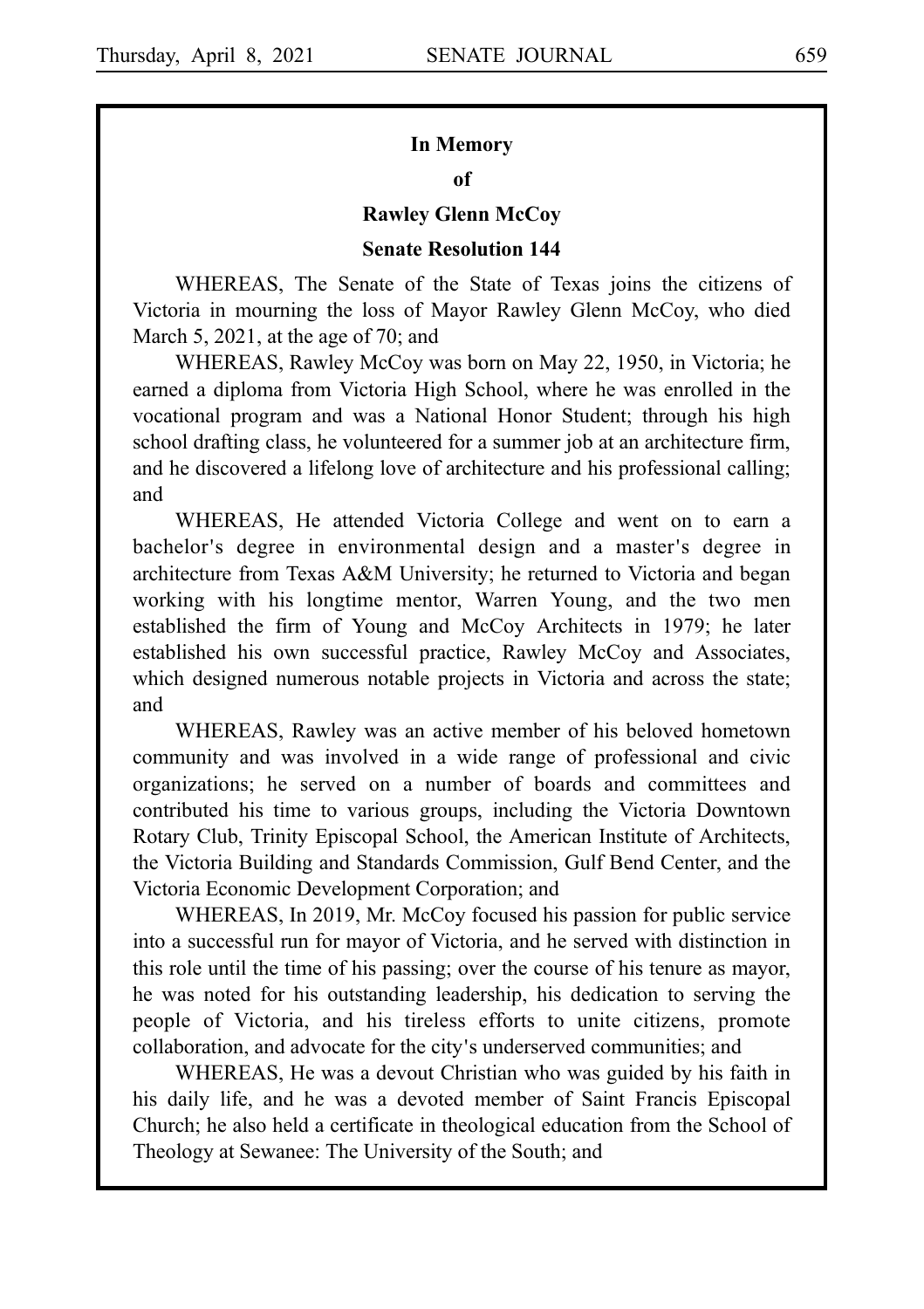WHEREAS, He and his beloved wife, Kay Klotzman McCoy, were blessed with three children, Kristin Erin McCoy Holub, Timothy Jordan McCoy, and Kathryn Caroline McCoy; his grandchildren, Matthew, Caroline, Natalie, Lillian, Charles, Anika, and Liv, were a source of great pride and joy for him; and

WHEREAS, A man of strength, compassion, and determination, he was respected and admired by all who knew him, and he made a positive difference in the lives of many; his vision, his integrity, and his commitment to service made a lasting impact on the Victoria community, and he leaves behind memories that will be treasured forever by his family and countless friends; now, therefore, be it

RESOLVED, That the Senate of the State of Texas, 87th Legislature, hereby extend sincere condolences to the bereaved family of Rawley Glenn McCoy; and, be it further

RESOLVED, That a copy of this Resolution be prepared for his family as an expression of deepest sympathy from the Texas Senate and that when the Senate adjourns this day, it do so in memory of Rawley Glenn McCoy.

**KOLKHORST**